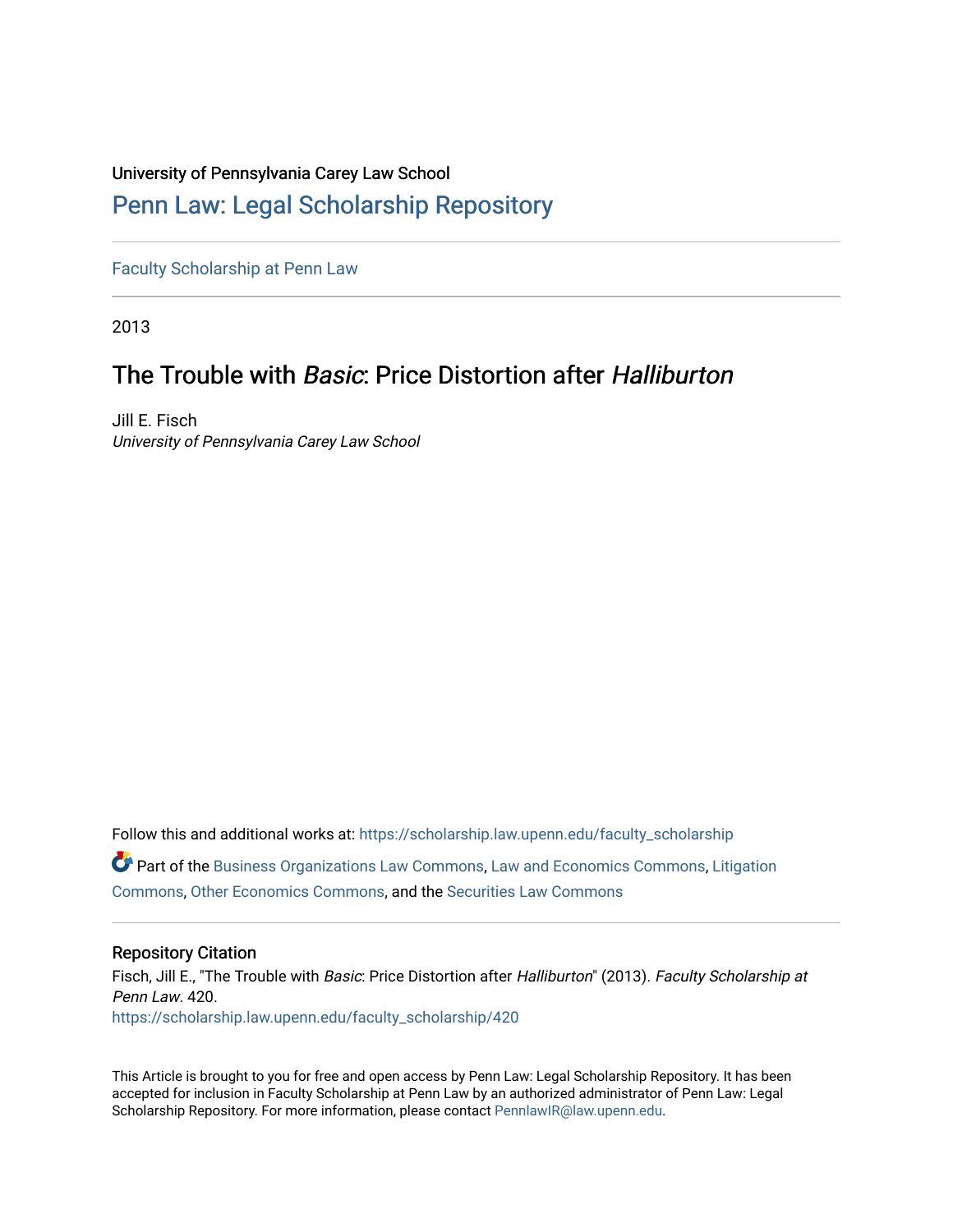# **THE TROUBLE WITH** *BASIC***: PRICE DISTORTION AFTER** *HALLIBURTON*

### **JILL E. FISCH**

#### ABSTRACT

*Many commentators credit the Supreme Court's decision in Basic, Inc.* v. Levinson*, which allowed courts to presume reliance rather than requiring individualized proof, with spawning a vast industry of private securities fraud litigation. Today, the validity of* Basic*'s holding has come under attack as scholars have raised questions about the extent to which the capital markets are efficient. In truth, both these views are overstated.*  Basic*'s adoption of the fraud on the market presumption reflected a retreat from prevailing lower court recognition that the application of a reliance requirement was inappropriate in the context of impersonal public market transactions. And, contrary to arguments currently being made to the Supreme Court in the* Amgen *case, fraud on the market theory does not require a strong degree of market efficiency—but merely that market prices respond to information.*

*The* Basic *decision had another, less widely-recognized effect, however. It began shifting the nature of private securities fraud claims from transaction-based claims to market-based claims, a shift that was completed by the Court's later decision in* Dura*. The consequence of this shift was to convert the nature of the plaintiff's harm from a corruption of the investment decision to one of transacting at a distorted price.*

*The legal significance of price distortion was at the heart of the*  Halliburton *decision. The lower court confused two temporally distinct concepts: ex ante price distortion, which is part of the reliance inquiry, and ex post price distortion, which is a component of loss causation. The Supreme Court limited its holding in* Halliburton *to identifying this confusion, leaving examination of the appropriate role of price distortion for future cases. In* Amgen*, the Court may be forced to tackle this question. This Article argues that* Amgen *highlights the incongruity of considering price distortion at the class certification stage and provides* 

Perry Golkin Professor of Law, University of Pennsylvania Law School. I am grateful for helpful comments from Eric Orts, the participants at the Institute for Law and Economic Policy's Conference on the Future of Class Actions, the University of Pennsylvania Law School's ad hoc faculty seminar and the Deals Workshop of the University of Colorado Law School. My thanks to Charlotte Newell, Penn Law Class of 2012, and Melissa Deutsch, Penn Law Class of 2011, for excellent research assistance.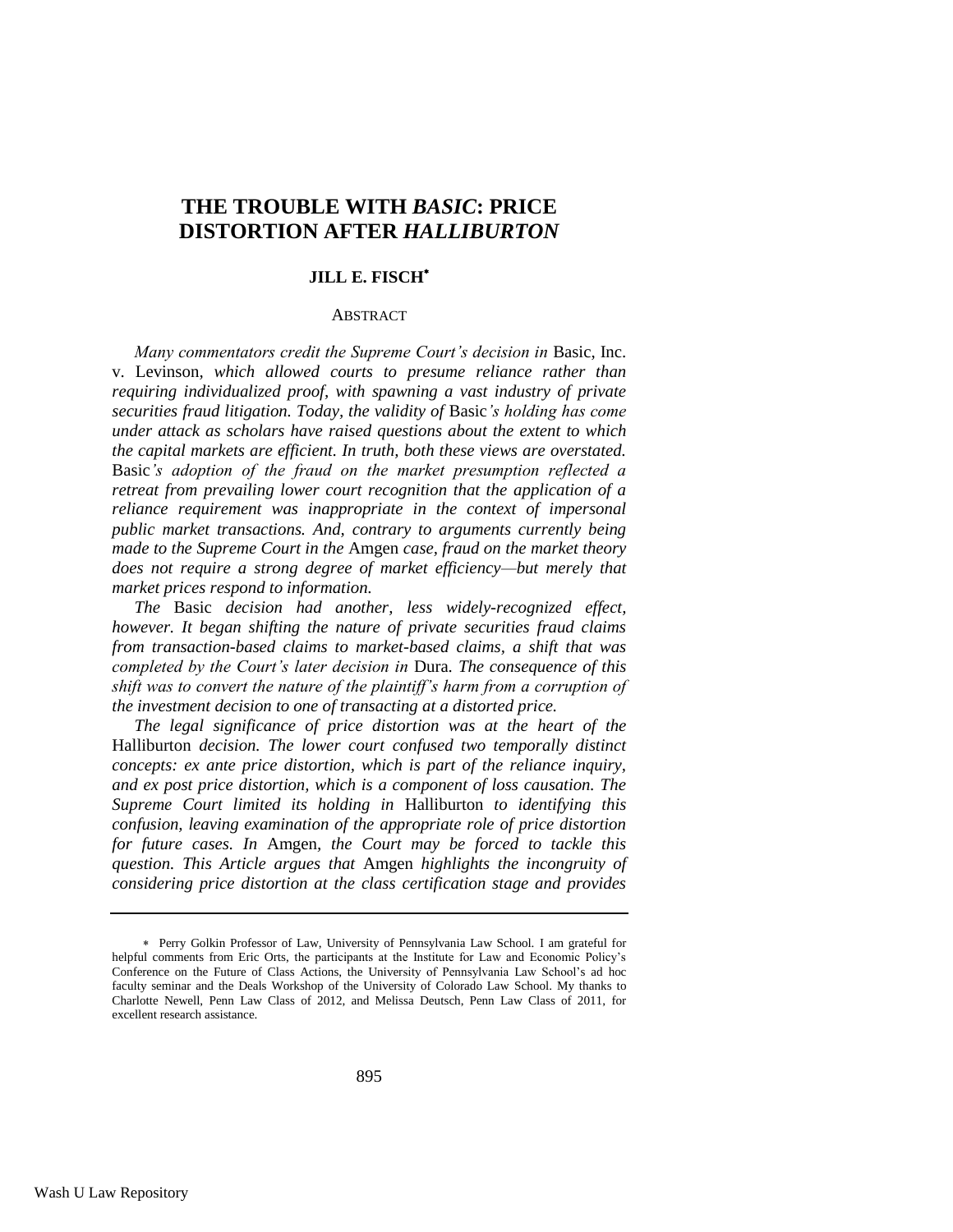*an opportunity for the Court to reconsider and reject* Basic*'s insistence on retaining a reliance requirement.*

#### <span id="page-2-1"></span><span id="page-2-0"></span>**INTRODUCTION**

The Supreme Court's decision in *Basic, Inc. v. Levinson*<sup>1</sup> is widely credited with spawning a vast industry of securities fraud litigation by removing the requirement of individualized proof of reliance as an obstacle to class certification.<sup>2</sup> Modern criticisms of private litigation coupled with questions about the validity of the economic premises on which *Basic* relied have led critics to question the legitimacy of the Court's holding in *Basic*. <sup>3</sup> Most recently, with the Supreme Court's decision to grant certiorari in *Amgen*, 4 commentators are again speculating that the Court may use this case as an opportunity to overrule *Basic*. 5

Generally, criticism of *Basic* mischaracterizes the decision. *Basic* did not release federal securities fraud from its moorings in common law fraud

<sup>1.</sup> 485 U.S. 224 (1988).

<sup>2.</sup> *See, e.g.*, Donald C. Langevoort, Basic *at Twenty: Rethinking Fraud on the Market*, 2009 WIS. L. REV. 151, 152 (stating that "[t]ens of billions of dollars have changed hands in settlements of 10b-5 lawsuits in the last twenty years as a result of *Basic*"); Paul G. Mahoney, *Precaution Costs and the Law of Fraud in Impersonal Markets*, 78 VA. L. REV. 623, 663 (1992) (stating that "the rate at which securities fraud class action suits were filed nearly tripled between April 1988, just after *Basic* was decided, and June 1991"); Brief of Chamber of Commerce of the United States of America as *Amicus Curiae* in Support of Respondents at 4, Erica P. John Fund, Inc. v. Halliburton Co., 131 S. Ct. 2179 (2011) (No. 09-1403), 2011 U.S. S. Ct. Briefs LEXIS 445, at \*6 (*Basic* "significantly expanded the Rule 10b-5 implied right of action by creating a fraud-on-the-market presumption in order to permit securities fraud plaintiffs to meet class certification requirements under Fed. R. Civ. P. Rule 23.").

<sup>3.</sup> *See, e.g.*, William W. Bratton & Michael L. Wachter, *The Political Economy of Fraud on the Market*, 160 U. PA. L. REV. 69, 77 (2011) (advocating "removing the *Basic* presumption and imposing an actual reliance requirement"); Mahoney, *supra* note [2,](#page-2-0) at 670 (arguing that "[t]he Supreme Court would benefit shareholders by confessing that it erred in *Basic* when it adopted FOTM"); Frederick C. Dunbar & Dana Heller, *Fraud on the Market Meets Behavioral Finance*, 31 DEL. J. CORP. L. 455 (2006) (reviewing academic studies raising questions about whether investors and markets are rational to the extent necessary to support *Basic*'s reasoning).

<sup>4.</sup> Conn. Ret. Plans & Trust Funds v. Amgen Inc., 660 F.3d 1170 (9th Cir. 2011), *cert. granted*, 132 S. Ct. 2742 (June 11, 2012) (No. 11-1085).

<sup>5.</sup> *See, e.g.*, Britt K. Latham & M. Jason Hale, *The Supreme Court's Review of the Amgen Decision May Cause it to Reconsider the 'Fraud-On-The-Market' Presumption*, THOMSON REUTERS NEWS & INSIGHT (Aug. 13, 2012), http://newsandinsight.thomsonreuters.com/Securities/Insight/2012/ 08\_-\_August/The\_Supreme\_Court%E2%80%99s\_review\_of\_the\_Amgen\_decision\_may\_cause\_it\_to\_ reconsider\_the\_\_Fraud-On-The-Market\_\_presumption/ ("In light of the difficulties in applying *Basic* over the years, the Supreme Court may well use *Amgen* to reconsider (and even replace) *Basic*'s 'fraud-on-the-market' presumption with an alternative."); *see also* Transcript of Oral Argument at 41, Amgen Inc. v. Conn. Ret. Plans & Trust Funds (Nov. 5, 2012) (No. 11-1085) (Scalia, J.), *available at* http://www.supremecourt.gov/oral\_arguments/argument\_transcripts/11-1085.pdf (questioning whether the Court should "overrule Basic because it was certainly based upon a theory that—that simply collapses once you remove the materiality element").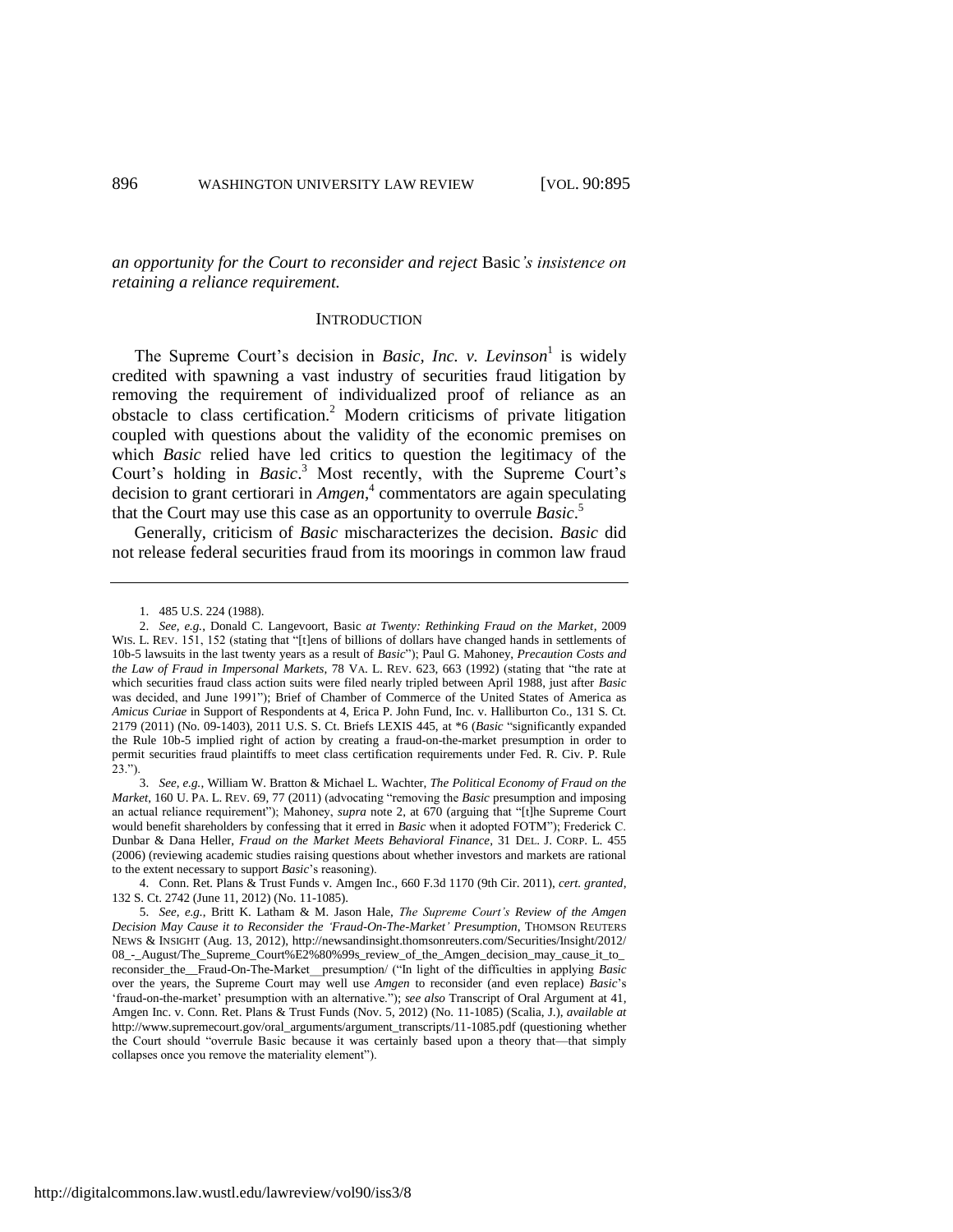and deceit. Rather, by retaining the reliance requirement in federal securities fraud litigation, *Basic* reflected judicial conservatism. Despite contemporaneous recognition by lower courts and commentators that a reliance requirement was anomalous in the context of impersonal transactions in the public securities markets,<sup>6</sup> the Supreme Court refused to reject reliance outright. Instead, the Court constructed a complex theory of market integrity relying on the fact that, in an efficient market, fraudulent public statements distort stock prices.<sup>7</sup> According to the *Basic* Court, the existence of this price distortion justifies a rebuttable presumption of reliance.<sup>8</sup>

The *Basic* presumption simplified the class certification inquiry for a time by relieving plaintiffs of the need to establish individualized reliance. The rationale for the *Basic* presumption, however, reflected a shift in the underlying objectives of securities fraud litigation. Specifically, as this Article will explain, the price distortion theory on which *Basic* was premised had the effect of converting securities fraud from a transactionbased wrong—akin to common law deceit—into a market-based claim.<sup>9</sup>

At the same time, because it used the fraud on the market theory ("FOTM") as the basis for its ruling, *Basic* deflected the reliance inquiry into an analysis of market efficiency. Following *Basic*, courts rapidly limited the availability of the *Basic* presumption to cases involving

<span id="page-3-0"></span><sup>6.</sup> *See infra* Part I.A (describing context in which the Supreme Court decided *Basic*).

<sup>7.</sup> *Cf*. Stoneridge Inv. Partners v. Scientific-Atlanta, Inc., 552 U.S. 148, 159 (2008) (holding that fraudulent statements that are not communicated directly to the public markets are an insufficient basis for securities fraud liability). *But see id.* at 171–72 (Stevens, J., dissenting) (explaining that "petitioner . . . alleged that respondents knew their deceptive acts would be the basis for statements that would influence the market price of Charter stock on which shareholders would rely").

<sup>8.</sup> Basic Inc. v. Levinson, 485 U.S. 224 (1988). This Article uses the term "price distortion" to reflect the concept that fraudulent information has an effect on the price of a security in the sense that, absent such information, the price at which the security traded would be different. Courts and commentators have also used the term "price impact." Although some commentators use the terms interchangeably, this Article uses price impact instead to describe a situation in which the price of a security changes in response to the dissemination of information. *See* Transcript of Oral Argument at 27, Erica P. John Fund, Inc. v. Halliburton Co., 131 S. Ct. 2179 (2011) (No. 09-1403) (Respondent's counsel arguing that Petitioners are required to show price impact—that is, that Respondent's misrepresentations moved the market at the time of the fraud or that "price[s] decline[d] following a corrective disclosure"). Cases involving price impact are a subset of all cases in which prices have been distorted by fraudulent information.

<sup>9.</sup> Arguably, this is consistent with the evolution of federal securities laws from investor to market protection focus. For example, Congress added a requirement in the National Securities Markets Improvements Act of 1996 that, in enacting regulation, the Securities and Exchange Commission consider the degree to which its rules would "promote efficiency, competition, and capital formation." Pub. L. No. 104-290, § 106, 110 Stat. 3416, 3434 (codified as amended at 15 U.S.C. § 77b(b) (2006)) (adding § 2(b)).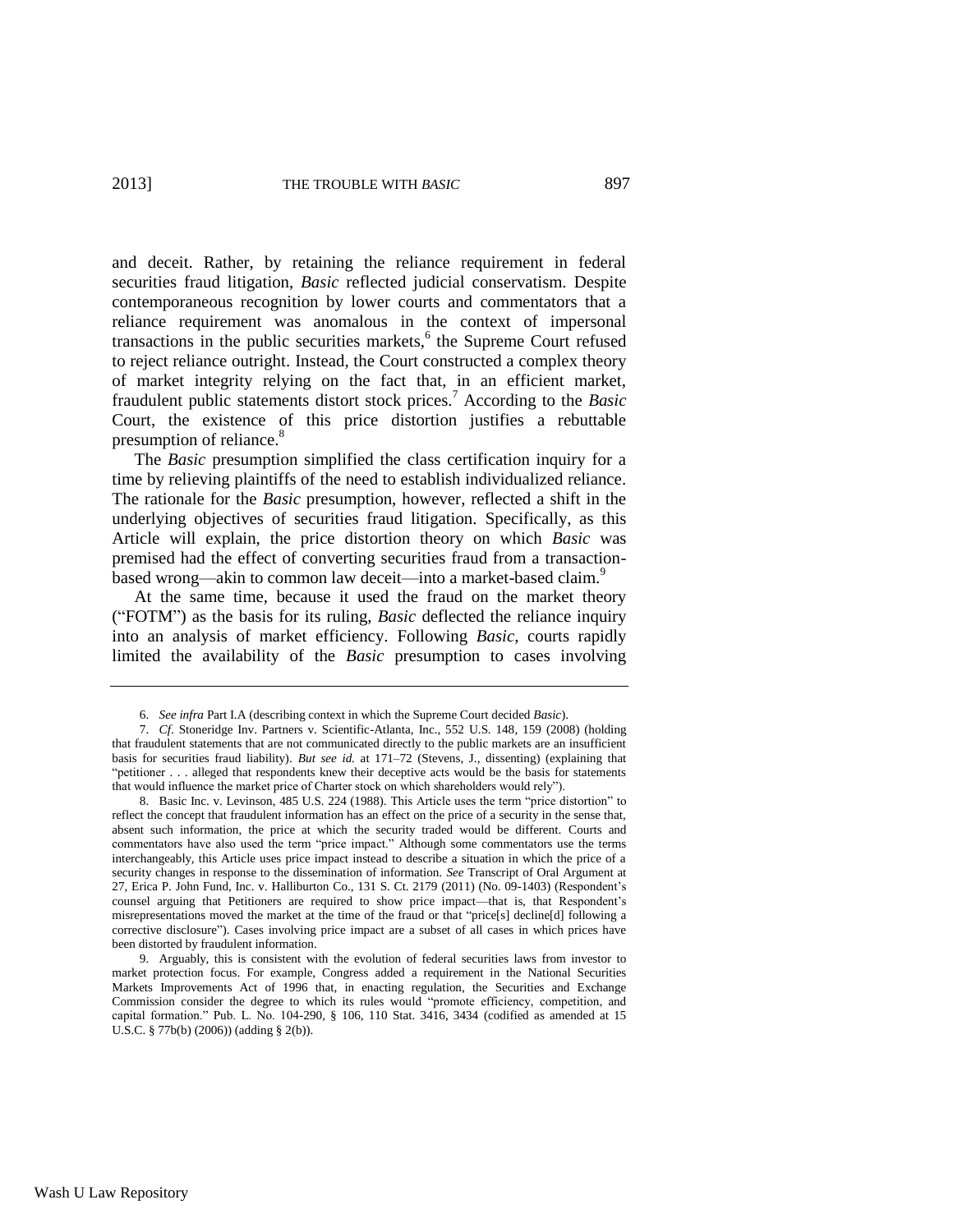efficient markets.<sup>10</sup> Although market efficiency is neither a necessary nor a sufficient condition to establish that misinformation has distorted prices, most courts have concluded that the threshold inquiry in *Basic* is satisfied by proof that the misrepresentations were publicly made and "that the stock traded in an efficient market."<sup>11</sup>

With a few exceptions, courts have ruled that an independent analysis of price distortion is unnecessary to obtain the *Basic* presumption.<sup>12</sup> One of the exceptions was the Fifth Circuit.<sup>13</sup> In *Archdiocese of Milwaukee*  Supporting Fund, Inc. v. Halliburton,<sup>14</sup> the Fifth Circuit held that, to obtain class certification under *Basic*, the plaintiffs must prove that the defendant's misrepresentation affected the market price of the security.<sup>15</sup> The court explained that this price impact could be established in one of two ways—through a stock price reaction at the time of the fraudulent statement or through a stock price response to the revelation of truth.<sup>16</sup> The latter showing is equivalent to that required to establish the element of loss causation.<sup>17</sup>

The *Halliburton* case thus offered the Supreme Court an opportunity to reexamine *Basic*'s fundamental premises, specifically, the normative implications of focusing on price distortion in defining the contours of a claim for private securities fraud. The Court declined the invitation. Reluctant to disturb the delicate balance created by its prior decisions, and

<sup>10.</sup> *See infra* Part II.

<sup>11.</sup> *Halliburton Co.*, 131 S. Ct. at 2185 ("It is common ground, for example, that plaintiffs must demonstrate that the alleged misrepresentations were publicly known (else how would the market take them into account?), that the stock traded in an efficient market, and that the relevant transaction took place 'between the time the misrepresentations were made and the time the truth was revealed.'" (quoting *Basic*, 485 U.S. at 248 n.27)).

<sup>12.</sup> *See, e.g.*, *In re* DVI, Inc. Sec. Litig., 639 F.3d 623, 636–37 (3d Cir. 2011) (considering and rejecting defendants' argument that plaintiffs should be required to prove "market impact" in order to gain the benefit of the *Basic* presumption). For the exception, see, for example, *Berks County Employees' Retirement Fund v. First American Corp.*, 734 F. Supp. 2d 533, 541 n.52 (S.D.N.Y. 2010) (finding no Rule 23(b)(3) predominance where there was "'no evidence' that any of the alleged misrepresentations resulted in an 'immediate increase' in First American's stock price and 'no evidence' that any corrective disclosure 'caused an immediate decrease' in stock price").

<sup>13.</sup> In *Oscar Private Equity Investments v. Allegiance Telecom, Inc.*, the Fifth Circuit held that plaintiffs were required to establish loss causation by a preponderance of the evidence in order to obtain class certification. 487 F.3d 261, 269 (5th Cir. 2007). A variety of circuits have faced this question and reached varying conclusions. *See, e.g.*, *In re* DVI, Inc. Sec. Litig., 639 F.3d at 631; Schleicher v. Wendt, 618 F.3d 679, 687 (7th Cir. 2010); *In re* Salomon Analyst Metromedia Litig., 544 F.3d 474, 483–84 (2d Cir. 2008).

<sup>14.</sup> 597 F.3d 330 (5th Cir. 2010).

<sup>15.</sup> *Id.* at 335.

<sup>16.</sup> *Id.*

<sup>17.</sup> *See* Dura Pharms., Inc. v. Broudo, 544 U.S. 336, 342–46 (2005) (holding that allegations of price inflation, without more, were insufficient to establish loss causation).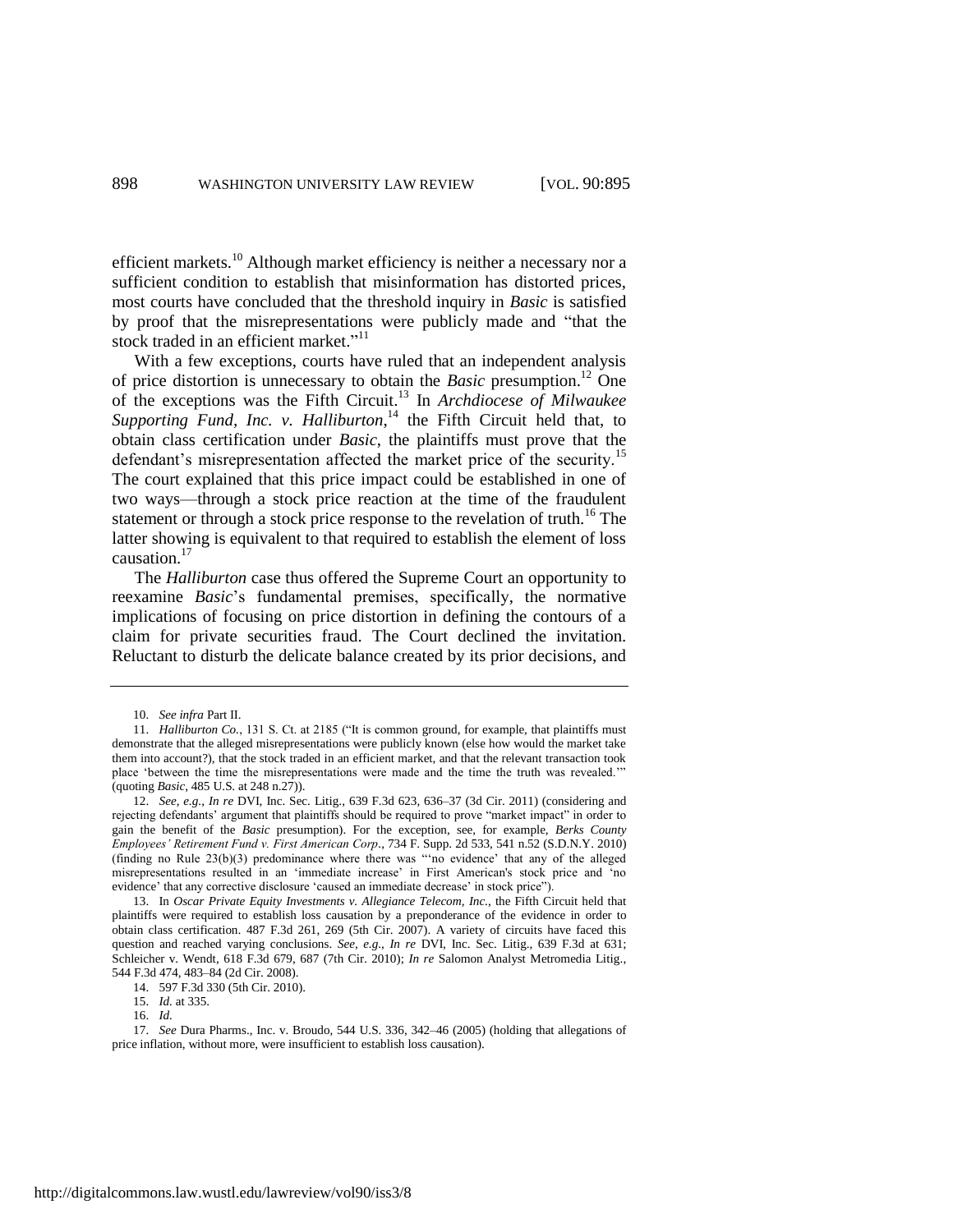perhaps wary of entrusting policing the markets to the Securities and Exchange Commission (SEC) in light of ongoing questions about the vigor of the agency's enforcement efforts,<sup>18</sup> the Court eschewed a broadbased holding and relied instead on a rigid characterization of the lower court's analysis. Although it reaffirmed the vitality of the *Basic* presumption, the Court explicitly refused to consider the role of price distortion in obtaining that presumption.<sup>19</sup>

The *Halliburton* decision reflected the Fifth Circuit's confusion between two temporal concepts<sup>20</sup>—price distortion at the time of the fraud and price impact when the fraud is revealed to the market—that serve distinct objectives. Understanding these objectives is critical in determining the appropriate scope of private securities fraud litigation. At the same time, the Supreme Court's narrow holding in *Halliburton* did not confront the increasing stress placed on *Basic* by the evolving approach to class certification.<sup>21</sup> That issue is squarely presented to the Supreme Court in the *Amgen* case.<sup>22</sup> In *Amgen*, the Court is specifically asked to decide whether proof of price distortion is necessary to obtain class certification.<sup>23</sup> This Article argues that the natural outgrowth of the Court's market-based approach to securities fraud justifies resolving the tension in *Amgen* by overruling that aspect of the *Basic* decision which retains a reliance requirement.

Part I of this Article places *Halliburton* in historical context, first by describing the decisions that preceded *Basic* and then by examining *Basic*'s adoption of the presumption of reliance. Part II examines the aftermath of *Basic*, including the Court's subsequent decision in *Dura*. In Part III, the Article explains the collective impact of *Basic* and *Dura* specifically, the move to a market-based conception of securities fraud and the role of price distortion in that conception. Part IV positions

<sup>18.</sup> *See* Jill E. Fisch, *The Long Road Back: Business Roundtable and the Future of SEC Rulemaking*, SEATTLE U. L. REV. (forthcoming 2013), *available at* http://ssrn.com/abstract=2164423 (describing criticisms of SEC enforcement policies).

<sup>19.</sup> *See* Erica P. John Fund v. Halliburton Co., 131 S. Ct. 2179, 2187 (2011) (explaining that "loss causation is . . . not price impact" and that "we need not, and do not, address any other question about *Basic*, its presumption, or how and when it may be rebutted").

<sup>20.</sup> As explained below, to distinguish between these concepts, this Article will term them "ex ante price distortion" and "ex post price distortion."

<sup>21.</sup> *See, e.g.*, Wal-Mart Stores v. Dukes, 131 S. Ct. 2541, 2551 (2011) (observing that the district court must apply "a rigorous analysis" in determining whether the requirements of Rule 23 are satisfied (quoting Gen. Tel. Co. of the Sw. v. Falcon, 457 U.S. 147, 161 (1982))).

<sup>22.</sup> *See* Conn. Ret. Plans & Trust Funds v. Amgen Inc., 660 F.3d 1170 (9th Cir. 2011), *cert. granted*, 132 S. Ct. 2742 (June 11, 2012) (No. 11-1085).

<sup>23.</sup> Petition for Writ of Certiorari at i, *Amgen*, 660 F.3d 1170 (9th Cir. 2011) (describing questions presented).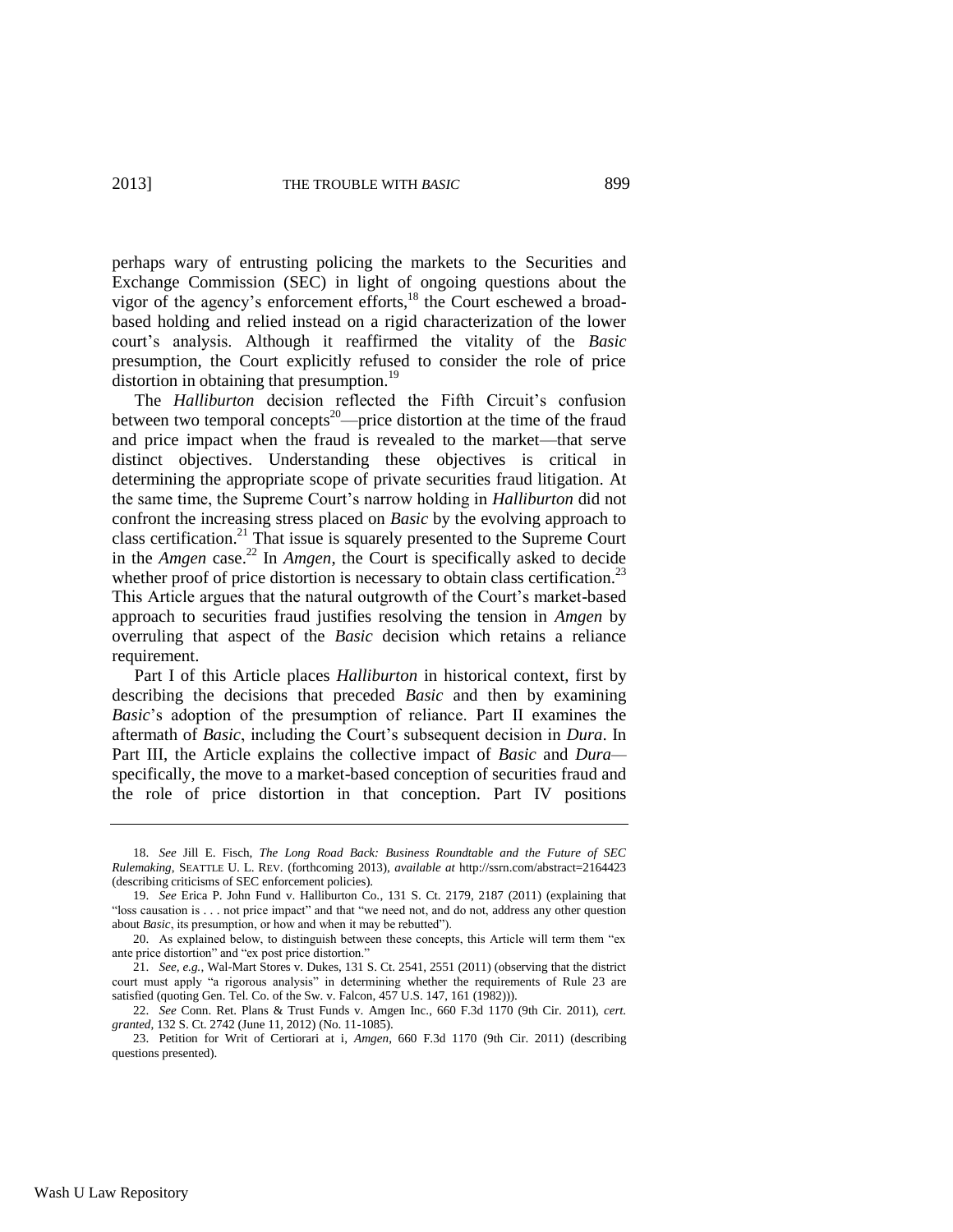*Halliburton* as the natural outgrowth of this conceptual tension and explains why *Halliburton*'s analysis of these issues was both correct and incorrect. Part V describes the evolution of the class certification analysis and explains how this evolution has complicated the *Basic* inquiry. Part VI suggests that the natural solution to this problem is to overrule *Basic* and reject a reliance requirement, and then briefly identifies the policy considerations implicit in this approach.

#### <span id="page-6-2"></span><span id="page-6-1"></span><span id="page-6-0"></span>I. *BASIC* AND ITS PAST

#### *A. Early Cases and Commentary*

Many commentators cite *Basic* as the foundation of modern securities fraud litigation.<sup>24</sup> *Basic* did not reflect, however, a doctrinal shift.<sup>25</sup> From the earliest cases addressing the implied private right of action under section 10(b) of the Securities Exchange  $\text{Act}^{26}$  and SEC Rule 10b-5, the lower courts recognized that it was impractical to impose a reliance requirement in federal securities fraud litigation.<sup>27</sup> Commentators similarly questioned the theoretical premise for requiring proof of reliance.<sup>28</sup>

The reliance requirement had its origins in common law fraud, which served as the initial source of the elements of federal securities fraud.<sup>29</sup>

<sup>24.</sup> *See, e.g.*, Donald C. Langevoort, *Half-Truths: Protecting Mistaken Inferences By Investors and Others*, 52 STAN. L. REV. 87, 115 (1999) (describing *Basic* as "the most important Supreme Court decision to date on open market securities fraud").

<sup>25.</sup> *Cf.* Bratton & Wachter, *supra* note [3,](#page-2-1) at 74 (describing Basic as "relaxing the reliance requirement").

<sup>26.</sup> Securities Exchange Act of 1934, 15 U.S.C. § 78j(b) (2006).

<sup>27.</sup> *See, e.g.*, Green v. Wolf Corp., 406 F.2d 291, 301 (2d Cir. 1968) ("Carried to its logical end, [Wolf's assertion of the need for proof of reliance] would negate any attempted class action under Rule 10b-5, since as the District Courts have recognized, reliance is an issue lurking in every 10b-5 action."). The first cases to address the role of reliance under the federal securities laws did so largely in the context of proxy fraud and tender offer litigation. *See, e.g.*, Mills v. Elec. Auto-Lite Co., 396 U.S. 375 (1970). In those cases, the courts generally held, with little difficulty or discussion, that proof of materiality was sufficient without independent proof that the misrepresentation or omission would have had a decisive effect on the outcome. As the Supreme Court explained: "Proof of actual reliance by thousands of individuals would, as the [lower] court acknowledged, not be feasible . . . ." *Id.* at 382 n.5.

<sup>28.</sup> *See, e.g.*, Note, *The Reliance Requirement in Private Actions Under SEC Rule 10b-5*, 88 HARV. L. REV. 584, 590 (1975) [hereinafter Note, *The Reliance Requirement*]; *see also* Brief for *Amici Curiae* Civil Procedure and Securities Law Professors in Support of Respondent at 4, Amgen Inc. v. Conn. Ret. Plans & Trust Funds, No. 11-1085 (Sept. 27, 2012) (arguing that framers of Rule 23 intended to facilitate securities fraud class actions).

<sup>29.</sup> *See, e.g.*, List v. Fashion Park, Inc., 340 F.2d 457, 462–63 (2d Cir. 1965) (describing incorporation of common law requirements of materiality and reliance); *cf.* Blue Chip Stamps v. Manor Drug Stores, 421 U.S. 723, 744–45 (1975) ("[T]he typical fact situation in which the classic tort of misrepresentation and deceit evolved was light years away from the world of commercial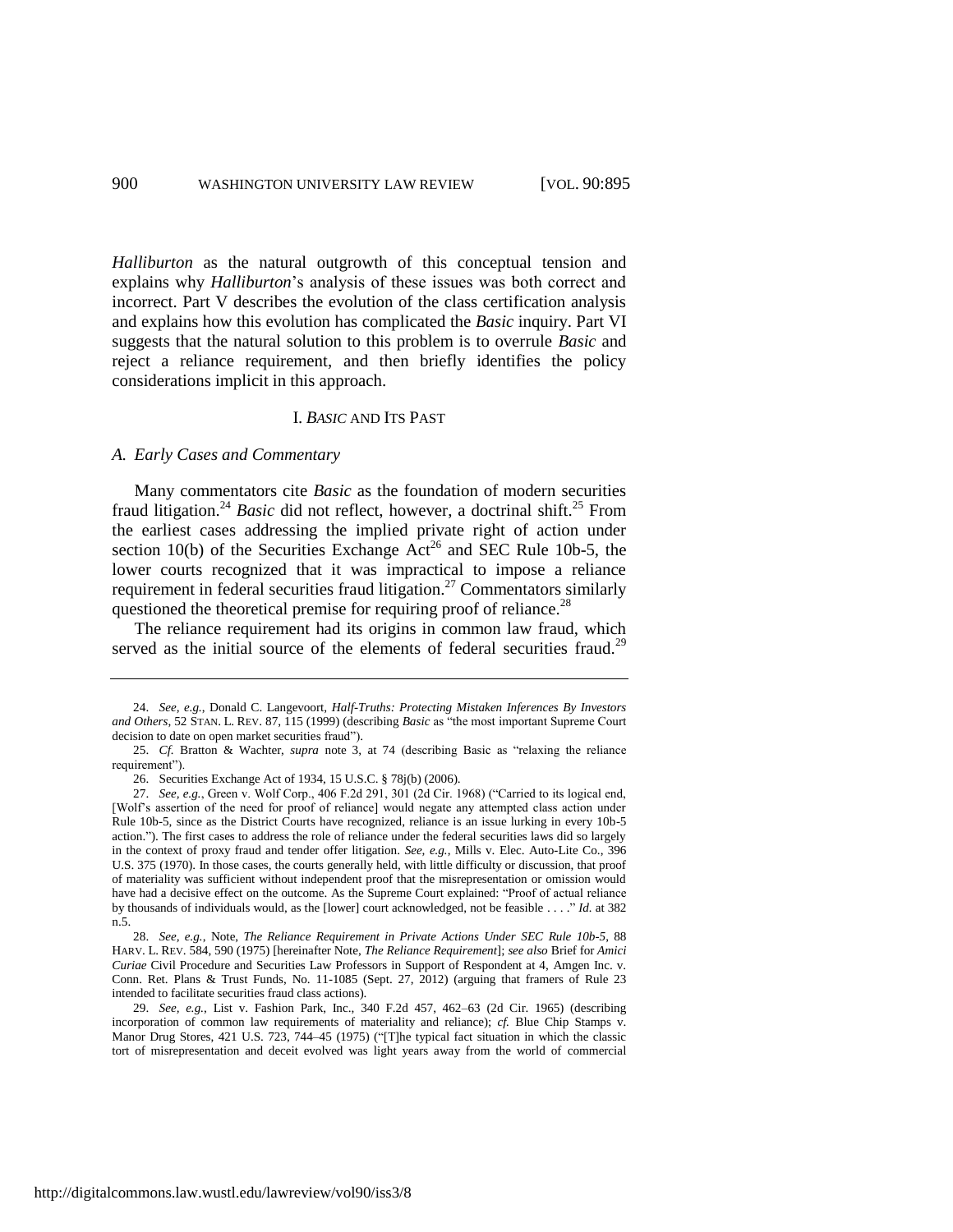<span id="page-7-0"></span>Common law fraud included a requirement that plaintiffs prove subjective reliance. $30$  As one court explained it, the test was "whether [an individual] plaintiff would have been influenced to act differently than he did act if the defendant had disclosed to him the undisclosed fact."<sup>31</sup>

Courts promptly began to question whether it was appropriate to apply the reliance requirement to federal securities fraud. The reliance requirement appeared anomalous for several reasons. The issue arose initially in the early securities fraud cases involving non-disclosure or omission.<sup>32</sup> Proof of reliance in a non-disclosure case essentially required a counterfactual analysis. As a student commentator explained in a *Harvard Law Review* note: "Since nothing is affirmatively represented in a nondisclosure case, demanding proof of reliance would require the plaintiff to demonstrate that he had in mind the converse of the omitted facts, which would be virtually impossible to demonstrate in most cases."<sup>33</sup>

Second, and more generally, the entire mandatory disclosure system of federal securities regulation was based on the premise that information affects trading and market prices. As the Second Circuit explained in 1968, "It is reasonable to assume that investors may very well rely on the material contained in false corporate financial statements which have been disseminated in the market place, and in so relying may subsequently purchase securities of the corporation."<sup>34</sup>

Third, an individualized reliance inquiry became more complicated in the context of impersonal transactions in the public markets. Plaintiffs in public market transactions were exposed to a range of information from a variety of sources. Defendants often released a mixture of information in multiple public statements. Market intermediaries—including analysts, brokers, and the financial media—processed that information and communicated their conclusions to investors who, in many cases, did not

34. Heit v. Weitzen, 402 F.2d 909, 913 (2d Cir. 1968).

transactions to which 10b-5 is applicable."). The basic elements required to establish a claim of federal securities fraud are: "(1) a material misrepresentation (or omission); (2) scienter, *i.e.*, a wrongful state of mind; (3) a connection with the purchase or sale of a security; (4) reliance  $\dots$ ; (5) economic loss; and (6) 'loss causation,' *i.e.*, a causal connection between the material misrepresentation and the loss." Dura Pharms., Inc. v. Broudo, 544 U.S. 336, 341–42 (2005) (internal citations omitted).

<sup>30.</sup> *See, e.g.*, Kohler v. Kohler Co., 208 F. Supp. 808, 823 (E.D. Wis. 1962) ("With regard to the element of reliance, although there is dicta to the contrary, this element appears to be indispensable to the cause of action upon either theory . . . . Absent proof of reliance, there is no liability.").

<sup>31.</sup> *List*, 340 F.2d at 463.

<sup>32.</sup> *See, e.g.*, Myzel v. Fields, 386 F.2d 718, 735–37 (8th Cir. 1967); Epstein v. Weiss, 50 F.R.D. 387, 392–95 (E.D. La. 1970).

<sup>33.</sup> Note, *The Reliance Requirement*, *supra* not[e 28,](#page-6-0) at 590.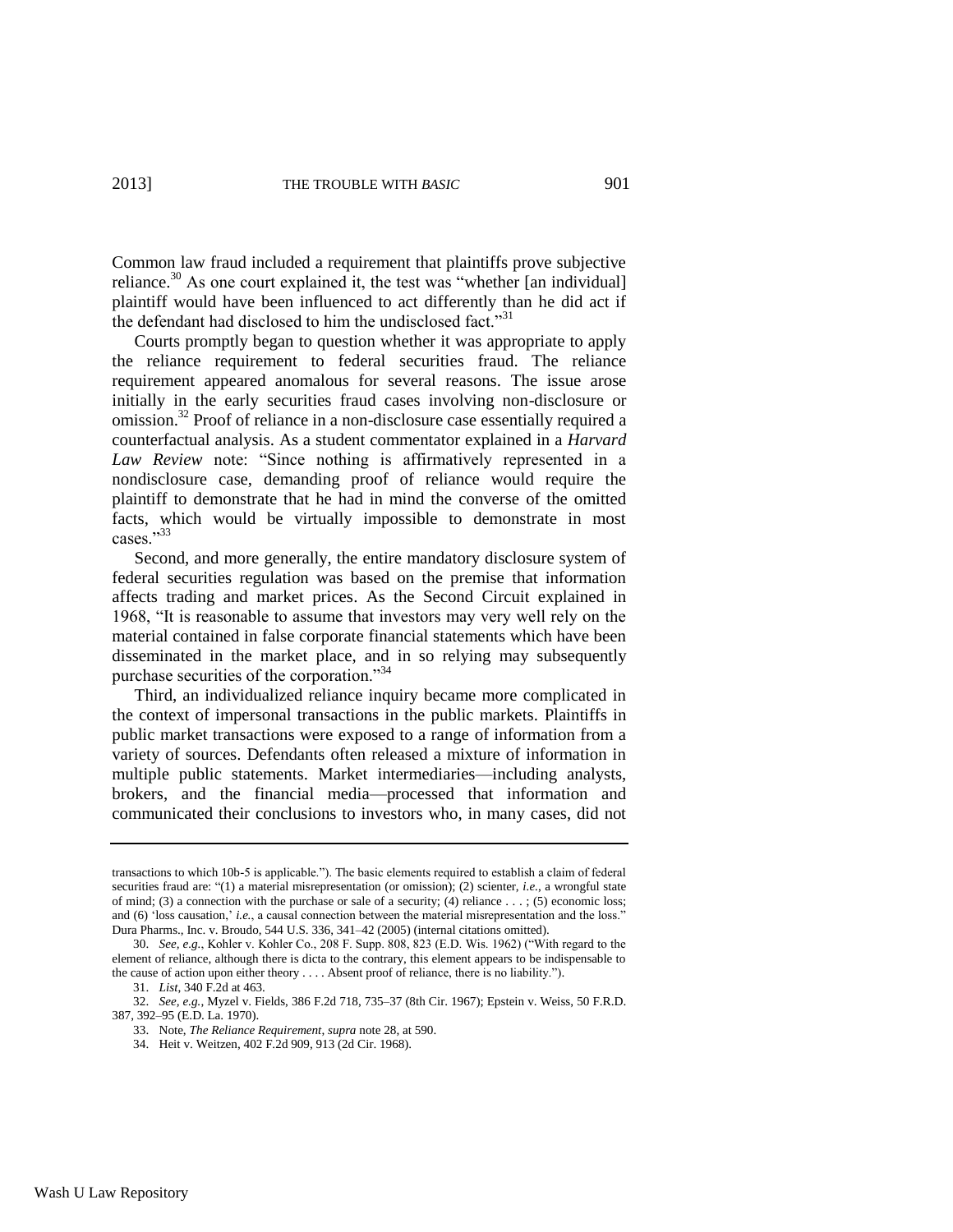review the issuer's original statements.<sup>35</sup> In addition, the contextual nature of financial information meant that its role in an investor's decision might vary depending on the other information that was currently available in the market.

The limitations of the litigation process as a means of uncovering reliable evidence of reliance was an additional consideration. Evidence of reliance is largely limited to plaintiffs' testimony about what they saw and thought. A legal system that requires proof of subjective reliance may generate self-serving testimony.<sup>36</sup> In impersonal market trading, reliable evidence of the specific factors that influenced the parties' decisions to trade is unlikely to exist.

The class action context heightened these concerns. Not only was the inquiry into subjective reliance difficult with respect to any specific investor, but each investor's reliance inquiry in a class action might involve different factors. At the same time, the 1966 amendments to Rule  $23^{37}$  suggested that the Rule was intended to allow securities fraud litigation to proceed in the form of a class action.<sup>38</sup>

<span id="page-8-1"></span><span id="page-8-0"></span>Finally, and perhaps most importantly, a determination of materiality in a securities fraud case was, implicitly, a determination that the misinformation had the capacity to affect transactions and prices.<sup>39</sup>

39. Where the transaction is accomplished through impersonal dealings, such as on a stock exchange, or for some other reason the factors that influenced the parties are not readily apparent, the

<sup>35.</sup> Commentators increasingly recognized that investors rarely read even statutorily-mandated disclosures. *See, e.g.*, HOMER KRIPKE, THE SEC AND CORPORATE DISCLOSURE: REGULATION IN SEARCH OF A PURPOSE 14–15 (1979) (discussing the widely-held belief that prospectuses are typically not read). In addition, because investors often relied on information intermediaries, it was difficult to trace the causal chain through those intermediaries. *See, e.g.*, Panzirer v. Wolf, 663 F.2d 365 (2d Cir. 1981); Robert B. Thompson, *Federal Corporate Law: Torts and Fiduciary Duty*, 31 J. CORP. L. 877, 880 (2006) (explaining that most investors receive information through "one or more filters or intermediaries").

<sup>36.</sup> As the court noted in *Eckstein v. Balcor Film Investors*,

Prices of even poorly followed stocks change in response to news, including statements by the issuers, and these changes may be better indicators of causation than litigants' self-serving statements about what they read and relied on and about what they would have paid (or whether they would have bought at all) had the issuer said something different.

<sup>8</sup> F.3d 1121, 1130 (7th Cir. 1993).

<sup>37.</sup> *See* FED. R. CIV. P. 23 (Advisory Committee's notes on the 1966 amendments).

<sup>38.</sup> *See, e.g.*, Sherman L. Cohn, *The New Federal Rules of Civil Procedure*, 54 GEO. L.J. 1204, 1214 (1966) (describing how the "complete overhaul of rule 23 significantly expand[ed] the scope of class actions"). This led courts simply to assume, with limited discussion, that the reliance requirement could not pose an obstacle to class certification. *See, e.g.*, Kronenberg v. Hotel Governor Clinton, Inc., 41 F.R.D. 42, 45 (S.D.N.Y. 1966) ("The defendants' contentions that the proof of reliance and use of the mails must relate to each individual member of the class presents no difficulty not inherent in every securities class action."). For a more extensive analysis of the appropriateness of the private securities fraud class action, see Judge Weinstein's opinion in *Dolgow v. Anderson*, 43 F.R.D. 472 (E.D.N.Y. 1968).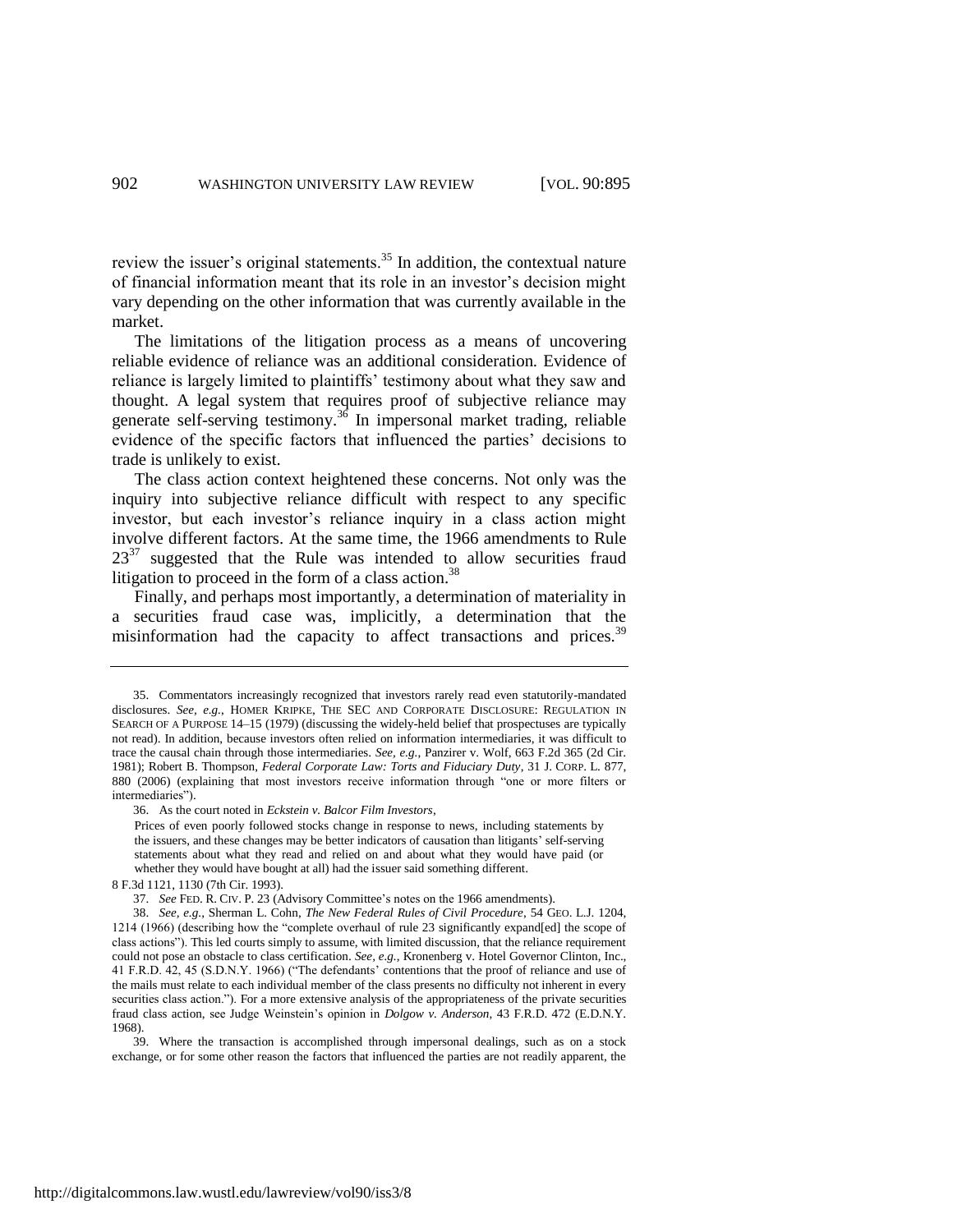Although establishing materiality did not prove that, but for the fraud, the transaction would not have occurred, it arguably established that any transaction that did occur would have occurred on different terms in the absence of the fraud. In the context of a regulatory scheme designed to protect the efficiency of the capital markets, the imposition of liability for injecting into the market misinformation that had the capacity to distort prices appeared consistent with the statutory objectives.

Courts varied in the degree to which they attempted to devise pragmatic solutions to the complexity of proving reliance as opposed to modifying or eliminating the common law requirement. Because, at that time, private litigation under Rule 10b-5 was relatively new, many courts simply reserved decision on the question of whether the plaintiff was required to prove reliance.<sup>40</sup> When they did consider the reliance requirement, courts used a variety of mechanisms to avoid requiring direct proof of reliance. As the Second Circuit explained:

In fraud or 10b-5 cases decided in recent years, various rules, mechanisms, or presumptions have been put forward for mitigating the problem of showing reliance: Split trials for individual proof on reliance; inferring from the materiality of the misstatement that a reasonable investor would have relied; stressing general reliance on a common course of conduct over a period of time; dispensing with or minimizing the need to prove individual reliance in cases of nondisclosure; using the test, in instances of omission, of whether the claimant would have been influenced to act differently, if the undisclosed fact had been made known, than he in fact did. $41$ 

decisions have discussed liability in terms of constructive reliance premised on the materiality of the misrepresentation. *See* Kahan v. Rosenstiel, 424 F.2d 161, 173–74 (3d Cir. 1970); *Heit*, 402 F.2d at 912; List v. Fashion Park, Inc., 340 F.2d 457, 462–64 (1965). "This constructive reliance principle is particularly appropriate in class actions where proof of actual reliance by numerous class members would be impracticable." Chris-Craft Indus. v. Piper Aircraft Corp., 480 F.2d 341, 374 (2d Cir. 1973); *see also Kahan*, 424 F.2d at 174.

<sup>40.</sup> *See, e.g.*, Green v. Wolf Corp., 406 F.2d 291, 301 (2d Cir. 1968) ("Even if Wolf is correct in its assertion of the need for proof of reliance, and *we express no views on that issue*, we must still reject the argument.") (emphasis added); Fischer v. Kletz, 41 F.R.D. 377, 382 (S.D.N.Y. 1966) ("The parties are at odds over the issue of the kind and degree of reliance on the alleged misrepresentations. . . . At this juncture, I need not . . . rule on this question.").

<sup>41.</sup> Korn v. Franchard Corp., 456 F.2d 1206, 1212–13 (2d Cir. 1972) (internal citations omitted).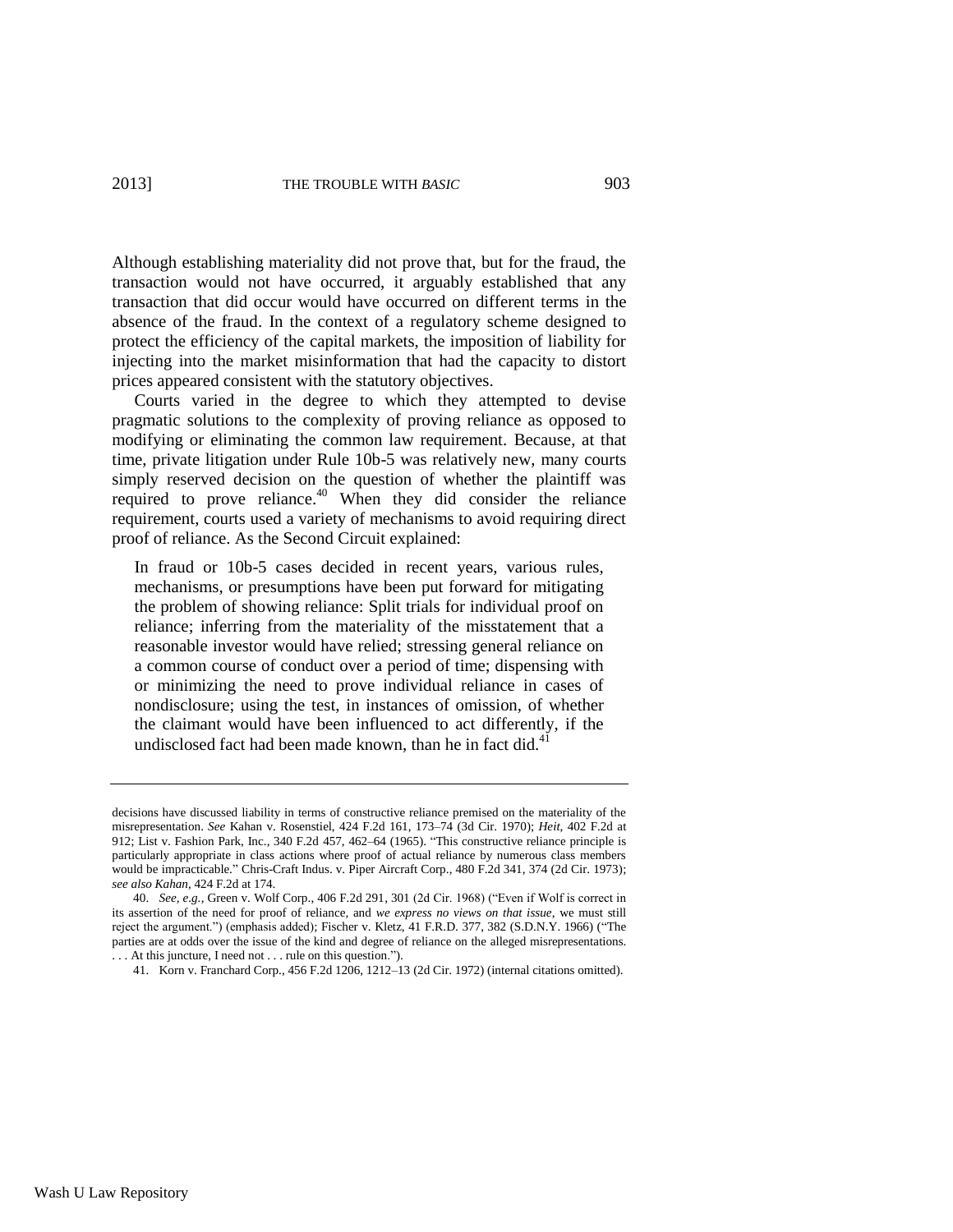#### *B.* Ute*—Reliance in Omission Cases*

The Supreme Court dealt a setback to lower court experimentation with ways to avoid requiring direct proof of reliance with its decision in *Ute*.<sup>42</sup> *Ute* was decided just one year after the Supreme Court first formally acknowledged the existence of a private right of action under Rule  $10b-5^{43}$ and sixteen years before its decision in *Basic*. Rather than concluding, for any of the reasons noted above, that a reliance requirement was anomalous within the context of federal securities fraud litigation, the Court in *Ute* reaffirmed that reliance was, in fact, a required component of a 10b-5 claim.<sup>44</sup> Nonetheless, the Court held that, within the context of the casespecific facts before it, affirmative proof of reliance was not required.<sup>45</sup>

*Ute* did not involve anonymous transactions in the public markets<sup>46</sup>—it involved individualized face-to-face transactions between eighty-five plaintiff-sellers and the individual defendants.<sup>47</sup> In some cases, the defendants purchased the plaintiffs' shares for their own accounts; in others, they facilitated transactions for third-party buyers, for which they received commissions.<sup>48</sup> The defendants did not make any public statements, the litigation was not brought as a class action, and the decisions involved an appeal after a full trial, not the resolution of a motion for class certification.<sup>49</sup> Accordingly, many of the considerations that affected the lower court decisions were not present in *Ute*.

The Tenth Circuit found that, although several of the transactions involved affirmative misrepresentations by the defendants as to the prevailing market price, the record did not contain any evidence as to reliance, and that proof of reliance was required.<sup>50</sup> In addition, the Tenth Circuit held that the defendants were only liable with respect to transactions conducted for their personal accounts.<sup>51</sup> The Supreme Court

51. *Id.* at 1345–46.

<sup>42.</sup> Affiliated Ute Citizens of Utah v. United States, 406 U.S. 128, 152–54 (1972).

<sup>43.</sup> *See* Superintendent of Ins. of N.Y. v. Bankers Life & Cas. Co., 404 U.S. 6, 13 n.9 (1971).

<sup>44.</sup> *Ute*, 406 U.S. at 152–53.

<sup>45.</sup> *Id.* at 153–54.

<sup>46.</sup> Nor could the market for the stock in Ute have been characterized as efficient. *See id.* at 155 (describing the market as being "so isolated and so thin").

<sup>47.</sup> *Id.* at 144.

<sup>48.</sup> *Id.* at 152.

<sup>49.</sup> *See id.* at 139–50.

<sup>50.</sup> Reyos v. United States, 431 F.2d 1337, 1348 (10th Cir. 1970), *aff'd in part, rev'd in part sub nom.* Affiliated Ute Citizens of Utah v. United States, 406 U.S. 128 (1972). This finding was somewhat anomalous in that the court, three paragraphs earlier, stated, "The record shows that the plaintiffs considered these defendants to be familiar with the market for the shares of stock and relied upon them when they desired to sell their shares." *Id.* at 1347.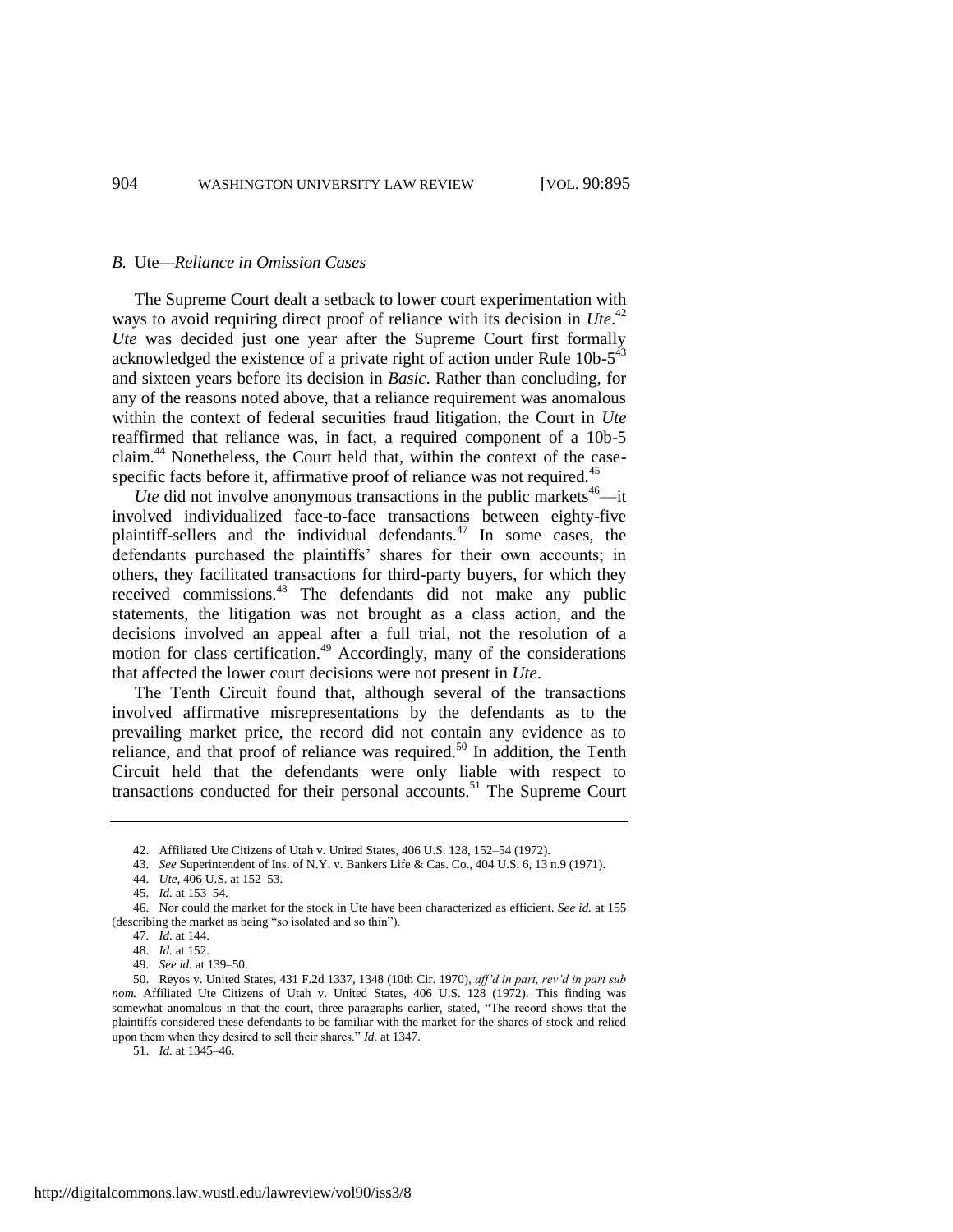disagreed with both conclusions.<sup>52</sup> Specifically, the Court concluded that the defendants had not merely made misrepresentations (in violation of Rule10b-5(2)), but had engaged in a course of business that operated as a fraud—operating as, in effect, marketmakers with respect to the securities in question.<sup>53</sup> As a result, the Court concluded that the defendants owed the plaintiffs an affirmative duty of disclosure.<sup>54</sup> The Court then held that independent proof of reliance was not required: "All that is necessary is that the facts withheld be material  $\ldots$ <sup>55</sup>. The link between materiality might be viewed as establishing a type of objective reliance (whether a reasonable investor would rely) as opposed to subjective reliance (whether the specific plaintiffs did, in fact, rely), although the Court did not offer that characterization.<sup>56</sup> As the Court stated, the defendants' actions "reasonably could have been expected to influence [the plaintiffs'] decisions to sell."<sup>57</sup>

Despite this reasoning, the Court did not state that objective reliance was sufficient to establish 10b-5 liability.<sup>58</sup> *Ute*'s legacy was narrow. As the Court explained, "Under the circumstances of this case, involving primarily a failure to disclose, positive proof of reliance is not a prerequisite to recovery."<sup>59</sup>

The *Ute* decision is somewhat anomalous. It appears unlikely that the Supreme Court granted certiorari in *Ute* to address the reliance requirement in federal securities fraud. The case, as mentioned above, does not present the impersonal capital markets type of transaction that was causing the most difficulty in the lower courts. Moreover, the Supreme Court's opinion addressed novel issues concerning sovereign immunity and the interpretation of the statutory scheme for allocation of Indian mineral rights.<sup>60</sup> In addition, the factual record in *Ute* is somewhat unclear. Although the Supreme Court characterized the case as one primarily involving omissions, for example, as noted above, the Tenth Circuit found that "the record shows that the individual defendants made a misstatement of a material fact in representing, in those instances wherein

<sup>52.</sup> *Ute*, 406 U.S. at 153–54.

<sup>53.</sup> *Id.* at 153.

<sup>54.</sup> *Id.*

<sup>55.</sup> *Id.*

<sup>56.</sup> This distinction becomes important in the context of class certification.

<sup>57.</sup> *Id.*

<sup>58.</sup> In *Mills v. Electric Auto-Lite Co.*, the Supreme Court held that similar proof of objective reliance was sufficient to establish causation in a claim for federal proxy fraud. 396 U.S. 375, 385 (1970).

<sup>59.</sup> *Ute*, 406 U.S. at 153.

<sup>60.</sup> *See, e.g.*, *id.* at 141–43.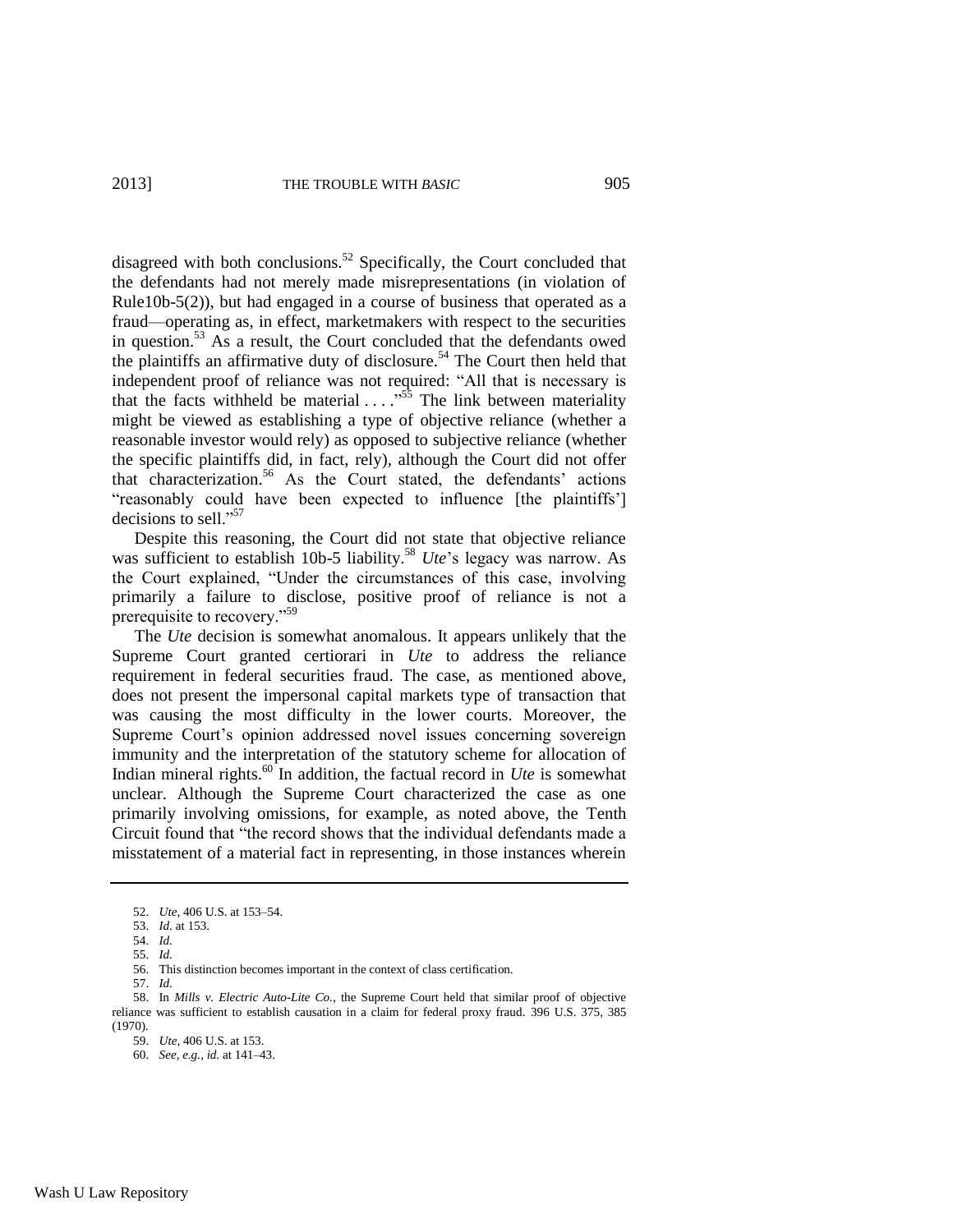they purchased stock for sale at a personal profit, that the prevailing price or market price was the figure at which their own purchase was made."<sup>61</sup> Thus the *Ute* opinion did not explicitly signal the broader implications of the Court's holding for the reliance requirement.

The application of *Ute* created questions for the lower courts. Specifically, although the Supreme Court did not use the term "presumption," the lower courts, virtually without exception, concluded that *Ute* established only a presumption of reliance<sup>62</sup>—a presumption that might be rebutted under appropriate circumstances. Because it did not speak to the issue, *Ute*'s language did not offer guidance as to what those circumstances might be.<sup>63</sup> In addition, the lower courts relied on the Supreme Court's characterization of the facts to conclude that *Ute* applied only to omission cases. $64$  The courts reasoned that proof of subjective reliance was difficult in an omission case because of the challenge in demonstrating reliance on information that was not provided.<sup>65</sup> Again, this analysis was not contained in the *Ute* decision itself.

The counterfactual nature of the reliance inquiry is not, however, limited to omissions cases, but extends to misrepresentation cases as well. In addition, as noted above, there were a number of challenges to establishing subjective reliance in impersonal public market transactions.<sup>66</sup> The lower courts responded by going beyond  $Ute$ 's holding<sup>67</sup> to create an

63. *See, e.g.*, Rifkin v. Crow, 574 F.2d 256, 262 (5th Cir. 1978) ("If defendant can prove that plaintiff did not rely, that is, that plaintiff's decision would not have been affected even if defendant had disclosed the omitted facts, then plaintiff's recovery is barred.").

64. *Id.* (citing cases indicating a general pattern of limiting *Ute* to omissions cases).

65. *See, e.g.*, Vervaecke v. Chiles Heider, & Co., 578 F.2d 713, 717 (8th Cir. 1978) (noting the "difficulty of proving reliance on the negative" (quoting Note, *The Reliance Requirement*, *supra* note [28,](#page-6-0) at 590).

67. Courts initially took this step in cases involving proxy fraud and tender offer fraud, reasoning that, as with omission cases, it was simply too difficult to require proof that, absent the

<sup>61.</sup> Reyos v. United States, 431 F.2d 1337, 1347 (10th Cir. 1970), *aff'd in part, rev'd in part sub nom.* Affiliated Ute Citizens of Utah v. United States, 406 U.S. 128 (1972).

<sup>62.</sup> "Courts applying *Affiliated Ute* have doctrinally invoked a rebuttable presumption of reliance based on proof of materiality in cases alleging deception by non-disclosure of information." Finkel v. Docutel/Olivetti Corp., 817 F.2d 356, 359 (5th Cir. 1987). *But see* Chris-Craft Indus., Inc. v. Piper Aircraft Corp., 480 F.2d 341, 400 (2d Cir. 1973) (Mansfield, J., concurring in part and dissenting in part) (arguing that the Supreme Court's decision in *Ute* did not create a presumption but held that reasonable reliance was established "as a matter of law" on the basis of materiality).

<sup>66.</sup> Dispensing with subjective reliance can be justified on the ground that, in the impersonal capital markets, with extensive sources of information, trading strategies, and investor types, the extent to which a single factor affected an investor's decision to trade is largely unknowable. *See* Note, *The Reliance Requirement*, *supra* note [28,](#page-6-0) at 594 (arguing for extension of *Ute* to "deception affecting market conditions"). "In such cases the difficulty of proving reliance and the probative value of materiality justify placing the burden of persuasion on the defendant once the plaintiff can establish that there was a material misrepresentation or omission." *Id.* at 606.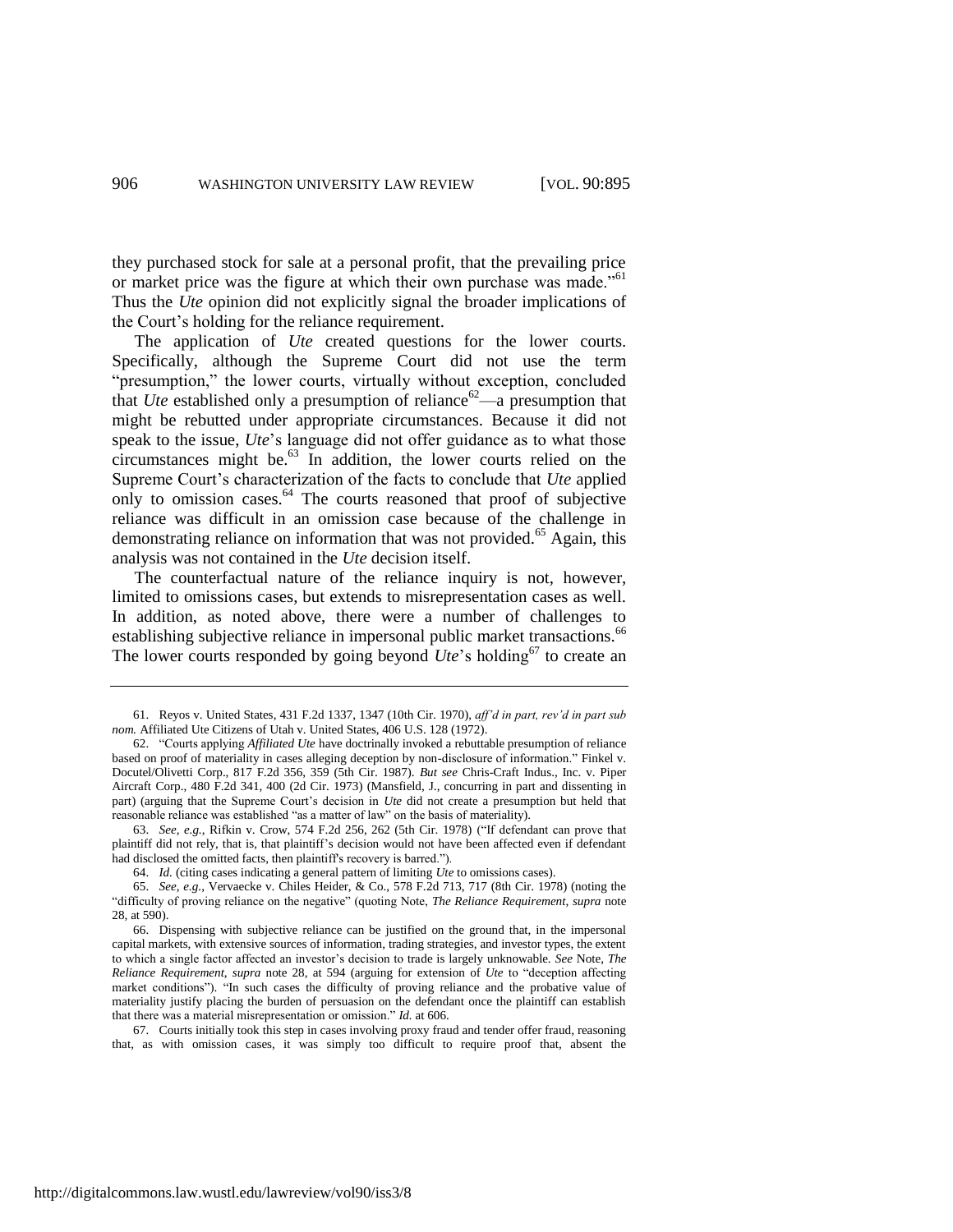alternative mechanism by which plaintiffs could avoid the requirement of demonstrating subjective reliance—the "fraud on the market theory."<sup>68</sup>

FOTM developed as an aggregation of several strains of reasoning. The first court to use the "fraud on the market" terminology was the Southern District of New York in *Herbst v. Able*.<sup>69</sup> There the court explained that the effect of the defendant's fraud was to distort market price and that this distortion, in turn, induced reliance by the plaintiffs.<sup>70</sup> To some degree, this approach was similar to that of constructive reliance.<sup>71</sup>

In *Blackie v. Barrack*, <sup>72</sup> the earliest Court of Appeals decision to adopt FOTM, the Ninth Circuit explained that: "We think causation is adequately established in the impersonal stock exchange context by proof of purchase and of the materiality of misrepresentations, without direct proof of reliance."<sup>73</sup> The court explained that the reliance requirement  $\cdot$ imposes an unreasonable and irrelevant evidentiary burden."<sup>74</sup> Critically, *Blackie* established the rationale upon which the Supreme Court would come to rely in *Basic*. As the court explained, whether or not an investor relies directly on a specific false statement, "he relies generally on the supposition that the market price is validly set and that no unsuspected manipulation has artificially inflated the price, and thus indirectly on the truth of the representations underlying the stock price—whether he is aware of it or not, the price he pays reflects material misrepresentations."<sup>75</sup>

The Second Circuit took a somewhat different approach to FOTM in Panzirer v. Wolf.<sup>76</sup> In that case, the plaintiff, Panzirer, alleged an indirect chain of causation in which the defendants' misrepresentations contributed to the inclusion of the subject securities in a *Wall Street Journal* article

misrepresentation, the plaintiffs would have acted differently. *See, e.g.*, Crane Co. v. Westinghouse Air Brake Co. 419 F.2d 787 (2d Cir. 1969).

<sup>68.</sup> Herbst v. Able, 47 F.R.D. 11, 16 (S.D.N.Y. 1969) ("If plaintiffs can prevail in their 'fraud on the market' theory, this may be sufficient to sustain a recovery under Section  $10(b) \ldots$ ."). 69. *Id.*

<sup>70.</sup> *Id.* ("The relevant impact of the misrepresentations was *on the market*. It was the artificially heightened market price, pure and simple, which operated on plaintiffs and other members of the class to induce conversion." (quoting plaintiffs' brief)).

<sup>71.</sup> Courts adopted the constructive reliance approach, which held that reliance followed upon a showing of materiality, for federal proxy and tender offer fraud. *See* Mills v. Elec. Auto-Lite Co., 396 U.S. 375 (1970) (adopting a rule of constructive reliance); Chris-Craft Indus., Inc. v. Piper Aircraft Corp., 480 F.2d 341, 374 (2d Cir. 1973) (terming this approach "constructive reliance").

<sup>72.</sup> 524 F.2d 891 (9th Cir. 1975).

<sup>73.</sup> *Id.* at 906.

<sup>74.</sup> *Id.* at 907.

<sup>75.</sup> *Id.*

<sup>76.</sup> 663 F.2d 365 (2d Cir. 1981).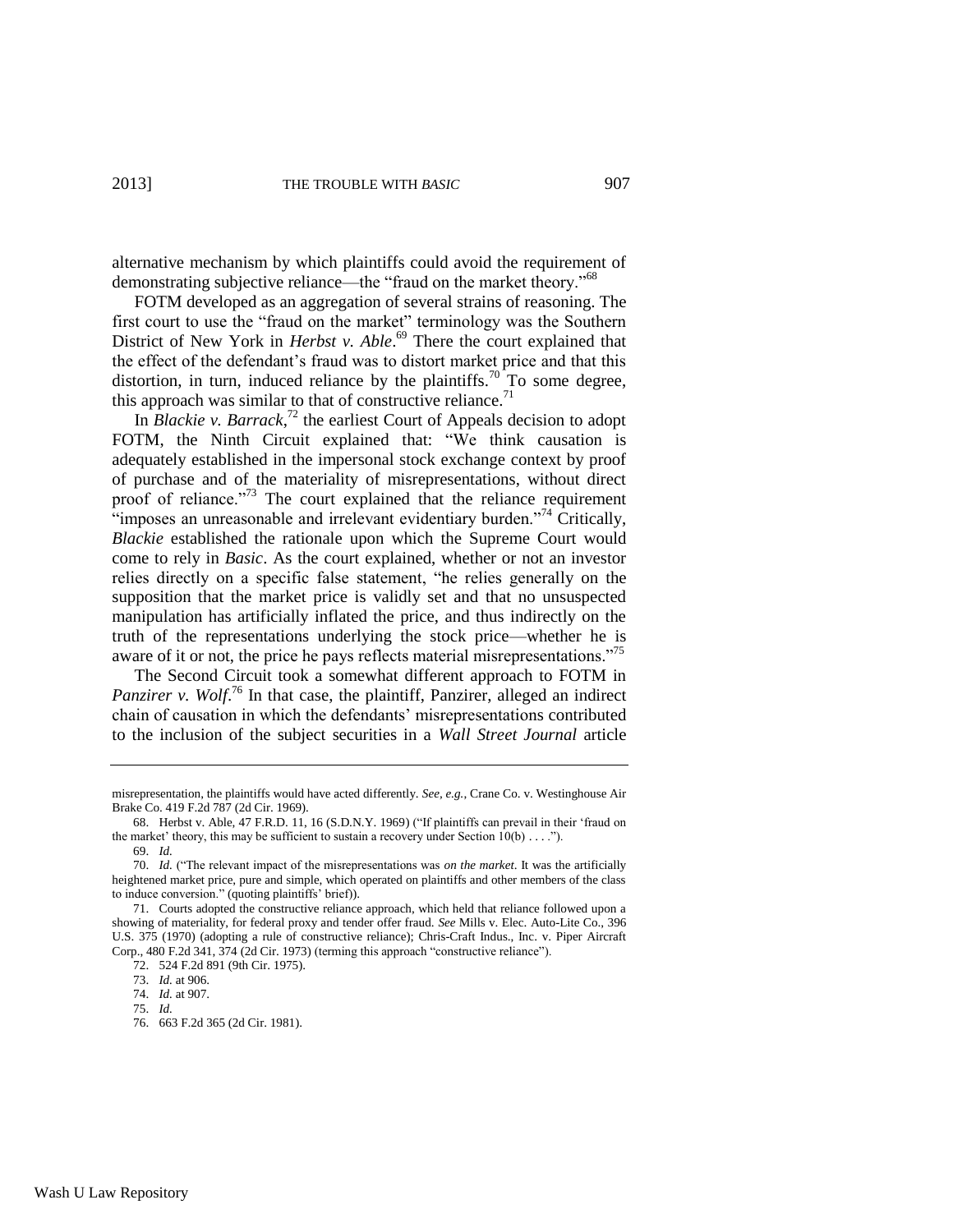upon which she relied.<sup>77</sup> Terming the claim one of "secondary reliance,"<sup>78</sup> the court found Panzirer's allegations sufficient.<sup>79</sup> "Where the plaintiff acts upon information from those working in or reporting on the securities markets, and where that information is circulated after a material misrepresentation or omission, plaintiff has stated a sufficient claim of reliance on the misrepresentation or omission."<sup>80</sup>

Arguably, the most extreme approach was taken by the Fifth Circuit in Shores v. Sklar.<sup>81</sup> Rejecting the trial court's holding that fraud on the market was limited to open market transactions, the Fifth Circuit held that allegations that the defendant's fraud allowed the bonds in question to be marketed were sufficient to establish causation.<sup>82</sup> Terming its "fraud created the market" approach "very similar to the fraud-on-the-market theory,<sup>33</sup> the Fifth Circuit held that allegations of subjective reliance on the offering documents were not required because, if the plaintiffs' allegations were true, the securities would never have been marketed.<sup>84</sup>

Importantly, the lower court cases that employed fraud on the market or some variation thereof, all converted the common law subjective reliance requirement into one of objective reliance or what some courts termed causation. Proof that a particular plaintiff would have behaved differently in the absence of the fraud was simply unnecessary. As the Court stated in *Blackie*, "proof of subjective reliance on particular misrepresentations is unnecessary to establish a 10b-5 claim for a deception inflating the price of stock traded in the open market.<sup>85</sup>

#### *C.* Basic *Itself*

Although lower court decisions varied in both their reasoning and their expansiveness, by the time of the *Basic* decision, FOTM was wellestablished. As Donald Langevoort states: "all courts of appeals that had considered the question had invoked some kind of reliance presumption in order to make fraud-on-the-market class-action lawsuits certifiable."86 Daniel Fischel, who would eventually become a highly influential

<sup>77.</sup> *Id.* at 366.

<sup>78.</sup> *Id.* at 367. 79. *Id.*

<sup>80.</sup> *Id.*

<sup>81.</sup> 610 F.2d 235 (5th Cir. 1980), *aff'd en banc*, 647 F.2d 462 (5th Cir. 1981).

<sup>82.</sup> *Id.* at 240.

<sup>83.</sup> *Id.* at 239.

<sup>84.</sup> *Id.* at 240.

<sup>85.</sup> Blackie v. Barrack, 524 F.2d 891, 906 (9th Cir. 1975).

<sup>86.</sup> Langevoort, *supra* not[e 2,](#page-2-0) at 153.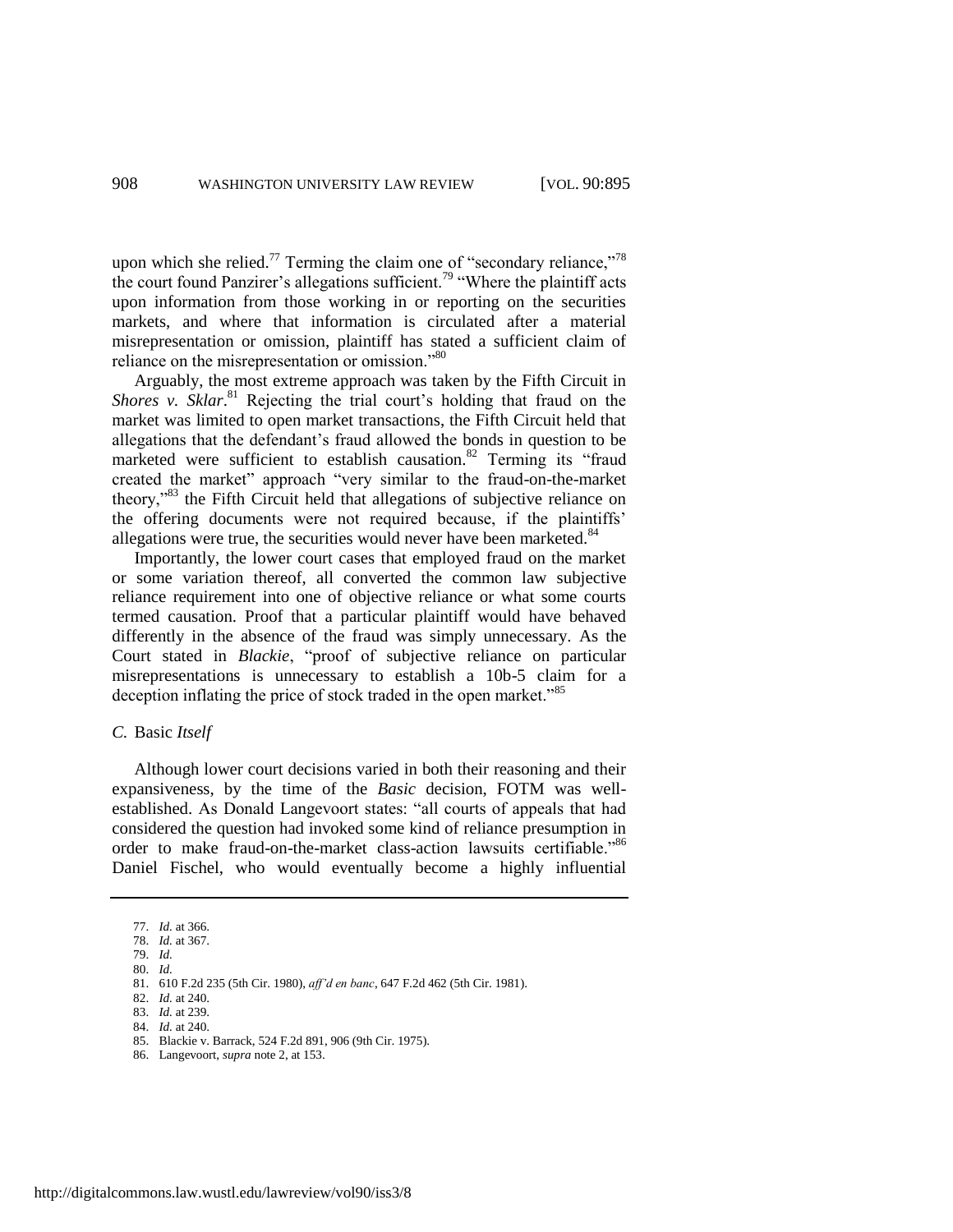<span id="page-15-2"></span>professor and Dean at the University of Chicago Law School, published an article in 1982 arguing that fraud on the market was supported by prevailing understandings of economics and finance and that it offered a more coherent approach to securities fraud litigation than the traditional approach.<sup>87</sup> As Fischel explained, "Because the rational course for investors is simply to accept the market price, it is of no consequence whether a plaintiff can demonstrate that he relied upon a particular piece of information<sup>"88</sup>

<span id="page-15-0"></span>At that time, however, the Supreme Court was in the process of retreating from its earlier expansionist approach to private securities fraud litigation.<sup>89</sup> In a series of decisions outside the reliance context, the Supreme Court read the requirements of a securities fraud restrictively and, in some cases, warned of the dangers of an expanding private cause of action.<sup>90</sup>

In that context, the Supreme Court decided *Basic*. At the outset, the Court expressly reaffirmed the continued vitality of the reliance requirement, stating, "We agree that reliance is an element of a Rule 10b-5 cause of action."<sup>91</sup> The Court then explained that its version of FOTM was simply a way of demonstrating reliance in the context of open market transactions. $92$  In the stock market, the Court explained, investors justifiably rely on the market as their agent, to price their securities.<sup>93</sup> Because investors reasonably rely on the integrity of market price, it may be presumed that they rely on misrepresentations that distort that market price.<sup>94</sup> Reliance on market price offered a practical substitute for direct proof of reliance on the defendants' statements.

<span id="page-15-1"></span>The *Basic* decision stated that the "threshold facts for"<sup>95</sup> establishing FOTM were a showing that the defendants "made public, material misrepresentations and [respondents] sold Basic stock in an impersonal, efficient market."<sup>96</sup> In a footnote that has subsequently generated

<sup>87.</sup> Daniel R. Fischel, *Use of Modern Finance Theory in Securities Fraud Cases Involving Actively Traded Securities*, 38 BUS. LAW. 1 (1982).

<sup>88.</sup> *Id.* at 8.

<sup>89.</sup> *See* Jayne W. Barnard, *The Supreme Court and the Shareholder Litigant:* Basic, Inc. v. Levinson *in Context*, 16 PEPP. L. REV. 985 (1989) (recounting the Supreme Court's conservative trend in its securities fraud decisions leading up to *Basic*).

<sup>90.</sup> *Id.*

<sup>91.</sup> Basic Inc. v. Levinson, 485 U.S. 224, 243 (1988).

<sup>92.</sup> *Id.* at 247–48.

<sup>93.</sup> *Id.* at 244 (quoting *In re* LTV Sec. Litig., 88 F.R.D. 134, 143 (N.D. Tex. 1980).

<sup>94.</sup> *Id.* at 247.

<sup>95.</sup> *Id.* at 248.

<sup>96.</sup> *Id.*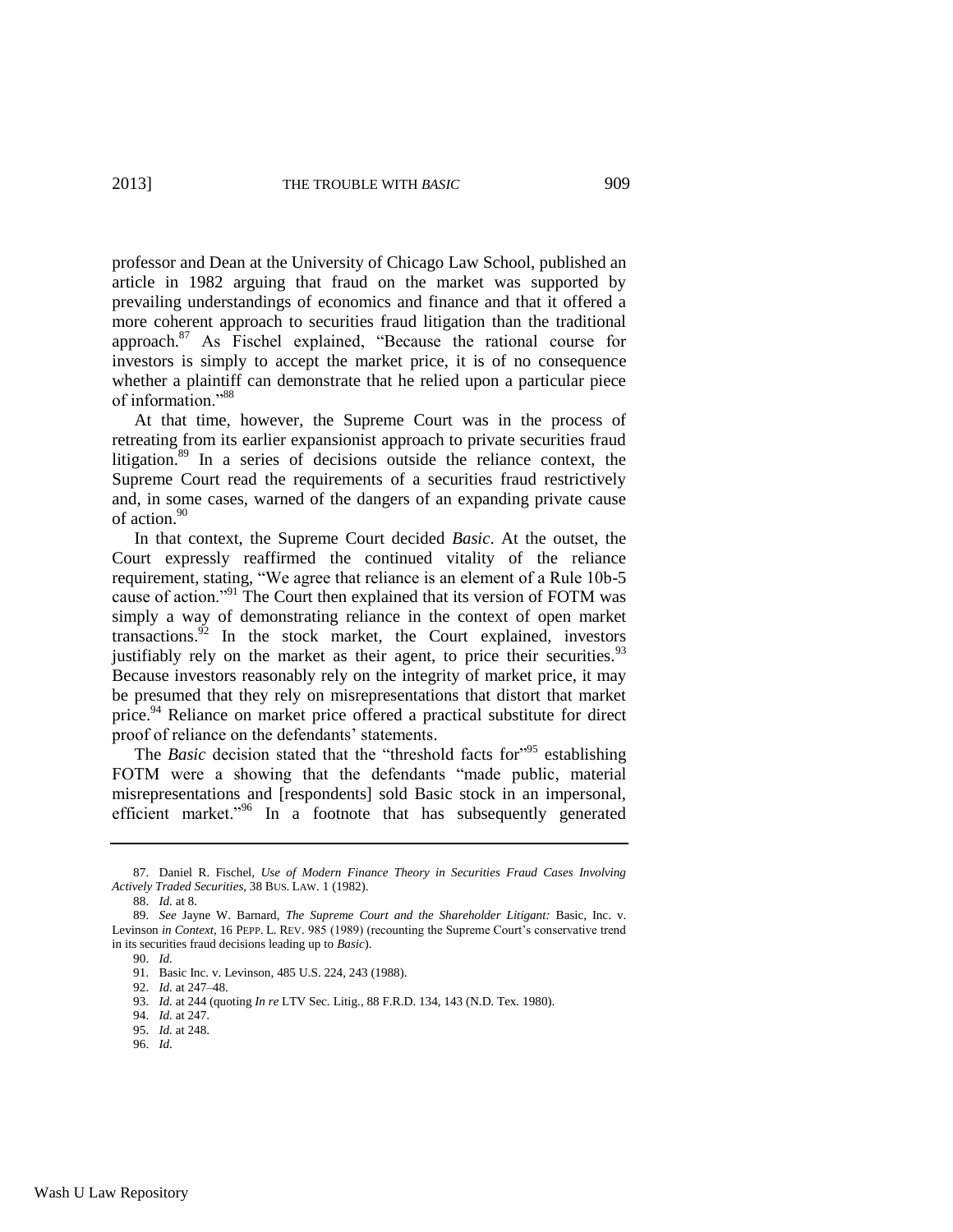disagreement in the lower courts,  $\frac{97}{10}$  the opinion further noted that the lower court held that, in order to invoke the presumption, the plaintiffs must allege and prove:

<span id="page-16-0"></span>(1) that the defendant made public misrepresentations; (2) that the misrepresentations were material; (3) that the shares were traded on an efficient market; (4) that the misrepresentations would induce a reasonable, relying investor to misjudge the value of the shares; and (5) that the plaintiff traded the shares between the time the misrepresentations were made and the time the truth was revealed.<sup>98</sup>

Importantly, the *Basic* presumption was rebuttable. As the Court explained, the presumption could be rebutted by "[a]ny showing that severs the link between the alleged misrepresentation and either the price received (or paid) by the plaintiff, or his decision to trade at a fair market price  $\ldots$  . . .<sup>999</sup> This last statement was critical in that it retained both the subjective and objective components of the reliance requirement.

<span id="page-16-1"></span>*Basic* explicitly justified its presumption in terms of policy considerations, explaining that presumptions are widely used in circumstances in which direct proof is difficult to produce. The Court noted that its decision was supported by "considerations of fairness, public policy, and probability, as well as judicial economy."<sup>100</sup>

In light of its history and the prevailing reasoning in the lower courts, *Basic* is properly understood not as a revolution, but a retrenchment. The Supreme Court could have eliminated the requirement that plaintiffs establish reliance in 10b-5 cases.<sup>101</sup> Alternatively, the Court could have held that proof of causation was sufficient to establish reliance. <sup>102</sup> *Basic* could have extended *Ute*'s holding to include misrepresentation cases by holding that proof of materiality was sufficient to establish reliance.<sup>103</sup> Finally, the Court could have rejected the claim that subjective reliance the motivation for individual plaintiff decisions—was a required element of 10b-5 liability. The Court did none of these. *Basic* reaffirmed the need for an inquiry into reliance and, importantly, preserved this inquiry for a

<sup>97.</sup> *See, e.g.*, Conn. Ret. Plans & Trust Funds v. Amgen Inc., 660 F.3d 1170, 1176 (9th Cir. 2011) (criticizing other courts for "misread[ing] the *Basic* footnote").

<sup>98.</sup> *Basic*, 485 U.S. at 248 n.27.

<sup>99.</sup> *Id.* at 248.

<sup>100.</sup> *Id.* at 245.

<sup>101.</sup> Langevoort, *supra* not[e 2,](#page-2-0) at 153.

<sup>102.</sup> *Id.*

<sup>103.</sup> Indeed, this approach would have been analogous to the manner in which the Court had previously addressed proxy fraud. *See supra* not[e 27.](#page-6-1)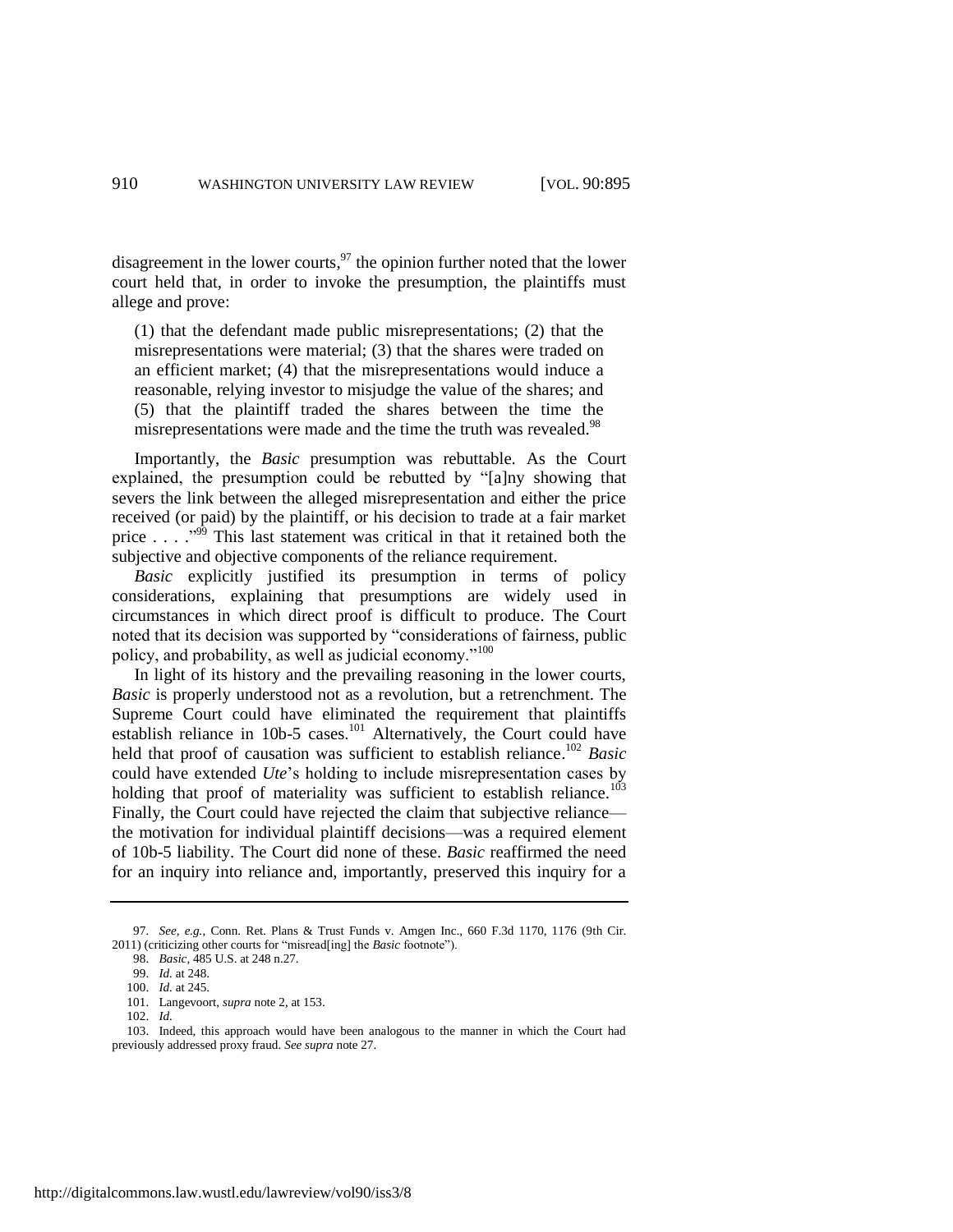threshold stage of the litigation—the class certification decision. Subsequent developments in doctrines of civil procedure have given new significance to this approach.

#### <span id="page-17-0"></span>II. AFTER *BASIC*

#### *A. Reliance Analysis After* Basic

As indicated above, *Basic*'s language appears to contemplate a continued role for subjective reliance. At least some members of the *Basic* plurality likely intended lower courts to continue to examine both market effects (objective reliance) and individual investor decisions (subjective reliance). Attempts by litigants in the lower courts to rebut or overcome *Basic*'s presumption, however, largely focused on objective reliance.<sup>104</sup> The dominant form of challenges to class certification, post-*Basic*, was to challenge the efficiency of the market in which the securities traded.<sup>105</sup> Lower courts responded to these challenges by developing an elaborate test for analyzing market efficiency.<sup>106</sup>

<sup>104.</sup> *Cf. In re* WorldCom, Inc. Sec. Litig., 219 F.R.D. 267, 300–01 (S.D.N.Y. 2003) (rejecting defendants' argument that because some named plaintiffs were passive indexed investors, *Basic*'s presumption of reliance should not apply). It is unclear why *Basic* did not lead defendants to bring more challenges to subjective reliance. One possible answer is that defeating market efficiency would result in dismissal, while knocking out some plaintiffs would not. *See* Barnard, *supra* not[e 89,](#page-15-0) at 1021 (observing that resourceful plaintiffs' attorneys can readily find substitute class representatives).

<sup>105.</sup> *See, e.g.*, Allen Michel, et al., *Fraud-on-the-Market Theory: Is a Market Efficient?*, 24 AM. BANKR. INST. J. 58 (2005) ("The key to satisfying the reliance requirement in a fraud-on-the-market case is the demonstration that the securities market on which the security in question trades is efficient."); William O. Fisher, *Does the Efficient Market Theory Help Us Do Justice in a Time of Madness?*, 54 EMORY L.J. 843, 852 (2005) ("This mechanical notion of an 'efficient market' has come to dominate securities litigation."). The focus on analyzing the extent to which the market was "sufficiently" efficient developed despite *Basic*'s statement that "[f]or purposes of accepting the presumption of reliance in this case, we need only believe that market professionals generally consider most publicly announced material statements about companies, thereby affecting stock market prices." *Basic*, 485 U.S. at 247 n.24.

<sup>106.</sup> One of the most frequently cited cases for the evaluation of market efficiency is *Cammer v. Bloom*, 711 F. Supp. 1264 (D.N.J. 1989). The court in *Cammer* cited five factors that should be considered in determining whether the security traded in a sufficiently efficient market for purposes of the Basic presumption: (1) the stock's "average weekly trading volume"; (2) the "number of securities analysts" who follow the stock; (3) the "existence of market makers and arbitrageurs" active in the stock; (4) eligibility to file an SEC Form S-3 registration statement; and (5) a showing that the stock price responded to "unexpected corporate events or financial releases." *Id.* at 1286–87; *see also* Geoffrey Christopher Rapp, *Proving Markets Inefficient: The Variability of Federal Court Decisions on Market Efficiency in* Cammer v. Bloom *and its Progeny*, 10 U. MIAMI BUS. L. REV. 303 (2002) (discussing *Cammer* decision and subsequent reliance on factors discussed therein); David Tabak, *Do Courts Count* Cammer *Factors?*, NERA ECONOMIC CONSULTING (Aug. 7, 2012), http://www.nera .com/nera-files/pub\_cammer\_factors\_0812.pdf (finding that, in an empirical analysis of decisions on market efficiency, courts appear to count the *Cammer* factors).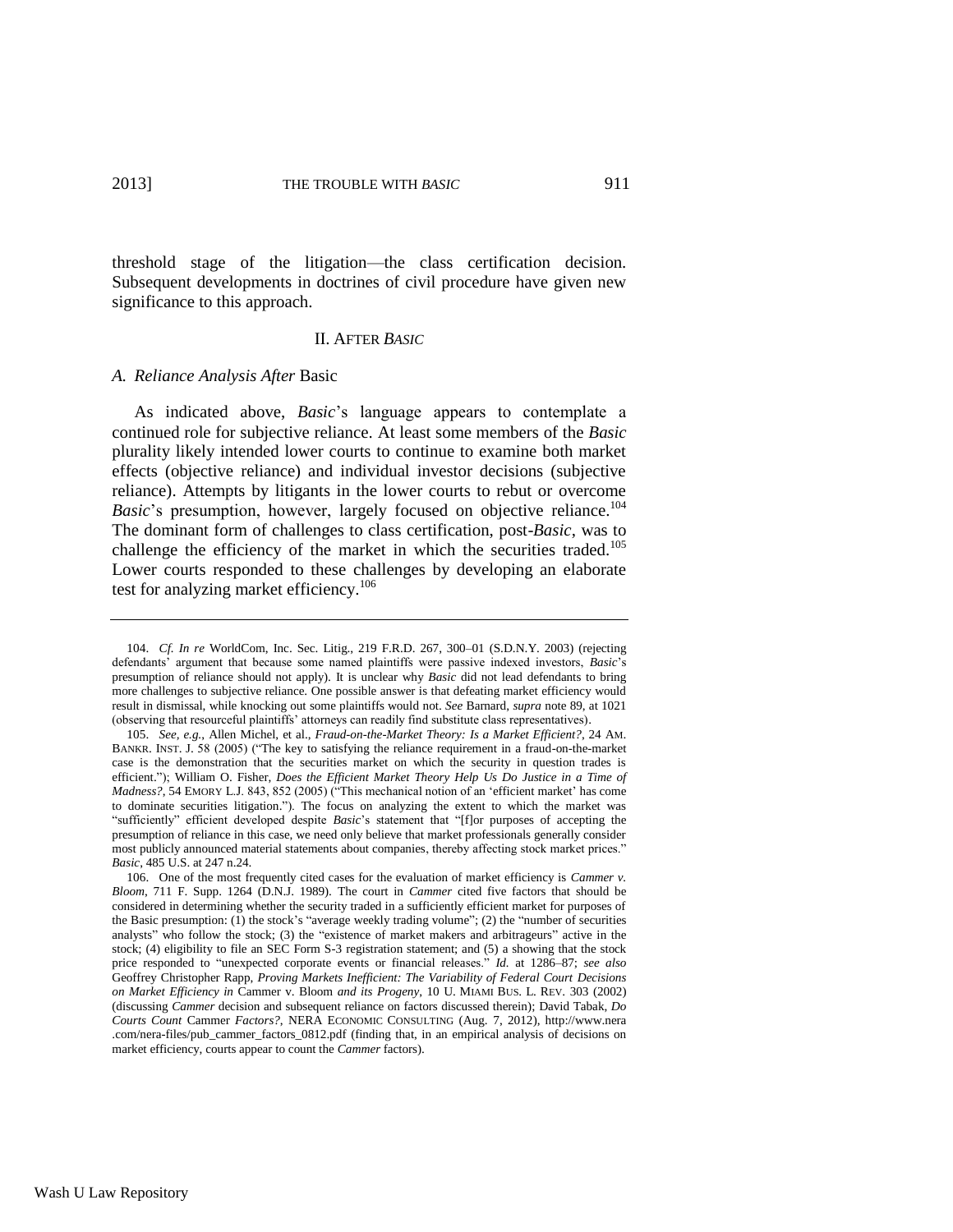<span id="page-18-1"></span>*Basic*'s emphasis on market efficiency left its analysis open to criticism.<sup>107</sup> As Macey and Miller demonstrate, the *Basic* Court did not fully articulate the conception of the Efficient Capital Markets Hypothesis ("ECMH") upon which it relied or the theoretical foundations of its opinion.<sup>108</sup> Because there are variations in economic theories of efficiency,<sup>109</sup> *Basic*'s analysis led to difficulties in applying FOTM.<sup>110</sup> Perhaps the most substantial criticism was that *Basic*'s presumption required markets to be fundamental value efficient in a way that subsequent empirical studies have demonstrated they are not.<sup>111</sup> Fundamental value efficiency means that securities' prices reflect the securities' fundamental values.<sup>112</sup> Few scholars believe that the public capital markets are fundamental value efficient.<sup>113</sup> Information efficiency, in contrast, means that securities prices rapidly incorporate publicly available information.<sup>114</sup> Most scholars believe that the markets are information efficient to some degree.<sup>115</sup>

<span id="page-18-0"></span>Even if *Basic* only requires information efficiency, critics have questioned the extent of that efficiency and, as a result, the validity of assuming that information distorts stock prices.<sup>116</sup> For example,

114. Newkirk, *supra* note [112,](#page-18-0) at 1396–97.

<sup>107.</sup> *See, e.g.*, Carol R. Goforth, *The Efficient Capital Market Hypothesis—An Inadequate Justification For the Fraud-On-The-Market Presumption*, 27 WAKE FOREST L. REV. 895, 902 (1992). 108. Jonathan R. Macey & Geoffrey P. Miller, *Good Finance, Bad Economics: An Analysis of the* 

*Fraud-on-the-Market Theory*, 42 STAN. L. REV. 1059, 1077–79 (1990).

<sup>109.</sup> *See generally* Jonathan R. Macey, et al., *Lessons from Financial Economics: Materiality, Reliance, and Extending the Reach of* Basic v. Levinson, 77 VA. L. REV. 1017, 1018 (1991) ("[S]ubstantial disagreement exists about to what degree markets are efficient, how to test for efficiency, and even the definition of efficiency.").

<sup>110.</sup> *See, e.g.*, L. Brett Lockwood, Comment, *The Fraud-on-the-Market Theory: A Contrarian View*, 38 EMORY L.J. 1269, 1302 (1989) (arguing that "efficient market theory is subject to too many reservations to be an adequate foundation for the fraud-on-the-market theory").

<sup>111.</sup> *Id.* at 1302–11; *see also In re* PolyMedica Corp. Sec. Litig., 453 F. Supp. 2d 260, 271–72 (D. Mass. 2006).

<sup>112.</sup> *See* Robert G. Newkirk, Comment, *Sufficient Efficiency: Fraud on the Market in the Initial Public Offering Context*, 58 U. CHI. L. REV. 1393, 1398–99 (1991) (explaining the difference between information efficiency and fundamental value efficiency).

<sup>113.</sup> *See, e.g.*, Lawrence H. Summers, *Does the Stock Market Rationally Reflect Fundamental Values?*, 41 J. FIN. 591 (1986) (citing evidence indicating the absence of fundamental value efficiency); Lynn A. Stout, *Are Stock Markets Costly Casinos? Disagreement, Market Failure, and Securities Regulation*, 81 VA. L. REV. 611, 649 (1995) (noting scholars' "[i]ncreasing disillusionment with the concept of fundamental value efficiency").

<sup>115.</sup> *See, e.g.*, Burton G. Malkiel, *The Efficient Market Hypothesis and Its Critics*, 17 J. ECON. PERSP. 59 (2003); Donald C. Langevoort, *Foreword: Revisiting Gilson and Kraakman's Efficiency Story*, 28 J. CORP. L. 499 (2003).

<sup>116.</sup> *See generally* Paul A. Ferrillo et al., *The "Less Than" Efficient Capital Markets Hypothesis: Requiring More Proof from Plaintiffs in Fraud-on-the-Market Cases*, 78 ST. JOHN'S L. REV. 81, 107– 16 (2004) (identifying various challenges to the efficient market hypothesis). The plurality in *Basic* recognized the potential flaw in its analysis, noting that there might be an incongruity between its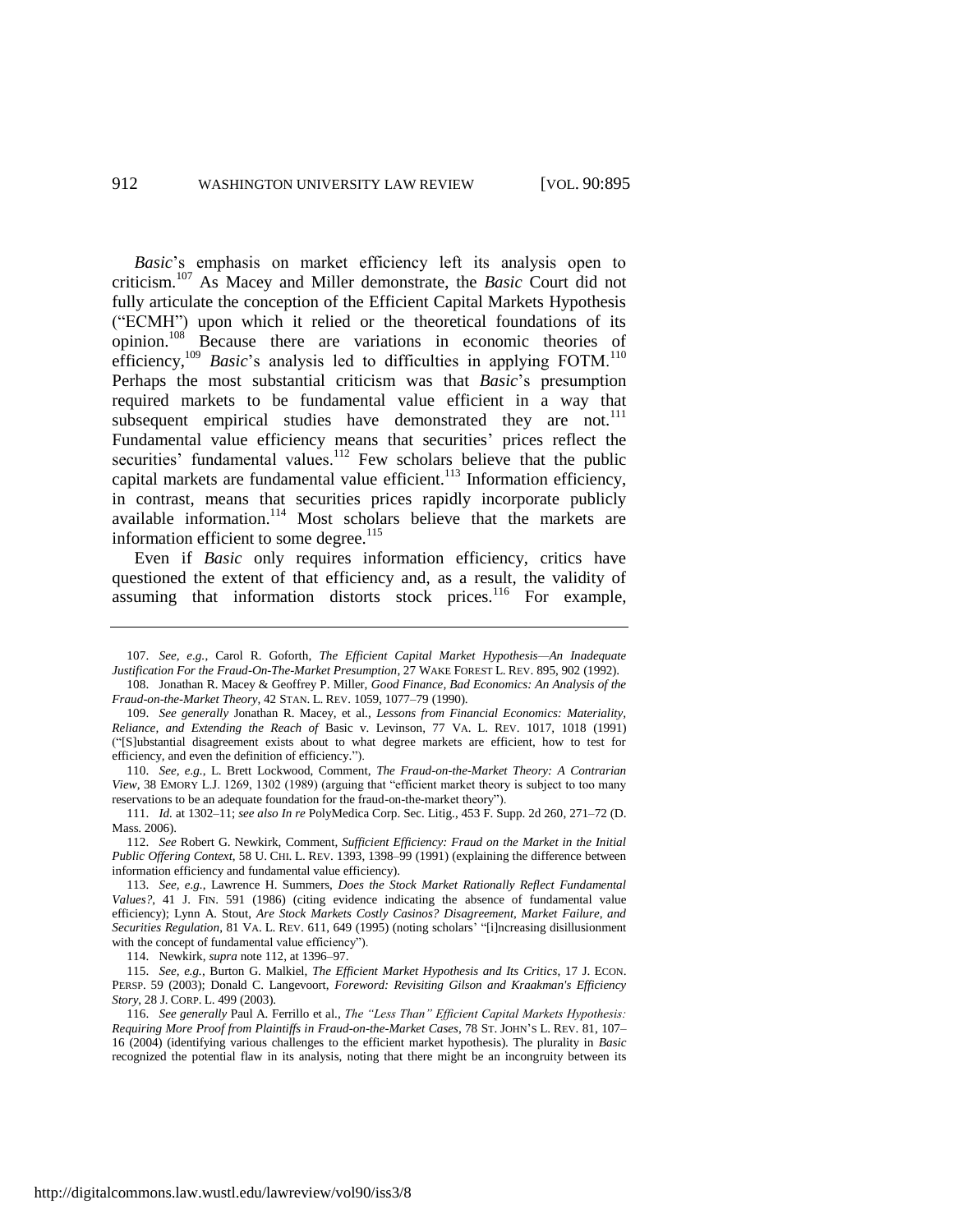commentators have questioned the claim that markets react instantaneously to information, pointing to numerous examples of longterm price distortions.<sup>117</sup> Similarly, markets may systematically overreact or underreact to different types of information.<sup>118</sup> Other commentators have suggested that developments in behavioral economics undercut the claim that traders rely on expectations of price or market integrity.<sup>119</sup>

A strong version of market efficiency should not, however, be a predicate for application of the *Basic* presumption. The connection that the *Basic* decision identified between fraud and stock price depends only on the weakest conception of market efficiency—the premise that information affects securities prices.<sup>120</sup> Prices need not respond accurately, instantaneously, or rapidly to information to justify the claim that, if the market contains misinformation, securities trades are likely to occur at different prices than in a market free from fraud.<sup>121</sup> Price distortion, not market efficiency, is, in reality, the core concept on which the *Basic*'s reasoning depends.

Importantly, however, when fraud distorts securities prices, it produces a market-based harm. In the presence of a price distortion, all investors trade at the wrong price. Wrong, as used here, does not depend on notions of fundamental value—it simply means that the price is different from what it would have been in the absence of misinformation. The injury

description of the trading market for Basic stock and the allegation that the price of Basic shares could remain distorted for fourteen months on the basis of three public statements. Basic Inc. v. Levinson, 485 U.S. 224, 249 n.29 (1988).

<sup>117.</sup> *E.g.*, Goforth, *supra* note [107,](#page-18-1) at 902–903.

<sup>118.</sup> *See, e.g.*, Paul C. Tetlock, *All the News That's Fit to Reprint: Do Investors React to Stale Information?*, 24 REV. FIN. STUD. 1481 (2011) (showing that markets overreact to stale information); Timm O. Sprenger & Isabell M. Welpe, *News Or Noise? The Stock Market Reaction to Different Types of Company-Specific News Events* 4 (Jan. 20, 2011) (Working Paper), *available at* http://ssrn .com/abstract=1734632 (finding that "the market reaction differs substantially across various types of news events"); Navin Chopra et al., *Measuring Abnormal Performance: Do Stocks Overreact?*, 31 J. FIN. ECON. 235 (1992).

<sup>119.</sup> *See, e.g.*, *In re* PolyMedica Corp. Sec. Litig., 453 F. Supp. 2d 260, 272 n.10 (D. Mass. 2006) ("The emerging field of behavioral finance suggests that differing investor assessments of value appear to be the rule, rather than the exception. Because the notion of information efficiency upon which the fraud-on-the-market presumption rests is crumbling under sustained academic scrutiny, the future of securities fraud class action litigation—dependent on this presumption—may be in jeopardy.") (internal citations omitted).

<sup>120.</sup> Indeed, misinformation does not require an efficient market to distort prices; it has a distorting effect even in individualized face-to-face transactions. *See* AMERICAN LAW INSTITUTE, PRINCIPLES OF THE LAW OF LIABILITY INSURANCE, COUNCIL DRAFT NO. 1 § 11(a), at 60–64 (2012) (proposing price adjustment as remedy for negligent misrepresentations in insurance contracts).

<sup>121.</sup> Note that this principle does not apply to all securities transactions. The manner in which prices are set in the IPO market, for example (underwriters, under-pricing) may lead to the conclusion that such prices are not affected by the presence of misinformation.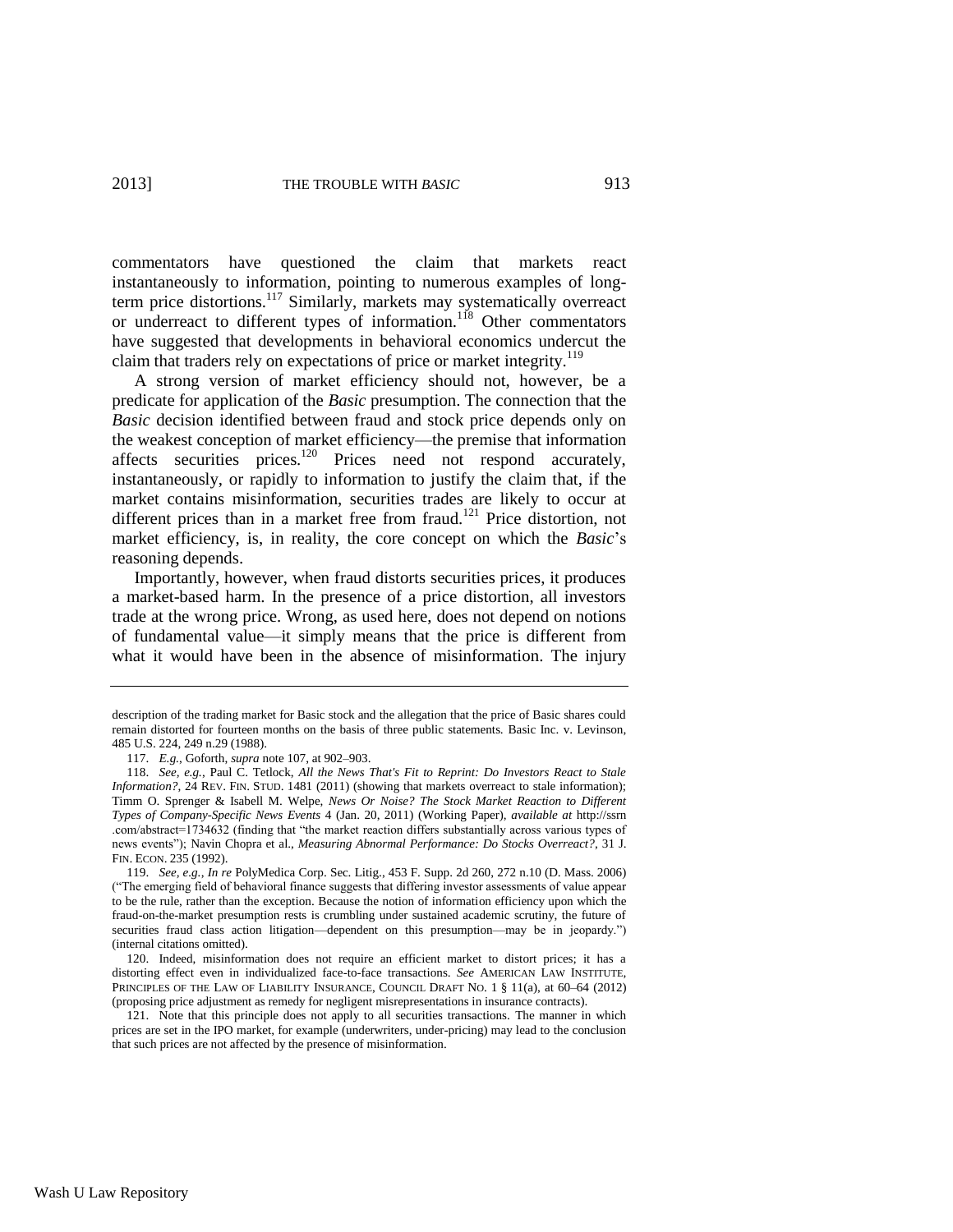created by a distorted price is common to all investors regardless of their individualized reasons for trading, which is why it satisfies the commonality requirement of Rule  $23.122$  The solution has a price, however. A focus on price distortion shifts the focus of a 10b-5 claim from protecting the autonomy of the investment decision to protecting the ability to trade at a price undistorted by fraud.

This then reveals an internal tension in *Basic*'s analysis. To the extent that misinformation distorts securities prices, it affects all market participants regardless of their reasons for trading. The premise of the reliance requirement, however, is the effect of the fraud on trading decisions. Reliance is required precisely because the common law perceives fraud as transaction-based and views the defendants' misrepresentations as compromising the autonomy of investor decisionmaking.

### *B.* Dura

To satisfy *Basic*, plaintiffs needed to allege that they traded at a distorted (typically an artificially inflated) stock price.<sup>123</sup> The *Basic* court did not, however, explain the legal significance of this price distortion. In *Dura*, <sup>124</sup> the Court addressed that issue further. *Dura* involved an analysis of loss causation, which lower courts had distinguished from reliance, analogizing it to common law proximate cause.<sup>125</sup> Congress codified the loss causation requirement in the Private Securities Litigation Reform Act of  $1995$ ,  $126$  although it did not define loss causation in the statute.

<span id="page-20-0"></span>The *Dura* plaintiffs attempted to establish loss causation by demonstrating that, at the time of their purchase, Dura's stock had been artificially inflated due to the defendants' misrepresentations.<sup>127</sup> Essentially, plaintiffs' argument was that they were harmed by overpaying for their stock. The Court in *Dura* rejected this claim, holding that reliance and loss causation were two distinct components of a federal securities

<span id="page-20-1"></span><sup>122.</sup> *See* FED. R. CIV. P. 23.

<sup>123.</sup> *See* Basic Inc. v. Levinson, 485 U.S. 224, 245–47 (1988).

<sup>124.</sup> Dura Pharms., Inc. v. Broudo, 544 U.S. 336 (2005).

<sup>125.</sup> *See* Jill E. Fisch, *Cause for Concern: Causation and Federal Securities Fraud*, 94 IOWA L. REV. 811, 820–22 (2009) (describing evolution of the loss causation requirement in federal securities fraud litigation).

<sup>126.</sup> Pub. L. No. 104-67, § 101(b), § 21D(b)(4), 109 Stat. 737, 747 (codified at 15 U.S.C. § 78u-4(b)(4) (2006)).

<sup>127.</sup> 544 U.S. at 339–40. The plaintiffs further argued that their damages consisted of their overpayment for the Dura stock. *Id.*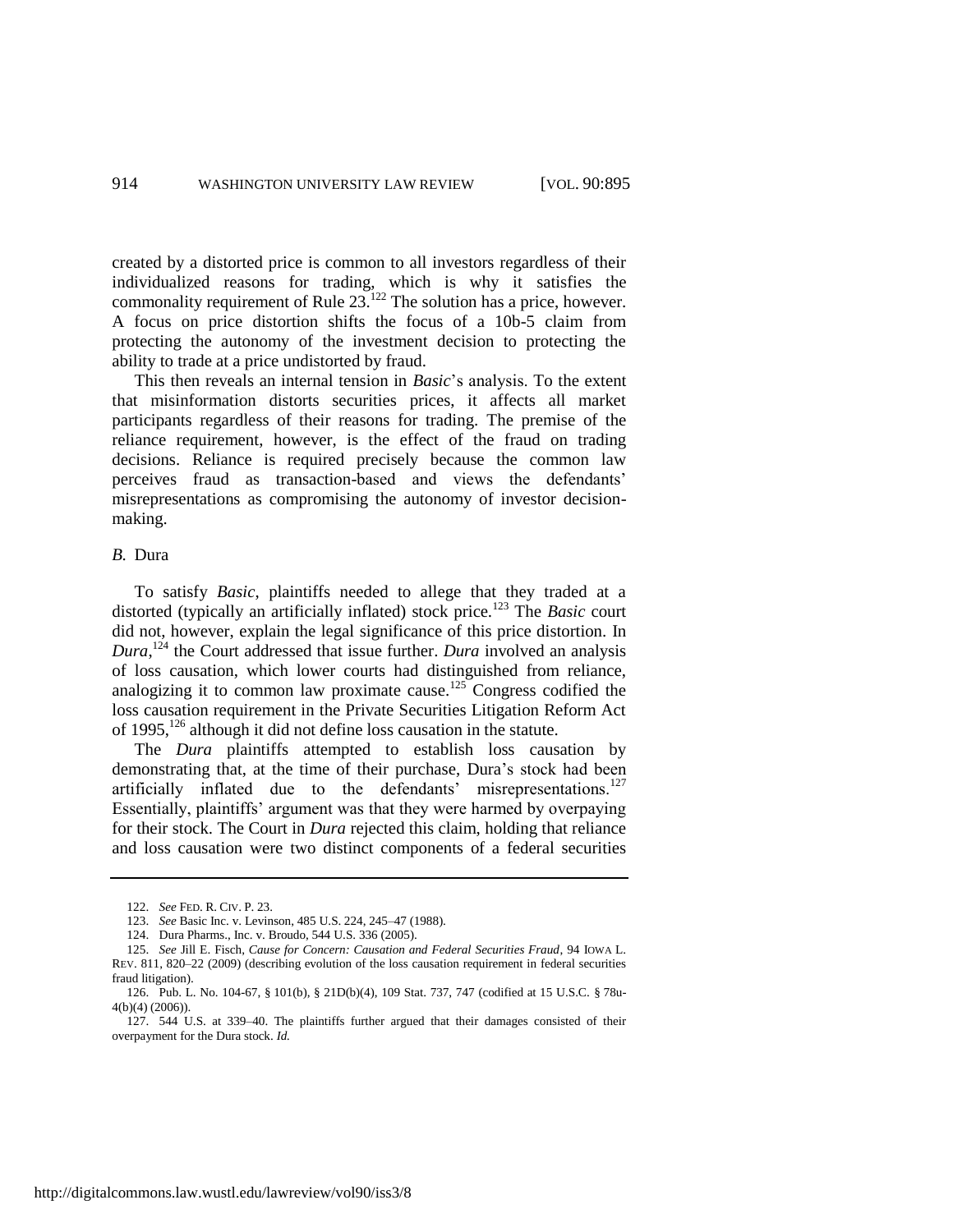fraud claim and that plaintiffs could not establish economic harm simply through the price distortion reflected in *Basic*'s analysis.<sup>128</sup>

<span id="page-21-0"></span>*Dura*'s holding was limited to two principles. First, the plaintiffs must establish a causal connection between the defendant's fraud and their economic harm.<sup>129</sup> Second, an inflated purchase price is not, in itself, the equivalent of economic harm.<sup>130</sup> According to the *Dura* Court, trading at a distorted price does not inevitably cause investors to experience economic harm.<sup>131</sup> Price distortion only results in outcome harm if the investor does not subsequently recover the amount of the distortion.<sup>132</sup> The easiest illustration, as noted by the *Dura* Court, is a case in which an investor purchases a security at a distorted price and then resells that security while the price remains distorted.<sup>133</sup> *Dura* noted that even when the plaintiff subsequently sells at a lower price, the price drop may have resulted from factors unrelated to the fraud.<sup>134</sup>

<span id="page-21-1"></span>*Dura*'s gloss on *Basic* establishes that price distortion at the time of the plaintiffs' purchase establishes the potential for, but not the actuality of, economic harm. Economic harm can only be determined by an analysis of whether there is price distortion at a second point in time—when the fraud is revealed to the market. This second type of price distortion, what might be termed "ex post" price distortion is, according to the *Dura* court, the measure of the plaintiff's harm. *Dura* held that ex post price distortion, as demonstrated by the price reaction to the revelation of the fraud, was required to establish loss causation.<sup>135</sup> Critically, by holding that overpayment itself was not a recoverable economic harm,<sup>136</sup> *Dura* extended *Basic*'s market-based conception of securities fraud. Under *Dura*'s theory, the plaintiff's economic loss is the amount of the original price distortion that remains in the stock until the corrective disclosure, as measured by the market's response to the disclosure of the original misrepresentation.<sup>137</sup> *Dura* rejected the effect of the fraud on investor autonomy as an actionable harm.

137. *See* Archdiocese of Milwaukee Supporting Fund, Inc. v. Halliburton Co., 597 F.3d 330, 336 (5th Cir. 2010) (inquiring as to whether the correction of the fraud affects the market price—in essence removing the price distortion and thereby causing the plaintiff's losses).

<sup>128.</sup> *Id.* at 346–47.

<sup>129.</sup> *Id.* at 345–46.

<sup>130.</sup> *Id.* at 347.

<sup>131.</sup> *Id.* at 342–43.

<sup>132.</sup> *See* Fisch, *supra* note [125,](#page-20-0) at 843 (explaining outcome harm).

<sup>133.</sup> *Dura*, 544 U.S. at 342.

<sup>134.</sup> *Id.* at 342–43.

<sup>135.</sup> *Id.* at 344.

<sup>136.</sup> *Id.* at 342.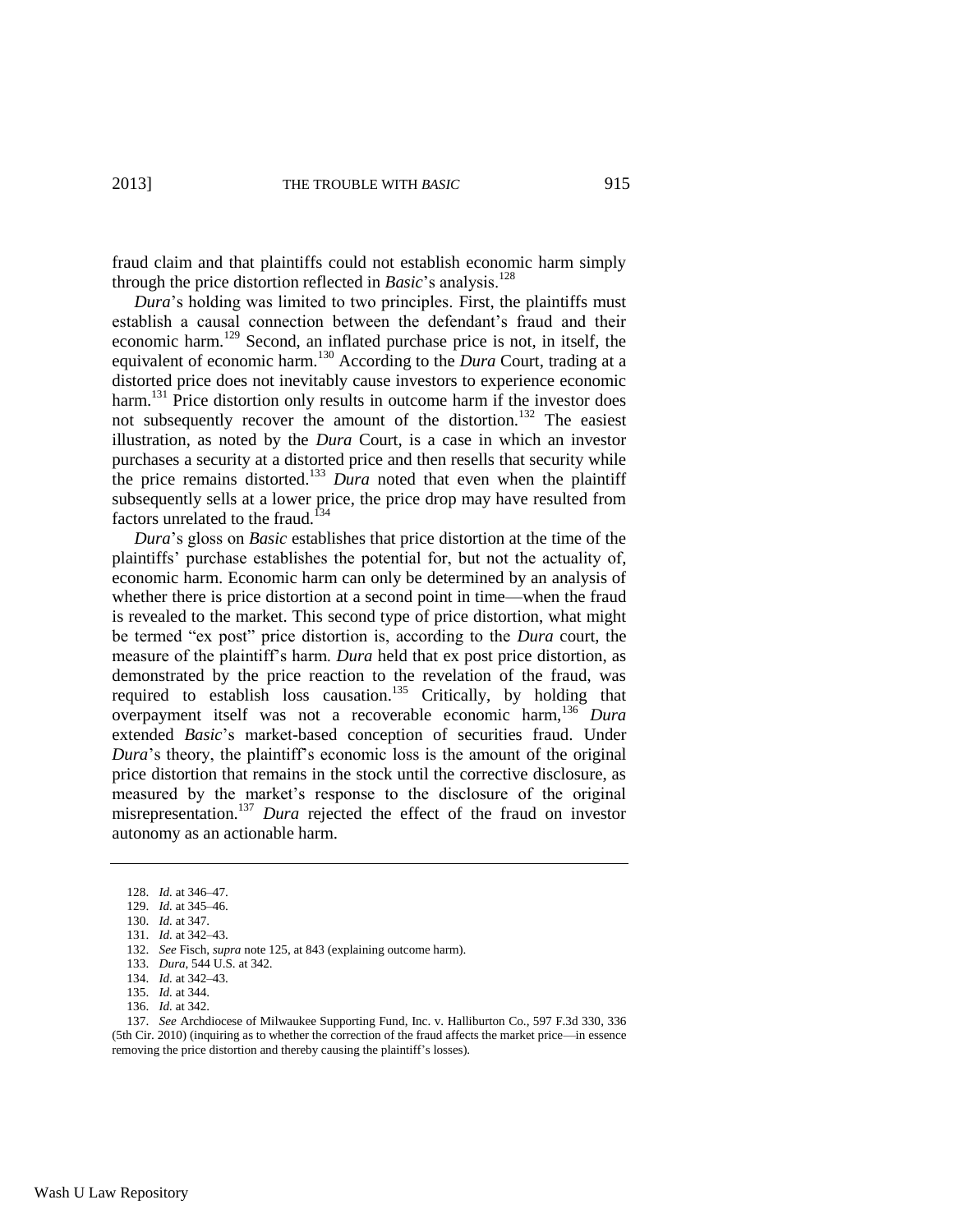#### III. THE IMPLICATIONS OF PRICE DISTORTION

#### *A. A Market-Based Approach*

*Basic* held that courts can presume that distorted prices affect investor decisions,<sup>138</sup> but *Dura* rejected the effect of the fraud on those decisions as a basis for recovery, looking instead to the market's reaction to the fraud.<sup>139</sup> A market-based approach to 10b-5 liability leads to a dramatic shift in the conceptualization of the plaintiffs' harm.<sup>140</sup> Under a common law fraud theory, plaintiffs' theory is that they would not have traded in the absence of the misrepresentation. Reliance supplies the causal link between the fraud and their decision to trade.<sup>141</sup>

Under a market-based approach, plaintiffs are only deceived to the extent that their trades occur at a price different from what it would have been in the absence of fraud. They are not deceived into trading, but merely into trading at the wrong price. Notably, price distortion affects all investors, regardless of the subjective motivation for their trading decisions. Specifically, the fraud affects the terms on which all investors trade, including investors that trade for reasons wholly independent of the misrepresentations such as indexed investors, program traders, and short sellers. Indexed investors, for example, are forced to buy securities that are contained in the index; thus, a misrepresentation cannot be said to affect their trading decisions. Nonetheless, such investors pay a higher price for their "forced" purchases if management has fraudulently inflated the issuer's earnings.

A market-based approach also affects the proper calculation of damages. Under common law fraud, a plaintiff can claim recessionary, opportunity loss, or even expectation damages.<sup>142</sup> These measures are inappropriate under *Basic*/*Dura* because the court presumes that plaintiff would have traded irrespective of the fraud. Plaintiff's only damage, therefore, is a price adjustment.

The facts of *Basic* illustrate the impact of shifting to a market-based approach. The plaintiffs in *Basic* claimed to have been misled by Basic's denial of merger negotiations into prematurely selling their stock before the eventual announcement of the merger and the resulting spike in stock

<sup>138.</sup> *See supra* text accompanying note[s 96](#page-15-1) an[d 98.](#page-16-0)

<sup>139.</sup> *See supra* text accompanying note[s 129–](#page-21-0)36.

<sup>140.</sup> The Court in *Basic* explicitly noted that its decision did not address the proper measure of damages. Basic Inc. v. Levinson, 485 U.S. 224, 249 n.28 (1988).

<sup>141.</sup> *See supra* note[s 29](#page-6-2)[–30](#page-7-0) and accompanying text.

<sup>142.</sup> *See* Fisch, *supra* not[e 125,](#page-20-0) at 821.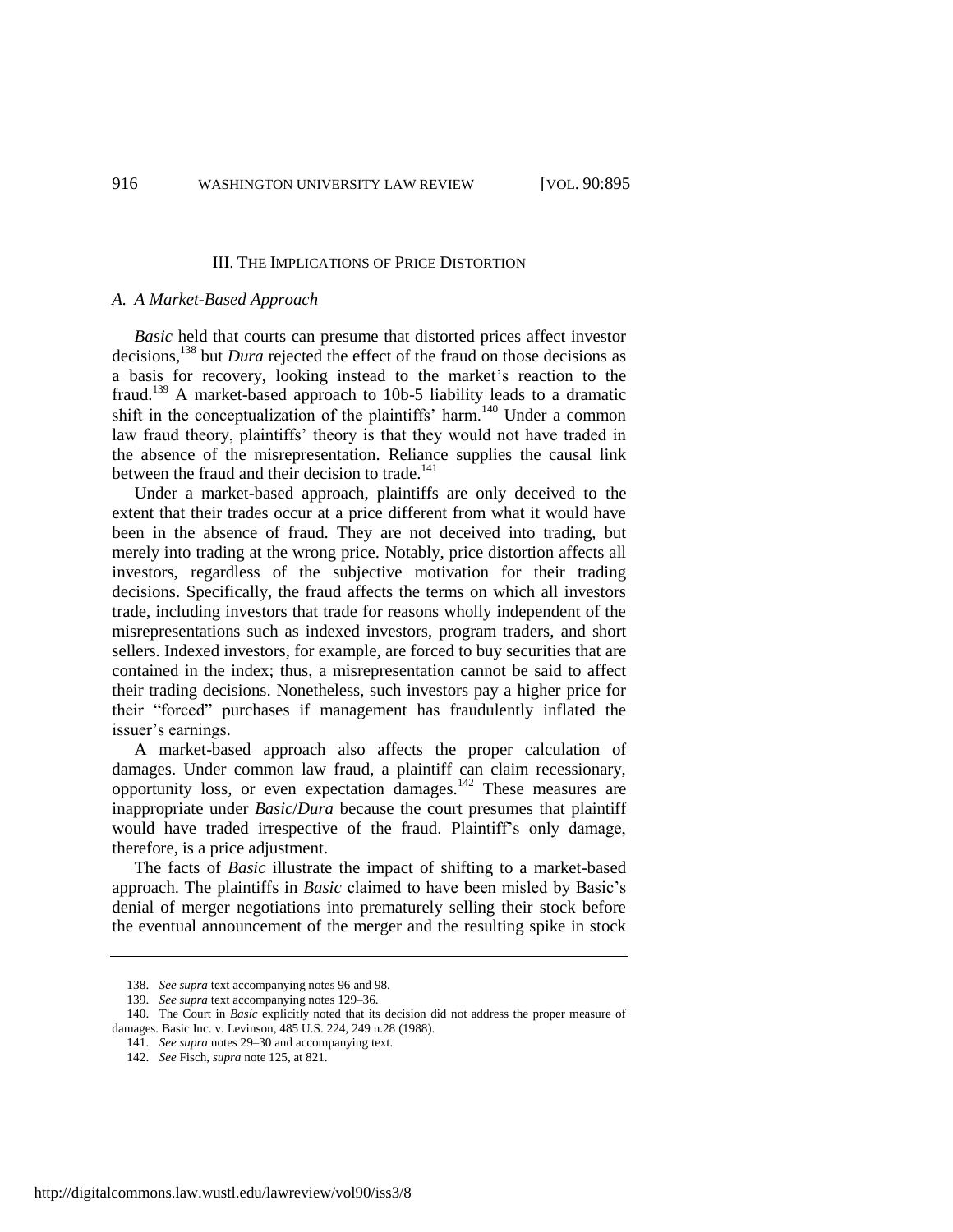price.<sup>143</sup> In the absence of the false denials, plaintiffs argued, they would have held onto their stock until the merger was announced.<sup>144</sup> They were harmed to the extent of the difference between the price at which they sold and the price at which they could have sold once the merger was announced.<sup>145</sup>

<span id="page-23-0"></span>Under a price distortion theory, plaintiffs are only harmed by (at most) the extent of the price distortion. The harm effected by Basic's lie was the difference between the price at which the plaintiffs sold and the price at which Basic's stock would have traded had the true facts about Basic's merger negotiations been revealed to the market.<sup>146</sup> Because the negotiations were, by all accounts, still in a preliminary stage at the time of the Basic lies, it is fair to assume that this price difference would have been far less than under a reliance-based theory.<sup>147</sup> Specifically, the value of Basic stock would have been affected only marginally by merger negotiations that were at a preliminary stage.<sup>148</sup>

The foregoing analysis reveals the true extent to which the *Basic* decision reflected judicial conservatism. *Basic*'s theory authorizes courts to confine plaintiffs' recovery to far more limited damages than would be available under a common law approach. *Dura* extends this perspective by holding that, although artificial price inflation may serve as a starting point for the damage inquiry, recoverable damages may be even less because of intervening events that reduce the stock price.<sup>149</sup> In contrast, common law

<sup>143.</sup> *Basic*, 485 U.S. at 227–28.

<sup>144.</sup> *See id.*

<sup>145.</sup> *See* Levinson v. Basic Inc., 786 F.2d 741, 745 (6th Cir. 1986) (noting that the acquirer's original tender offer was "at a price substantially in excess of that at which the plaintiffs sold their shares").

<sup>146.</sup> *Cf.* Affiliated Ute Citizens v. United States of Utah, 406 U.S. 128, 154 (1972) (stating that "the correct measure of damages . . . is the difference between the fair value of all that the mixedblood seller received and the fair value of what he would have received had there been no fraudulent conduct").

<sup>147.</sup> As Adam Pritchard explains, Justice Blackmun recognized these competing theories of damages at the time of the *Basic* decision, but the *Basic* opinion does not resolve the issue. *See* A.C. Pritchard, Stoneridge Investment Partners v. Scientific-Atlanta*: The Political Economy of Securities Class Action Reform*, 2008 CATO SUP. CT. REV. 217, 221 & n.16 (citing Letter from Harry A. Blackmun to William J. Brennan, Jr., No. 86-279, Basic v. Levinson (Jan. 15, 1988) (Thurgood Marshall Collection, Lib. of Congress)). Pritchard explains that Blackmun agreed to defer the damages question at the behest of Justice Stevens. *Id.* at 221.

<sup>148.</sup> Notably, *Basic*'s initial denial of the merger negotiations occurred fourteen months before the parties reached a deal. *Basic*, 485 U.S. at 228.

<sup>149.</sup> *See supra* text accompanying note [134.](#page-21-1) I have criticized *Dura*'s approach to intervening events elsewhere. *See* Fisch, *supra* note [125.](#page-20-0)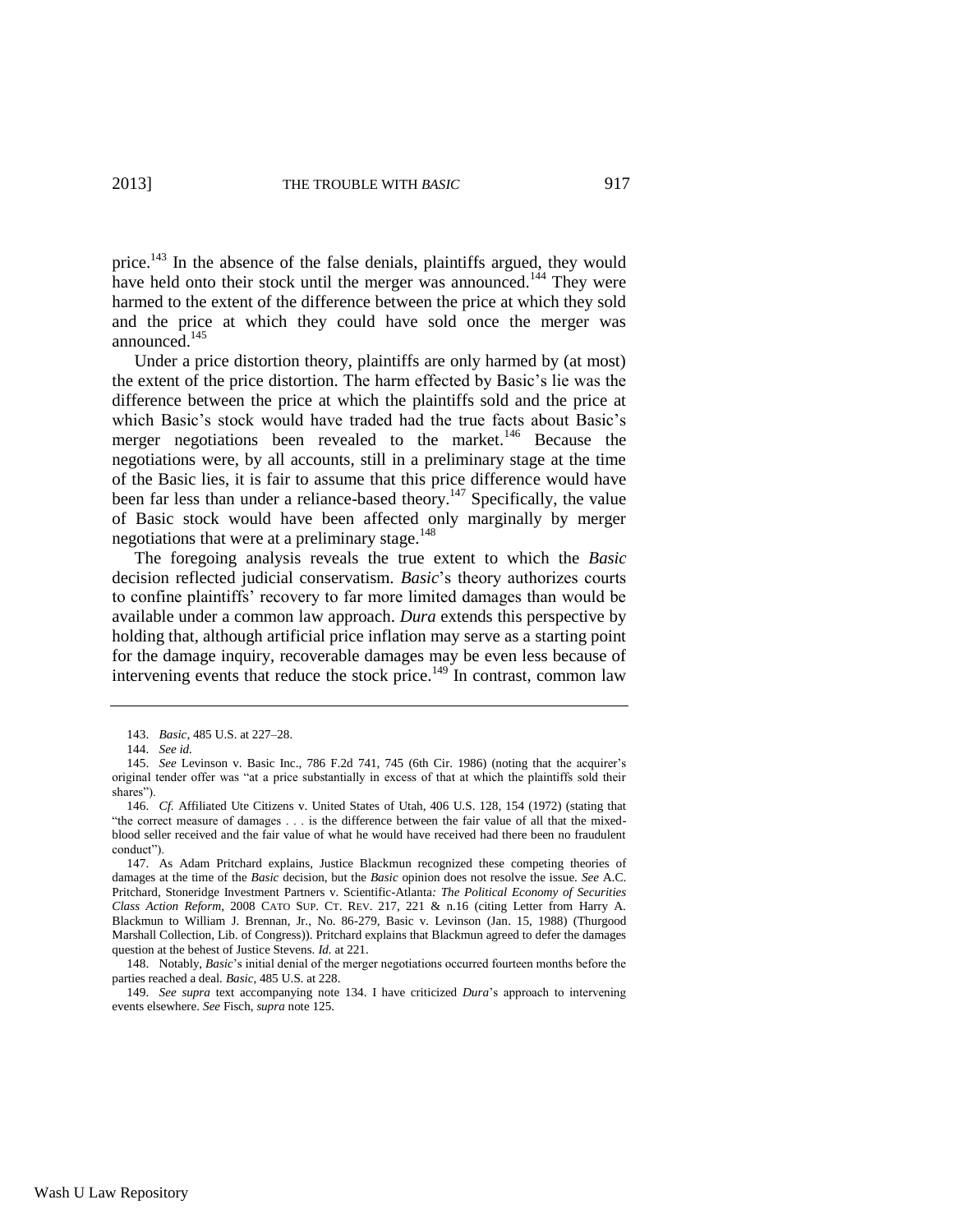fraud would disregard the effect of intervening events on the stock price when a plaintiff was fraudulently induced into the transaction.<sup>150</sup>

The normative appeal of the market-based approach is unclear, and a full examination of its effects is beyond the scope of this Article. The approach is likely both to expand the size of plaintiff classes and to reduce the damages that are recoverable by class members. The approach may be more consistent with the realities of securities market trading than the transaction-based approach, but, by ignoring investor behavior, it may create poor incentives. From a procedural perspective, however, the practicality of the market-based approach depends critically on the difficulty of establishing price distortion. The next section considers this issue.

#### *B. Empirical Analysis of Price Distortion*

Premising both the reliance and causation inquiries on price distortion generates the obvious question: how do the litigants establish price distortion? Economic theory suggests that the effect of a misrepresentation on stock prices should be ascertainable through empirical methods such as an event study.<sup>151</sup> Indeed the feasibility of such analysis was a key factor in Fischel's defense of the price distortion inquiry as a means of simplifying securities fraud litigation.<sup>152</sup> Following *Dura*, courts have widely accepted the use of event studies to establish ex post price distortion or loss causation.<sup>153</sup> Indeed, courts have frequently required an event study or similar empirical analysis.<sup>154</sup>

<span id="page-24-0"></span><sup>150.</sup> *See id.* at 842–43.

<sup>151.</sup> For an explanation of this use of the event study methodology, see Esther Bruegger & Frederick C. Dunbar, *Estimating Financial Fraud Damages with Response Coefficients*, 35 J. CORP. L. 11, 15–30 (2009).

<sup>152.</sup> *See* Fischel, *supra* not[e 87,](#page-15-2) at 17–19.

<sup>153.</sup> *See, e.g.*, Bricklayers & Trowel Trades Int'l Pension Fund v. Credit Suisse First Bos., No. 02- 12146-NMG, 2012 U.S. Dist. LEXIS 4566, at \*4 (D. Mass. Jan. 13, 2012) ("An event study is an accepted method of measuring the impact of alleged securities fraud on a stock price and often plays a 'pivotal' role in proving loss causation and damages in a securities fraud case."); FindWhat Investor Grp. v. FindWhat.com, 658 F.3d 1282, 1313 n.31 (11th Cir. 2011) ("The methodology of event studies has been sustained by many circuits"); Allen Ferrell & Atanu Saha, *The Loss Causation Requirement for Rule 10b-5 Causes of Action: The Implications of* Dura Pharmaceuticals, Inc. v. Broudo, 63 BUS. LAW. 163, 166–67 (2007) (describing event study analysis as "a ubiquitous tool in assessing claims of loss causation").

<sup>154.</sup> *See Bricklayers*, 2012 U.S. Dist. LEXIS 4566, at \*10; *In re* Vivendi Universal, S.A., Sec. Litig., 634 F. Supp. 2d 352, 364 (S.D.N.Y. 2009) (terming the event study "almost obligatory"); Jonah B. Gelbach et al., *Valid Inference in Single-Firm, Single-Event Studies*, AM. L. & ECON. REV. (forthcoming) (manuscript at 1), *available at* http://ssrn.com/abstract=1442222 (discussing use of event studies in securities fraud litigation).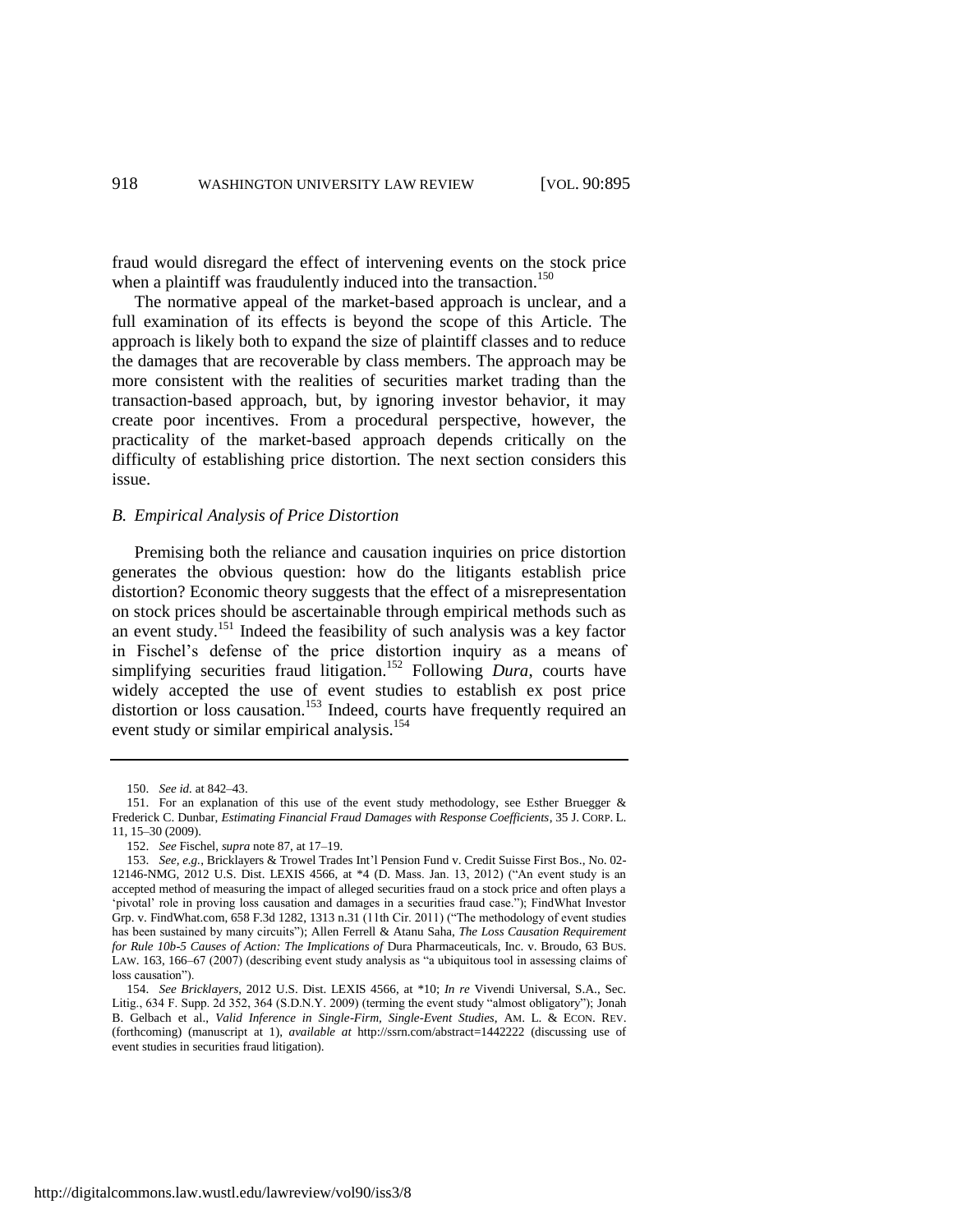<span id="page-25-0"></span>

Although event studies are used extensively, they are imperfect tools for measuring the effect of a disclosure on stock prices. First, their application presents a number of methodological challenges. The expert must focus on the correct event day, addressing the possibility that the information previously "leaked" into the market.<sup>155</sup> The expert must choose an appropriate event window reflecting a reasonable time period for the market to react to the disclosure.<sup>156</sup> The expert must identify potential confounding events—other industry or company-specific information released to the market unrelated to the fraud—and control for their impact.<sup>157</sup>

The aggregation or bunching of information events creates a particular concern. Large public companies are subject to a large volume of company-related news, and a reliable event study must disaggregate the effects of all the different information events that could potentially affect the stock price during the event window, separating out those events related to the fraud from other events. As the court observed in *Bricklayers*, this creates a "herculean task" for the expert.<sup>158</sup> The challenge is particularly great when managers disclose information in "bunches," and some scholarship suggests that, in a variety of circumstances, managers will prefer to bunch corporate disclosures.<sup>159</sup>

A simple example illustrates the problem of bunched or bundled disclosures. Suppose, hypothetically, that Apple falsely disclosed in July 2006, that Steve Jobs was in perfect health, despite knowing that he had been diagnosed with pancreatic cancer. Six months later, at the 2007 Macworld Expo, Jobs simultaneously announced the release of the iPhone and the corrective disclosure that he had pancreatic cancer and was

<sup>155.</sup> *See* Sanjai Bhagat & Roberta Romano, *Event Studies and the Law—Part I: Technique and Corporate Litigation* 5–6 (John M. Olin Ctr. for Studies in Law, Econ., & Pub. Policy, Working Paper No. 259, 2001), *available at* http://digitalcommons.law.yale.edu/lepp\_papers/259 (explaining why the selection of the correct event date is "nontrivial"). Bradford Cornell and Gregory Morgan demonstrate how information leakage is likely to affect the results of an event study. *See* Bradford Cornell & R. Gregory Morgan, *Using Finance Theory to Measure Damages in Fraud on the Market Cases*, 37 UCLA L. REV. 883, 905–10 (1990).

<sup>156.</sup> One tool for addressing leakage is to expand the size of the event window, but this has the effect of increasing the number of potentially confounding events. *See* Sanjai Bhagat & Roberta Romano, *Event Studies and the Law: Part II—Empirical Studies and Corporate Law* 18 (John M. Olin Ctr. for Studies in Law, Econ., & Pub. Policy, Working Paper No. 260, 2001), *available at* http://dig italcommons.law.yale.edu/lepp\_papers/260.

<sup>157.</sup> *See In re* Omnicom Grp., Inc. Sec. Litig., 541 F. Supp. 2d 546, 554 (S.D.N.Y. 2008).

<sup>158.</sup> *Bricklayers*, 2012 U.S. Dist. LEXIS 4566, at \*7.

<sup>159.</sup> *See, e.g.*, Ronald A. Dye, *Disclosure "Bunching*," 48 J. ACCT. RES. 489 (2010) (identifying various conditions in which disclosure bunching is optimal for managers). A related concern is that a company may deliberately manipulate the timing of its disclosures in an effort to minimize its potential liability. *See* Fisch, *supra* note [125,](#page-20-0) at 852.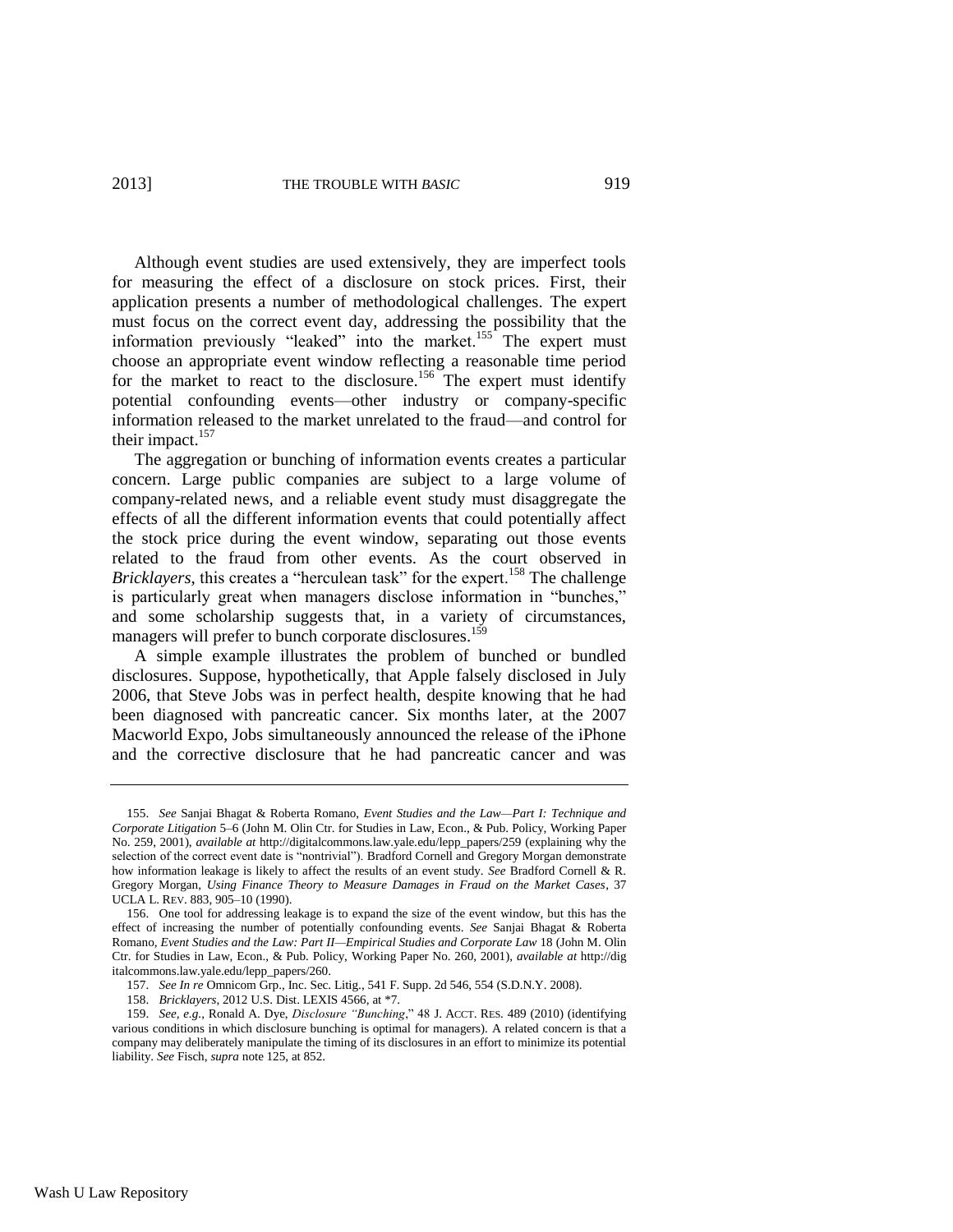expected to die within six months. Presumably the market would view the iPhone as good news $^{160}$  and Jobs's illness as bad news, but it is difficult to see how an expert could reliably disaggregate the effect of the two announcements on the share price of Apple stock.

In addition to these standard methodological issues, event studies raise particular concerns when they are used in securities fraud litigation because they focus on a single firm and a single or small number of information events.<sup>161</sup> Gelbach et al. show that the standard event study methodology produces a large number of errors when applied to a single firm and single event, unless the firm's true distribution of excess returns is normal.<sup>162</sup> Their results suggest "the presence of a potentially severe bias against finding an event effect."<sup>163</sup> According to the authors, "this suggests the potential for considerable anti-plaintiff bias in the context of securities litigation."<sup>164</sup>

Finally, courts using event studies have failed to recognize the significant difference between a study that demonstrates an empirical relationship between an information event and stock price and a so-called "null result." An event study is far more reliable in proving a positive relationship than disproving one.<sup>165</sup> That is, an event study seeks to identify a statistically significant correlation between an event and stock price; the study's failure to identify such a correlation does not necessarily mean there is no relationship.<sup>166</sup> A non-result is inconclusive and may be due to a number of factors including flaws in the study design or merely a

http://digitalcommons.law.wustl.edu/lawreview/vol90/iss3/8

<sup>160.</sup> Indeed, Apple stock reacted dramatically to the announcement of the iPhone, reaching an alltime high the following day. *See Apple Media Events*, WIKIPEDIA (July 29, 2012, 5:46 PM), http://en .wikipedia.org/wiki/Apple\_media\_events.

<sup>161.</sup> The standard approach is to consider a sample of firms because the volatility of an individual firm's stock returns increases the size of the standard error. Bhagat & Romano, *supra* note [155,](#page-25-0) at 8. *See also id.* at 10–11 (explaining that the "the statistical power with a sample of one is likely to be quite low.").

<sup>162.</sup> Gelbach et al., *supra* note [154.](#page-24-0)

<sup>163.</sup> *Id.* at 20.

<sup>164.</sup> *Id.* at 21.

<sup>165.</sup> *See* DAMODAR N. GUJARATI, BASIC ECONOMETRICS 134 (4th ed. 2003) ("If on the basis of a test of significance, say, the *t* test, we decide to 'accept' the null hypothesis, all we are saying is that on the basis of the sample evidence we have no reason to reject it; we are not saying that the null hypothesis is true beyond any doubt.").

<sup>166.</sup> *See id.* at 127 (explaining that a result outside the confidence interval allows the researcher to reject the null hypothesis; if a result "falls within the . . . confidence interval, we do not reject the null hypothesis"). Importantly, however, a result within the confidence interval does not confirm the null hypothesis. *Id.*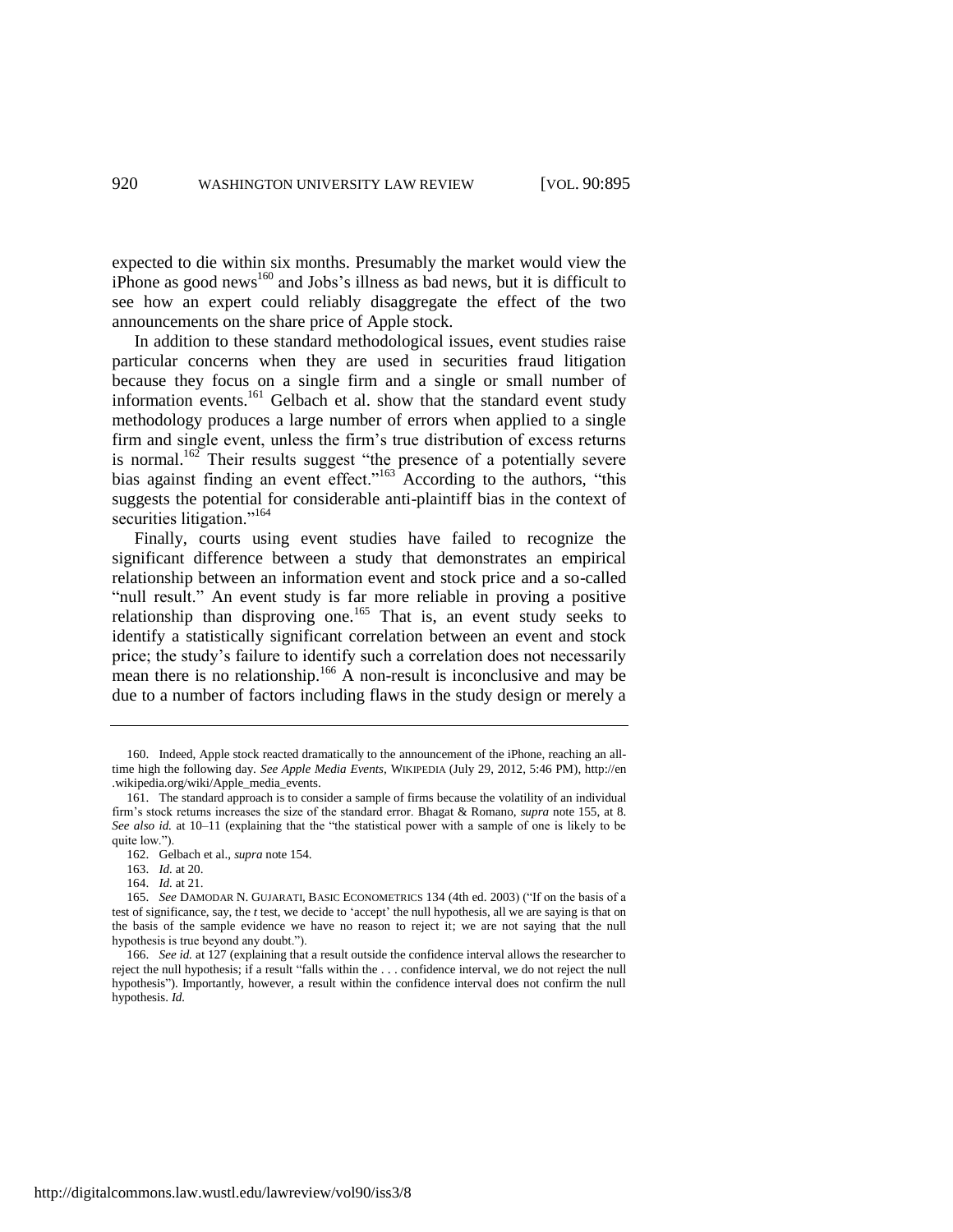lack of statistical power in the test. $167$  The limitations of the event study methodology for measuring the effect of a single event on a single firm compound the problem.

The foregoing limitations do not mean that event studies are unreliable or should not be used, but merely that their results should be viewed with caution. Until better empirical tools are developed, event studies are likely to be a dominant evidentiary tool for addressing the loss causation analysis required by *Dura*. <sup>168</sup> Nonetheless, their limitations should lead courts to treat litigant efforts to present their results as dispositive with a degree of caution.<sup>169</sup>

The widespread use of event studies to determine whether there has been ex post price distortion for purposes of loss causation analysis raises the question of whether event studies are also appropriate in analyzing ex ante price distortion. In some cases, defendants have sought to introduce event studies to disprove ex ante price distortion in an effort to defeat class certification.<sup>170</sup>

<span id="page-27-0"></span>Ex ante price distortion, for purposes of the application of *Basic*, raises additional complications, however. In particular, not every material misrepresentation moves stock prices at the time it is conveyed to the market. Many instances of securities fraud involve attempts to avoid or delay disclosure of negative corporate developments such as a decline in earnings, problems with a product, and the like. The fraud may take the form of failing to disclose new developments or repeating overly positive disclosures from the past that are no longer accurate. Because the fraud merely confirms existing market expectations, it is unlikely to have any immediate effect on stock price.<sup>171</sup> Misrepresentations that effectively confirm market expectations are, as Frank Torchio explains,

<sup>167.</sup> *Id.* Statistical power is the test's ability to detect abnormal performance when it is present. *See* S.P. Kothari & Jerold B. Warner, *Econometrics of Event Studies*, 1 HANDBOOK CORP. FIN. 15 (2007).

<sup>168.</sup> *See* Dura Pharms., Inc. v. Broudo, 544 U.S. 336, 342–43 (2005).

<sup>169.</sup> *See* Michael J. Kaufman & John M. Wunderlich, *Regressing: The Troubling Dispositive Role of Event Studies in Securities Fraud Litigation*, 15 STAN. J.L. BUS. & FIN. 183 (2009) (arguing that courts are inappropriately giving events studies too great a role in resolving securities fraud litigation).

<sup>170.</sup> *See* Martis Alex & Michael W. Stocker, *Role of the Event Study in Loss Causation Analysis*, CORPORATE COUNSEL, (Aug. 20, 2009), http://www.newyorklawjournal.com/PubArticleNY.jsp?id= 1202433177190 (describing defendants' argument in *In re Marsh & McLennan Securities Litigation*, No. 04-cv-08144 (S.D.N.Y. Apr. 19, 2006)).

<sup>171.</sup> *See* Alaska Elec. Pension Fund v. Pharmacia Corp., 554 F.3d 342, 349 (3d Cir. 2009) (observing that misrepresentations that confirm prior market expectations are unlikely to move stock prices); Alex & Stocker, *supra* not[e 170](#page-27-0) ("If a misrepresentation or omission merely confirms market expectations, there will be no reactionary price impact.").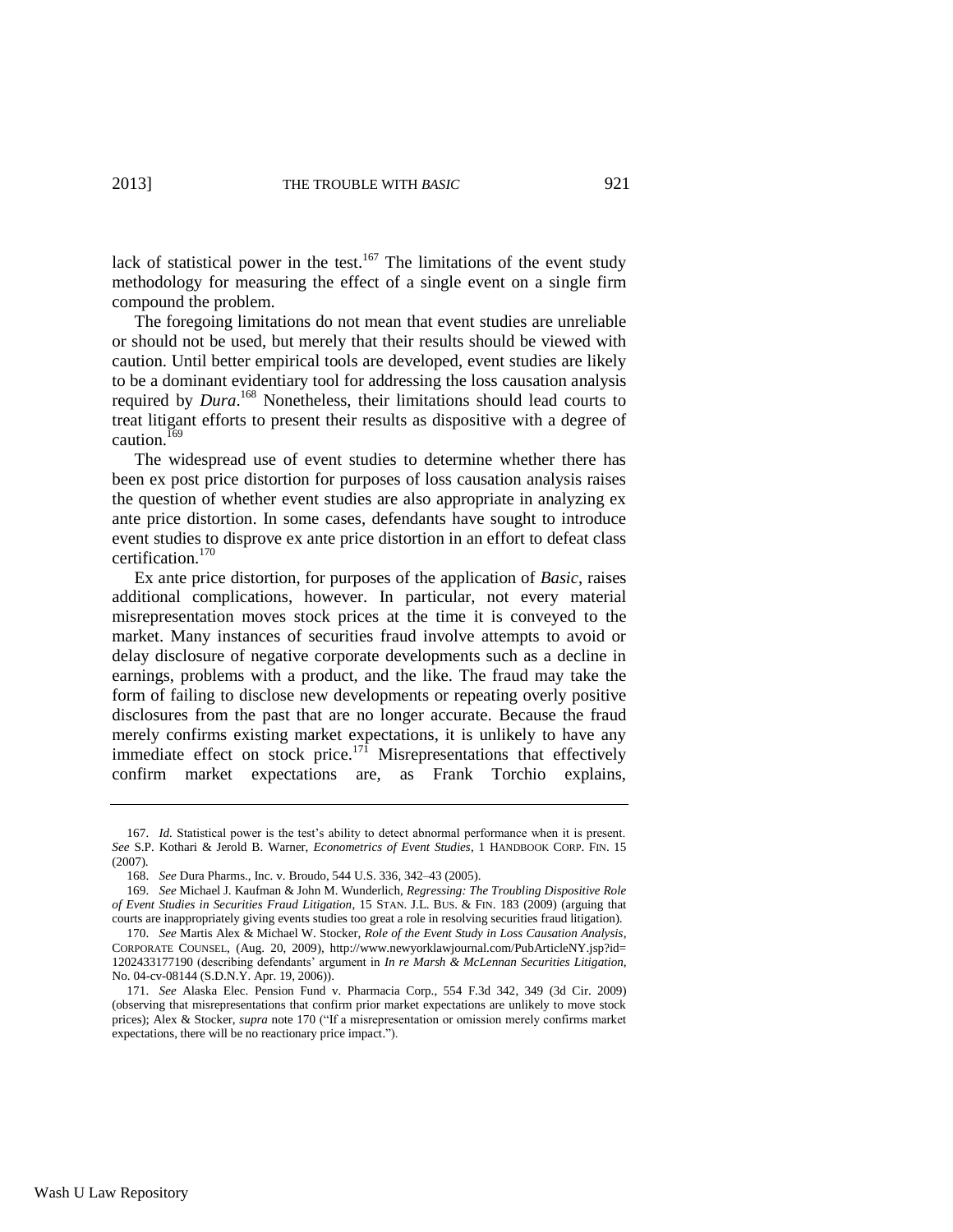"ubiquitous." $172$  The absence of a contemporaneous price movement does not mean the fraud has not distorted prices. The amount of the price distortion cannot be demonstrated through an event study, however, and requires counterfactual analysis—the extent to which the market would have reacted if accurate disclosure had been made.

The difficulty in applying the event study methodology to ex ante price distortion is that it creates the potential for litigants to seek to introduce event studies of ex post price distortion at the class certification stage. Plausibly, at least in some cases, a price response to a corrective disclosure could provide circumstantial evidence of ex ante price distortion, but there is no systematic relationship between ex ante and ex post price distortion. Specifically, ex ante and ex post price distortion involve market reactions to different information and typically occur months apart in time.

First, as commentators have observed, the market may react differently to a corrective disclosure than to accurate statements in the absence of fraud, making the ex post price reaction a poor measure of the extent of the ex ante price distortion.<sup>173</sup> Second, various factors may limit the reaction of the market to a corrective disclosure, including other corporate disclosures that precede or accompany the correction.<sup>174</sup> As I have explained elsewhere, corporate officials may have an incentive to structure their disclosures in an attempt to minimize their market impact.<sup>175</sup> Third, intervening corporate and market developments may change the impact of the fraudulent statements when they are subsequently disclosed, making the corrective disclosure more or less important to market price than it would have been at the initial fraud.<sup>176</sup> Thus the failure of market prices to react to a corrective disclosure does not prove that prices were not distorted, ex ante, as a result of the fraud.

<sup>172.</sup> Frank Torchio, *Proper Event Study Analysis in Securities Litigation*, 35 J. CORP. L. 159, 165 (2009).

<sup>173.</sup> *See* Michael J. Kaufman & John M. Wunderlich, *The Judicial Access Barriers to Remedies for Securities Fraud*, 75 L. & CONTEMP. PROBS. 55, 88 (2012) (explaining why stock price drop in response to a corrective disclosure may be a poor measure of the amount of initial price inflation).

<sup>174.</sup> *See, e.g.*, Jay W. Eisenhofer et al., *Securities Fraud, Stock Price Valuation, and Loss Causation: Toward a Corporate Finance-Based Theory of Loss Causation*, 59 BUS. LAW. 1419 (2004) (providing an example of this scenario).

<sup>175.</sup> Fisch, *supra* not[e 125,](#page-20-0) at 852.

<sup>176.</sup> In the extreme case, an intervening event can so damage the company as to render the disclosure of the fraud irrelevant. *Cf.* Dillon v. Twin State Gas & Elec. Co., 163 A. 111, 114–15 (N.H. 1932) (intervening effect of electrocution killed the plaintiff, rendering his fall from a girder irrelevant in causing him additional damage).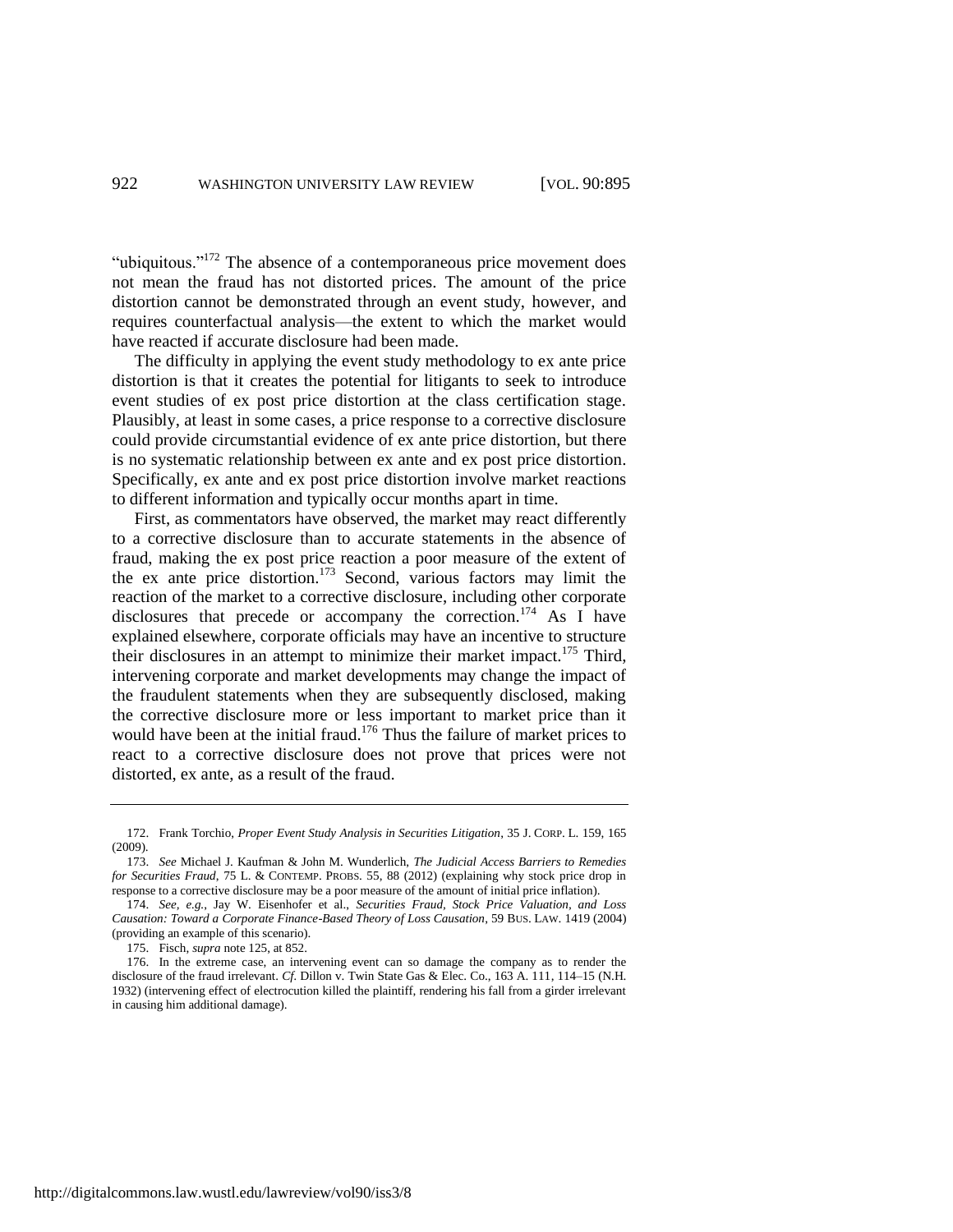# IV. *HALLIBURTON*

The relationship between reliance and causation $177$ —or between ex ante and ex post price distortion—forms the background to *Halliburton*. <sup>178</sup> The reasoning of the Fifth Circuit's decision<sup>179</sup> is premised on the theory that *Basic*'s presumption of reliance can be rebutted by evidence that the alleged fraud did not distort the market.<sup>180</sup> If the alleged fraud did not distort the market price, the integrity of the market was not compromised.<sup>181</sup>

The Fifth Circuit went further in *Halliburton*, however. Reasoning that price distortion was required for both loss causation and reliance, $182$  the court appeared to view the two price distortion inquiries as equivalent. Specifically, the court stated first that the plaintiffs were required to establish so-called price impact at the class certification stage.<sup>183</sup> The court then described this price impact as "loss causation."<sup>184</sup>

Ex ante and ex post price distortion are different, however, as the preceding Part of this Article has explained and as the Supreme Court held.<sup>185</sup> Price distortion at the time of the initial representation is part of

<sup>177.</sup> Justice Kennedy's opinion in *Stoneridge* added to the conflation of these two concepts. *See* Stoneridge Inv. Partners v. Scientific-Atlanta, Inc., 552 U.S. 148, 160 (2008) (stating that "reliance is tied to causation, leading to the inquiry whether [suppliers'] deceptive acts were immediate or remote to the injury").

<sup>178.</sup> Erica P. John Fund, Inc. v. Halliburton Co., 131 S. Ct. 2179 (2011).

<sup>179.</sup> Archdiocese of Milwaukee Supporting Fund., Inc. v. Halliburton Co., 597 F.3d 330, 335 (5th Cir. 2010).

<sup>180.</sup> As the court explained in *Oscar Private Equity Investments. v. Allegiance Telecom, Inc.*, the link can be severed by "publicly available information that the misrepresentation didn't move the stock price." 487 F.3d 261, 265 (5th Cir. 2007).

<sup>181.</sup> *See Archdiocese of Milwaukee v. Halliburton*, 597 F.3d at 335. Other courts have faced this question as well. *See, e.g.*, *In re* DVI, Inc. Sec. Litig., 639 F.3d 623, 638 (3d Cir. 2011) (holding that *Basic*'s presumption can be rebutted by showing of no price impact at class certification stage); *In re* Salomon Analyst Metromedia Litig., 544 F.3d 474, 485 (2d Cir. 2008) (holding that defendants should have the opportunity to rebut the *Basic* presumption, at the class certification stage, by showing the absence of price impact). *But see* Schleicher v. Wendt, 618 F.3d 679, 685 (7th Cir. 2010) (concluding that whether the false statements materially affected stock price is a merits question).

<sup>182.</sup> *Archdiocese of Milwaukee v. Halliburton*, 597 F.3d at 335–36.

<sup>183.</sup> *Id.* at 335; *see also Halliburton*, 131 S. Ct. at 2187 (explaining that "'Price impact' simply refers to the effect of a misrepresentation on a stock price").

<sup>184.</sup> *Id.* The Fifth Circuit said, "Plaintiff must prove that the complained-of misrepresentation or omission 'materially affected the market price of the security.' In other words, Plaintiff must show that an alleged misstatement 'actually moved the market.' Thus, 'we require plaintiffs to establish loss causation in order to trigger the [FOTM] presumption.'" *Archdiocese of Milwaukee v. Halliburton*, 597 F.3d at 335 (quoting *Oscar*, 487 F.3d at 265). That proof must be by a preponderance of the evidence. *Id.* After a detailed analysis of the proof, including expert testimony, the circuit court concluded that plaintiffs failed to adequately establish loss causation. *Id.* at 337.

<sup>185.</sup> *Halliburton*, 131 S. Ct. at 2186 ("Loss causation addresses a matter different from whether an investor relied on a misrepresentation, presumptively or otherwise, when buying or selling a stock.").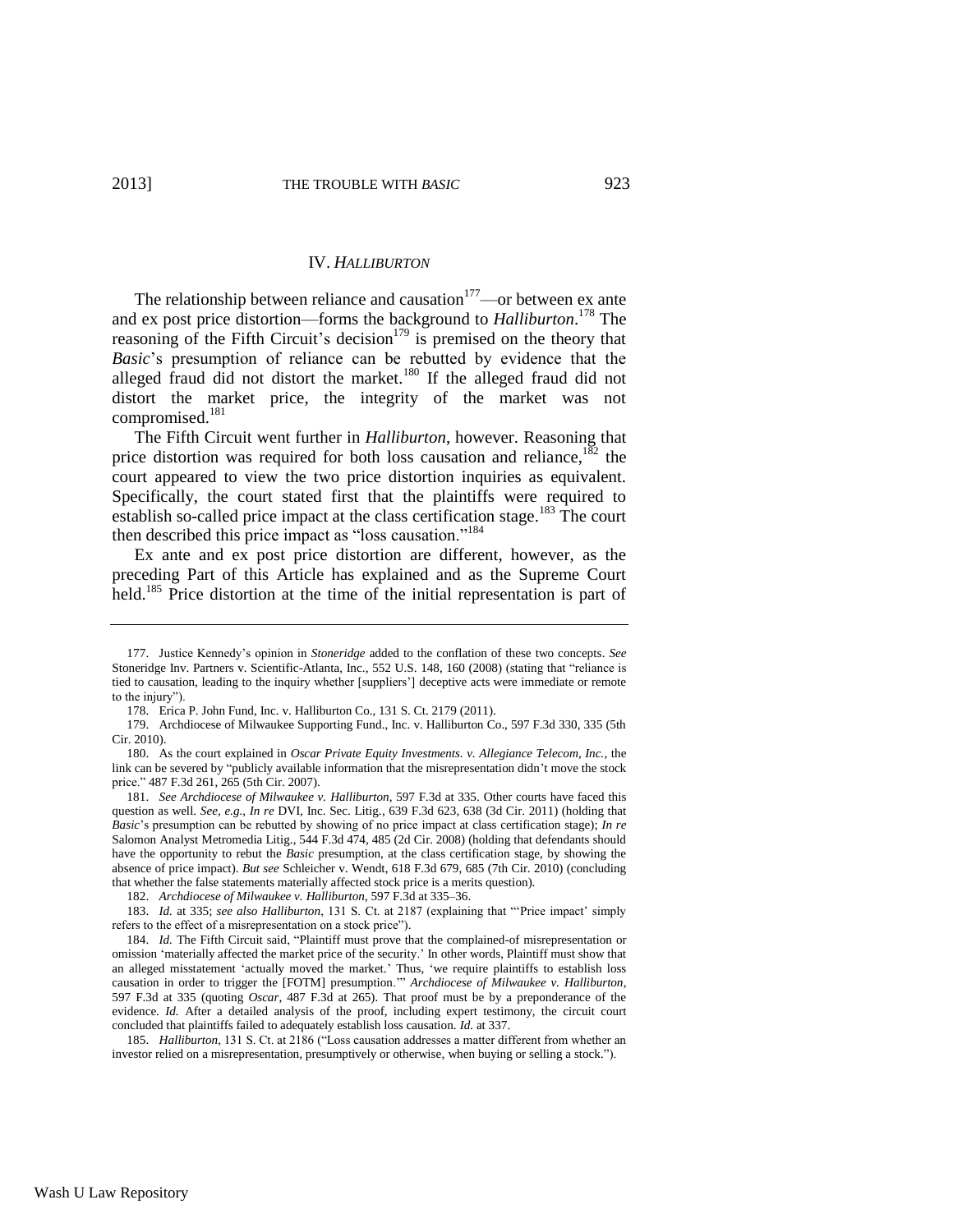the *Basic* analysis;<sup>186</sup> price distortion at the time of the corrective disclosure is necessary under *Dura*. <sup>187</sup> Where the Fifth Circuit went wrong was in conflating the two.

The defendants argued that the plaintiffs had the burden of establishing price impact at the class certification stage, an argument that the Supreme Court found unnecessary to consider.<sup>188</sup> They went on to argue that plaintiffs could show price impact in one of two ways.

They can show price inflation upon a misrepresentation, which, as this Court made clear in Dura, is not synonymous with loss causation. Or failing that—and they could not show that here because their own proof showed that none of the alleged misrepresentations moved the market. So, the alternative way to show price impact is simply to show a price decline following a corrective disclosure.<sup>189</sup>

This argument is misconceived. As previously explained, the failure of market prices to move in response to a misrepresentation does not establish the absence of a price distortion, particularly in cases when the misstatement fraudulently conceals a change in the status quo. Similarly, and consistent with *Dura*, ex ante price distortion is not the same as ex post price distortion, and the failure of prices to respond to a corrective disclosure does not sever the link between the defendants' misrepresentation and a price distortion at the time that misrepresentation was made.<sup>190</sup>

The Supreme Court's opinion in *Halliburton* may seem overly technical. If a plaintiff must, in the end, establish both ex ante and ex post price distortion, what difference does it make if the price distortion analysis is framed in terms of loss causation or not? The answer stems from *Basic*'s proceduralist foundations. *Basic*'s presumption was a tool to overcome a potential obstacle to class certification. As such, *Basic*'s price distortion analysis must be considered in light of the evolving nature of the class certification inquiry. In the next Part, this Article briefly describes the post-*Basic* developments in the class certification inquiry and considers their effect on the *Basic* decision.

<sup>186.</sup> *See supra* Part III.A.

<sup>187.</sup> *See supra* text accompanying note[s 127–](#page-20-1)36.

<sup>188.</sup> Transcript of Oral Argument at 26, Erica P. John Fund, Inc. v. Halliburton Co., 131 S. Ct. 2179 (2011) (No. 09-1403).

<sup>189.</sup> *Id.* at 27.

<sup>190.</sup> The court's analysis in *Berks County Employees' Retirement Fund v. First American Corp.*,

<sup>734</sup> F. Supp. 2d 533 (S.D.N.Y. 2010), was similarly flawed.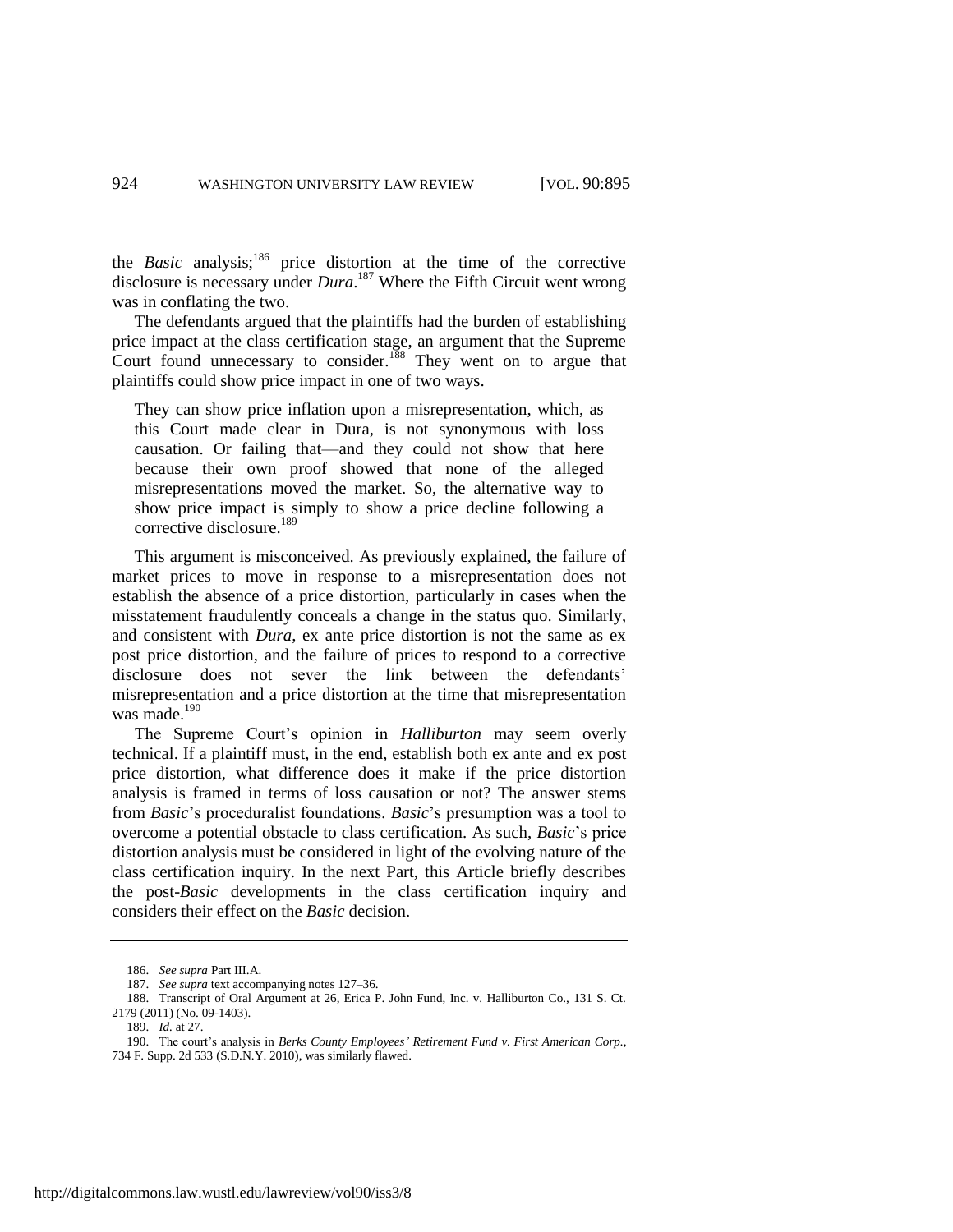#### V. THE EVOLUTION OF RULE 23 AND ITS EFFECT ON *BASIC*

As noted in Part I above, *Basic* was decided in the context of a broadening acceptance of the class action and, in particular, the widespread view that the application of the class action to securities fraud litigation was particularly appropriate.<sup>191</sup> Since *Basic* was decided, many courts and commentators have become more critical of class actions in general and securities fraud class actions in particular.<sup>192</sup>

<span id="page-31-0"></span>As some commentators have noted, although Rule 23 of the Federal Rules of Civil Procedure sets out the factors that courts are to consider in ruling on a motion for class certification, it does not specify the applicable legal standard that courts should apply.<sup>193</sup> The 1966 amendments to the Rule made the class action mechanism much more practical,<sup>194</sup> a development that was aided by the Supreme Court's 1974 decision in *Eisen v. Carlisle & Jacquelin*. <sup>195</sup> In *Eisen*, the Court held that, in ruling on a motion for class certification, courts may not "conduct a preliminary inquiry into the merits of a suit in order to determine whether it may be maintained as a class action."<sup>196</sup> The *Eisen* decision was critical for class action litigation in that it led most lower courts to "limit their class action analysis to the pleadings, perhaps with superficial consideration of limited extrinsic evidence, such as expert reports."<sup>197</sup>

The Court sounded a cautionary note in 1982. In *General Telephone*  Co. of Southwest v. Falcon,<sup>198</sup> the Court stated that Rule 23 requires more than mere allegations.<sup>199</sup> The Court explained that, to obtain class certification, a plaintiff must show that each of the requirements of the Rule has been met.<sup>200</sup> A class action "may only be certified if the trial court is satisfied, after a rigorous analysis, that the prerequisites of Rule 23(a) have been satisfied." $^{201}$ 

<sup>191.</sup> *See supra* note[s 37](#page-8-0)[–38](#page-8-1) and accompanying text.

<sup>192.</sup> *See, e.g.*, Bratton & Wachter, *supra* not[e 3.](#page-2-1)

<sup>193.</sup> Ian Simmons et al., *Without Presumptions: Rigorous Analysis in Class Certification Proceedings*, 21 ANTITRUST 61, 62 (2007).

<sup>194.</sup> *See* Robert G. Bone & Davis S. Evans, *Class Certification and Substantive Merits*, 51 DUKE L.J. 1251, 1259–60 (2002) (describing the effect of the 1966 amendments).

<sup>195.</sup> 417 U.S. 156 (1974).

<sup>196.</sup> *Id.* at 177.

<sup>197.</sup> Simmons et al., *supra* note [193,](#page-31-0) at 62; *see also* Geoffrey P. Miller, *Review of the Merits in Class Action Certification*, 33 HOFSTRA L. REV. 51, 51 (2004) (describing *Eisen*'s holding as "a pillar of class action practice").

<sup>198.</sup> 457 U.S. 147 (1982).

<sup>199.</sup> *Id.* at 157.

<sup>200.</sup> *Id.* at 156.

<sup>201.</sup> *Id.* at 161.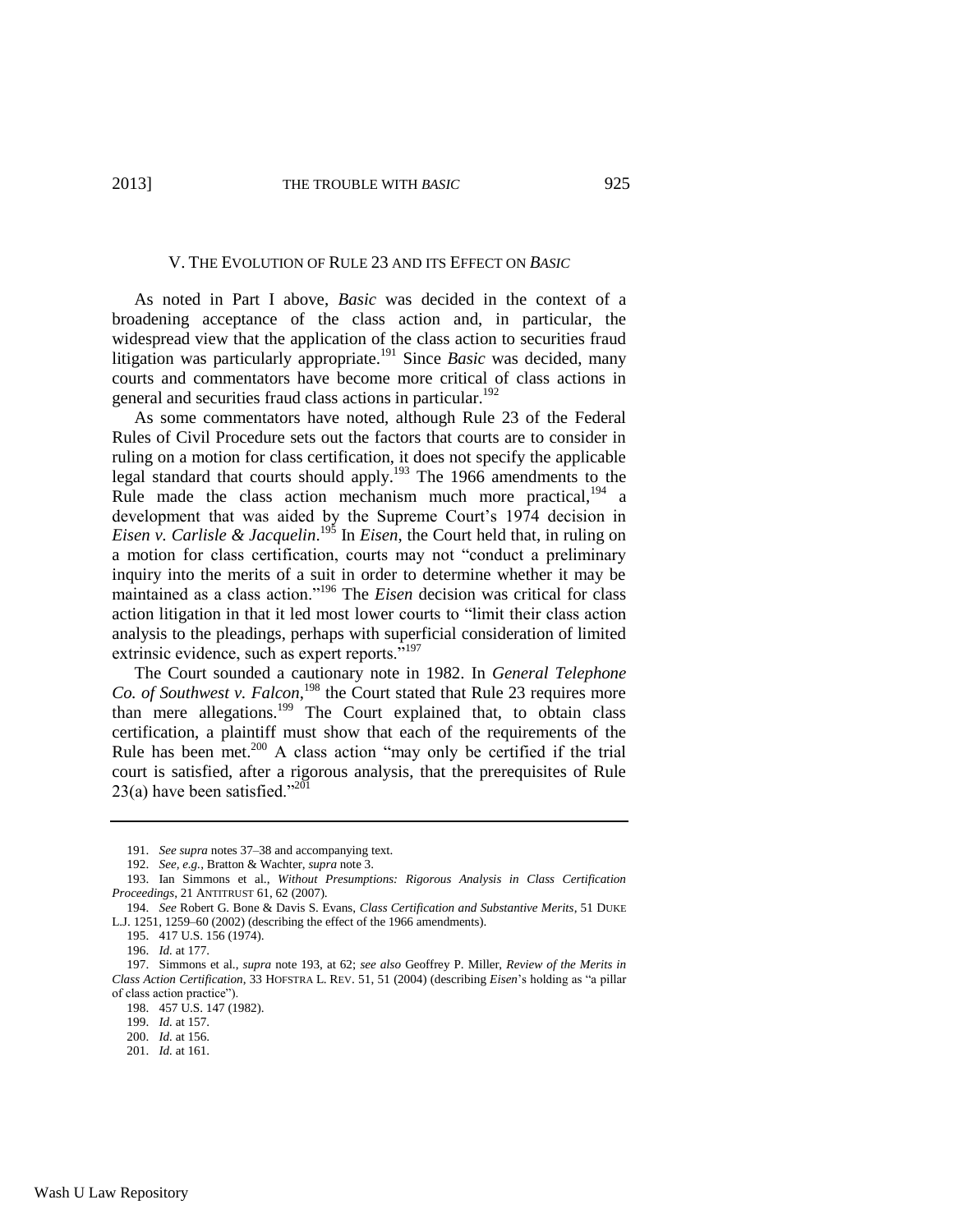Although the response of the lower courts to the *Falcon* decision varied, over the past few years, the trend toward increased scrutiny of motions for class certification spread.<sup>202</sup> Significantly, many courts noted potential problems with widespread use of class actions, including the fact that the high stakes involved increase the pressure on defendants to settle even weak cases.<sup>203</sup>

In this context, $204$  in 2008, the Third Circuit issued an important decision in the *Hydrogen Peroxide* case, an antitrust class action.<sup>205</sup> The court specifically found that the district court erred in applying too lenient a standard of proof to class certification and articulated the legal standards that they should apply in ruling on a motion for class certification.<sup>206</sup> The court stated that the plaintiffs must prove all the elements of Rule 23 by a preponderance of the evidence in order to obtain class certification and that the trial courts were required to resolve all disputed issues of fact regarding these elements.<sup>207</sup> In conducting their analysis, the Third Circuit explained that the courts were to make a "rigorous assessment of the available evidence and the method or methods by which plaintiffs propose to use the evidence to prove impact at trial."<sup>208</sup>

The Supreme Court endorsed this analysis *in Wal-Mart Stores, Inc. v. Dukes*. <sup>209</sup> In *Dukes*, the Court "confirmed that courts must apply a more

<sup>202.</sup> *See* Steig D. Olson, "*Chipping Away": The Misguided Trend Towards Resolving Merits Disputes as Part of the Class Certification Calculus*, 43 U.S.F. L. REV. 935 (2009) (describing the cases as "chipping away" at *Eisen*).

<sup>203.</sup> *See* Bell Atlantic Corp. v. Twombly, 550 U.S. 544 (2007); *see also* Newton v. Merrill Lynch, Pierce, Fenner& Smith, Inc., 259 F.3d 154, 162 (3d Cir. 2001) (stating that "denying or granting class certification is often the defining moment in class actions (for it may sound the 'death knell' of the litigation on the part of plaintiffs, or create unwarranted pressure to settle nonmeritorious claims on the part of defendants)"). The *Newton* court further noted that "[i]rrespective of the merits, certification decisions may have a decisive effect on litigation." *Id.* at 167.

<sup>204.</sup> Linda S. Mullenix, *Dropping the Spear: The Case for Enhanced Summary Judgment Prior to Class Certification*, 43 AKRON L. REV. 1197, 1199 n.13 (2010) ("The Third Circuit's *Hydrogen Peroxide* decision joins a series of similar appellate decisions requiring heightened certification requirements and merits-determinations at class certification.").

<sup>205.</sup> *In re* Hydrogen Peroxide Antitrust Litig., 552 F.3d 305, 307–09 (3d Cir. 2008). The Second Circuit reached a similar conclusion at around the same time. *See In re* Salomon Analyst Metromedia Litig., 544 F.3d 474, 485 (2d Cir. 2008) (stating that case law requires courts to make a "definitive assessment that the Rule 23(b)(3) predominance requirement has been met") (internal quotations omitted).

<sup>206.</sup> *Hydrogen Peroxide*, 552 F.3d at 321.

<sup>207.</sup> *Id.* at 307.

<sup>208.</sup> *Id.* at 312. The court also explained that "the court's obligation to consider all relevant evidence and arguments extends to expert testimony, whether offered by a party seeking class certification or by a party opposing it." *Id.* at 307.

<sup>209.</sup> 131 S. Ct. 2541 (2011).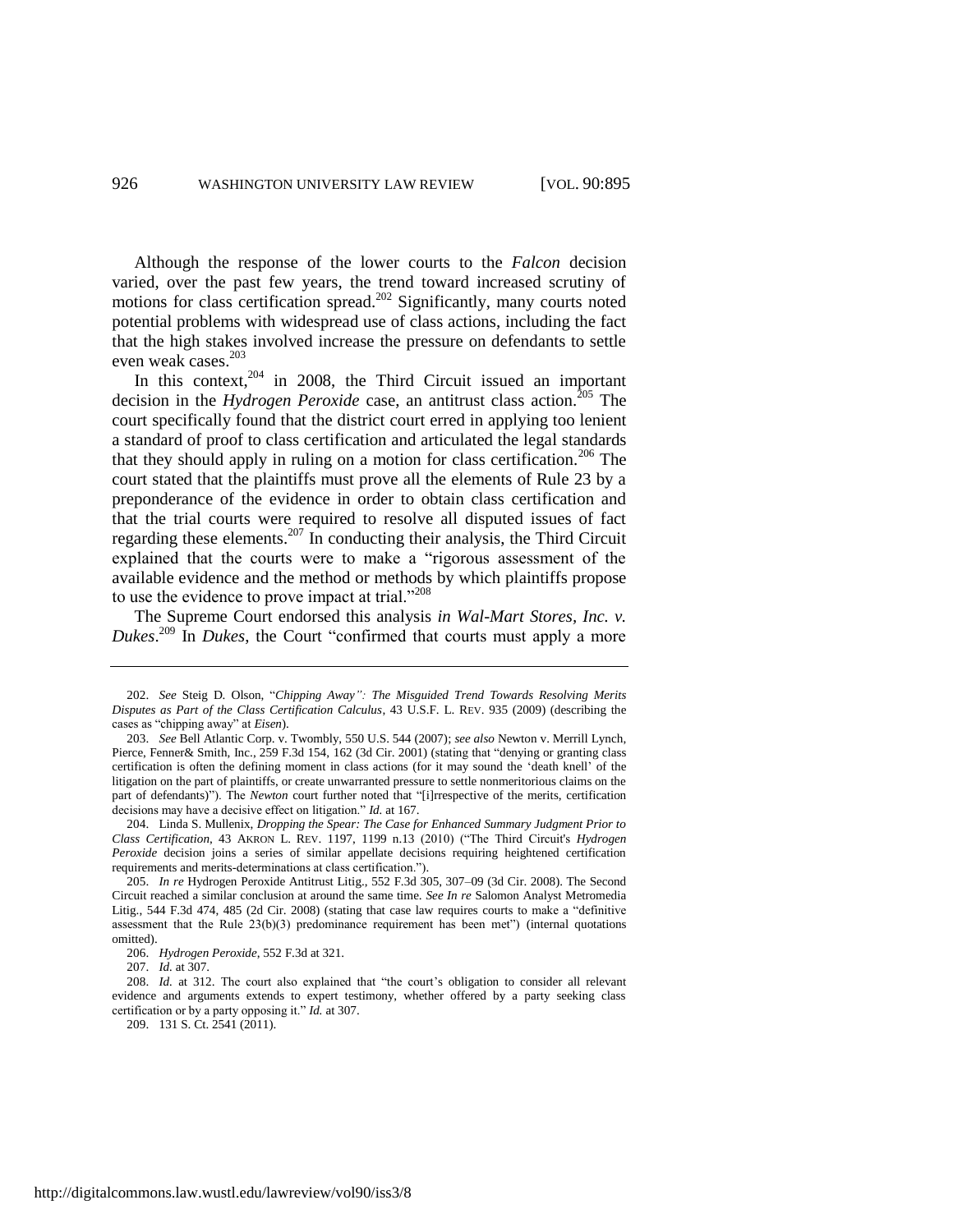<span id="page-33-0"></span>stringent standard to class certification motions."<sup>210</sup> *Dukes* involved the commonality requirement of Rule  $23(a)(2)$ .<sup>211</sup> In analyzing this requirement for purposes of class certification, the Court clarified its prior language in *Eisen*, observing that a Rule 23 inquiry might frequently "entail some overlap with the merits of the plaintiff's underlying claim."<sup>212</sup> The Court observed that such overlap "cannot be helped."<sup>213</sup> Moreover, as the Court's analysis demonstrated, assessing the plaintiffs' showing might involve evaluating expert testimony.<sup>214</sup>

Although the extent to which *Dukes* was limited to the employment discrimination context was unclear,  $^{215}$  two lower courts promptly extended it to antitrust cases. <sup>216</sup> The question presented by the *Amgen* case, currently pending before the Supreme Court, is the effect of *Dukes* on the manner in which plaintiffs are required to establish the FOTM presumption. Specifically, Amgen argues to the Supreme Court that proof of materiality is required to establish FOTM.<sup>217</sup> Because FOTM is necessary to obtain *Basic*'s presumption of reliance, Amgen argues that it is necessary for plaintiffs not merely to allege materiality but to prove it in order to obtain class certification.<sup>218</sup> Moreover, the "rigorous analysis" required by *Dukes*<sup>219</sup> should, according to Amgen, allow it to rebut the FOTM presumption at the class certification stage by presenting evidence that the alleged misstatements were not material. $^{220}$ 

#### <span id="page-33-1"></span>VI. REJECTING RELIANCE

The proceduralist jurisprudence described in the preceding section complicates the application of the *Basic* presumption. As this Article has

<sup>210.</sup> Wesley R. Powell & Shireen Hilal, Client Memorandum, *Two District Courts Interpret*  Dukes *To Require "Rigorous Analysis" in Antitrust Class Certification Decisions*, WILLKIE FARR & GALLAGHER LLP, Apr. 4, 2012, at 2, *available at* http://www.willkie.com/files/tbl\_s29Publications/ FileUpload5686/4040/Two\_District\_Courts\_Interpret\_Dukes1.pdf.

<sup>211.</sup> *Dukes*, 131 S. Ct. at 2551.

<sup>212.</sup> *Id.*

<sup>213.</sup> *Id.*

<sup>214.</sup> *See id.* at 2553–54.

<sup>215.</sup> *See* Ellen Meriwether, *The "Hazards" of* Dukes*: Antitrust Class Action Plaintiffs Need Not Fear the Supreme Court's Decision*, 26 ANTITRUST 18 (2011).

<sup>216.</sup> Powell & Hilal, *supra* not[e 210.](#page-33-0)

<sup>217.</sup> Brief for Petitioners at 16–22, Amgen Inc. v. Conn. Ret. Plans & Trust Funds, No. 11-1085 (Aug. 8, 2012).

<sup>218.</sup> *Id.* at 19–22.

<sup>219.</sup> *Dukes*, 131 S. Ct. at 2551.

<sup>220.</sup> *See* Conn. Ret. Plans & Trust Funds v. Amgen Inc., 660 F.3d 1170, 1177 (9th Cir. 2011) (describing Amgen's effort to rebut the FOTM presumption). Specifically, Amgen sought to rebut the presumption by establishing a "truth-on-the-market" defense. *Id.* at 1177.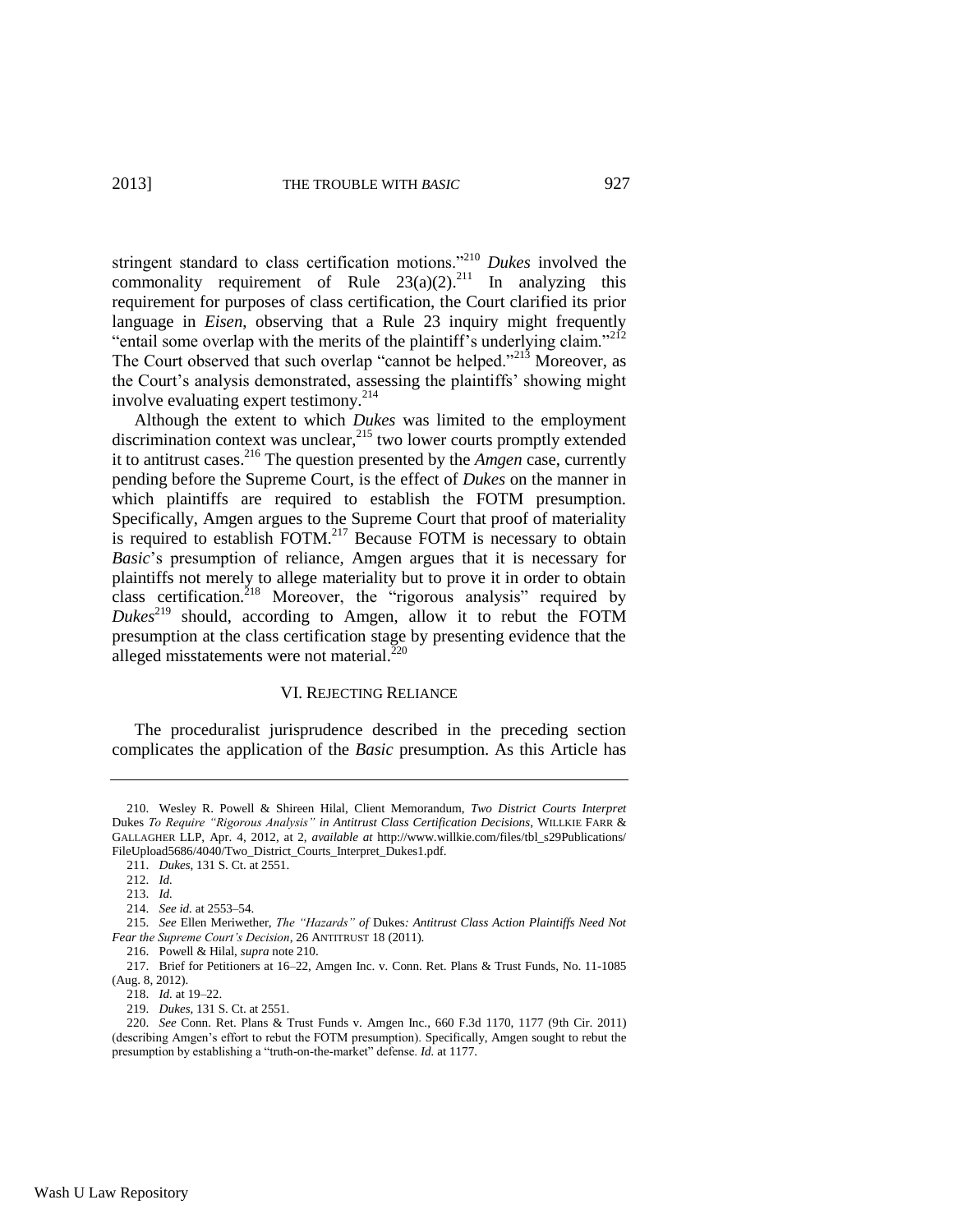argued, *Basic* is premised on the notion of price distortion. Price distortion is closely related to materiality in that the essence of a material misstatement is its capacity to distort stock prices, although a full consideration of the appropriate role of event studies or other empirical analyses in proving materiality is beyond the scope of this Article.<sup>221</sup>

*Basic* itself did not require proof of materiality,<sup>222</sup> but the importance of price distortion in the conception of the market-based approach leads naturally to the petitioner's argument in *Amgen* that materiality should be part of the *Basic* inquiry.<sup>223</sup> If misinformation does not distort market price—because the information is not material, because the market is not sufficiently efficient, or because the misinformation is not credible to the market—then plaintiffs have not been deceived in the *Basic* sense of the term because they have not traded at a distorted price. $2^{24}$ 

But price distortion becomes part of the class certification analysis only because *Basic* retained proof of reliance as an element of federal securities fraud. <sup>225</sup> The questions presented to the Supreme Court in *Amgen* about the appropriate scope of the class certification inquiry arise only because Rule 23 requires a degree of commonality that is threatened by the necessity of establishing individual investor reliance.<sup>226</sup> In the absence of a reliance requirement, securities fraud litigation does not present individualized factual or legal questions that threaten the commonality necessary to certify a class.

225. *See supra* Part I.C.

226. *Cf. In re* Am. Int'l Grp., Inc. Sec. Litig., 689 F.3d 229, 241–43 (2d Cir. 2012) (noting that failure to satisfy the prerequisites for application of FOTM does not necessarily preclude satisfaction of the predominance requirement for purposes of certifying a settlement class).

<sup>221.</sup> The very essence of a material misstatement is its capacity to distort stock prices. *See, e.g.*, Oran v. Stafford, 226 F.3d 275, 282 (3d Cir. 2000) (Alito, J.) ("[I]n an efficient market the concept of materiality translates into information that alters the price of the firm's stock . . . ." (internal quotation marks omitted)); Dunbar & Heller, *supra* not[e 3,](#page-2-1) at 509 ("The definition of immaterial information . . . is that it is already known or . . . does not have a statistically significant effect on stock price in an efficient market."); *see also* Erica P. John Fund, Inc. v. Halliburton Co., 131 S. Ct. 2179, 2187 (2011) (describing Halliburton's argument that "[i]f the price is unaffected by the fraud, the price does not reflect the fraud").

<sup>222.</sup> As discussed previously, footnote twenty-seven in the Supreme Court's *Basic* opinion has generated some question about whether *Basic* also required proof of materiality. *See supra* note[s 98–](#page-16-0) [99](#page-16-1) and accompanying text. The Court in *Halliburton* declined to address this issue. *See Halliburton*, 131 S. Ct. at 2187 ("[W]e need not, and do not, address any other question about *Basic*, its presumption, or how and when it may be rebutted.").

<sup>223.</sup> *See supra* not[e 217](#page-33-1) and accompanying text.

<sup>224.</sup> Donald Langevoort is correct in arguing that, in some cases, material information may not affect securities prices. *See* Langevoort, *supra* note [2,](#page-2-0) at 173–77 (discussing *In re* Merck & Co. Sec. Litig., 432 F.3d 261 (3d Cir. 2005)). But it would clearly be an expansion of the *Basic* principles to allow a plaintiff to bring a claim in reliance on a distorted market price if the market has erroneously failed to respond to a disclosure.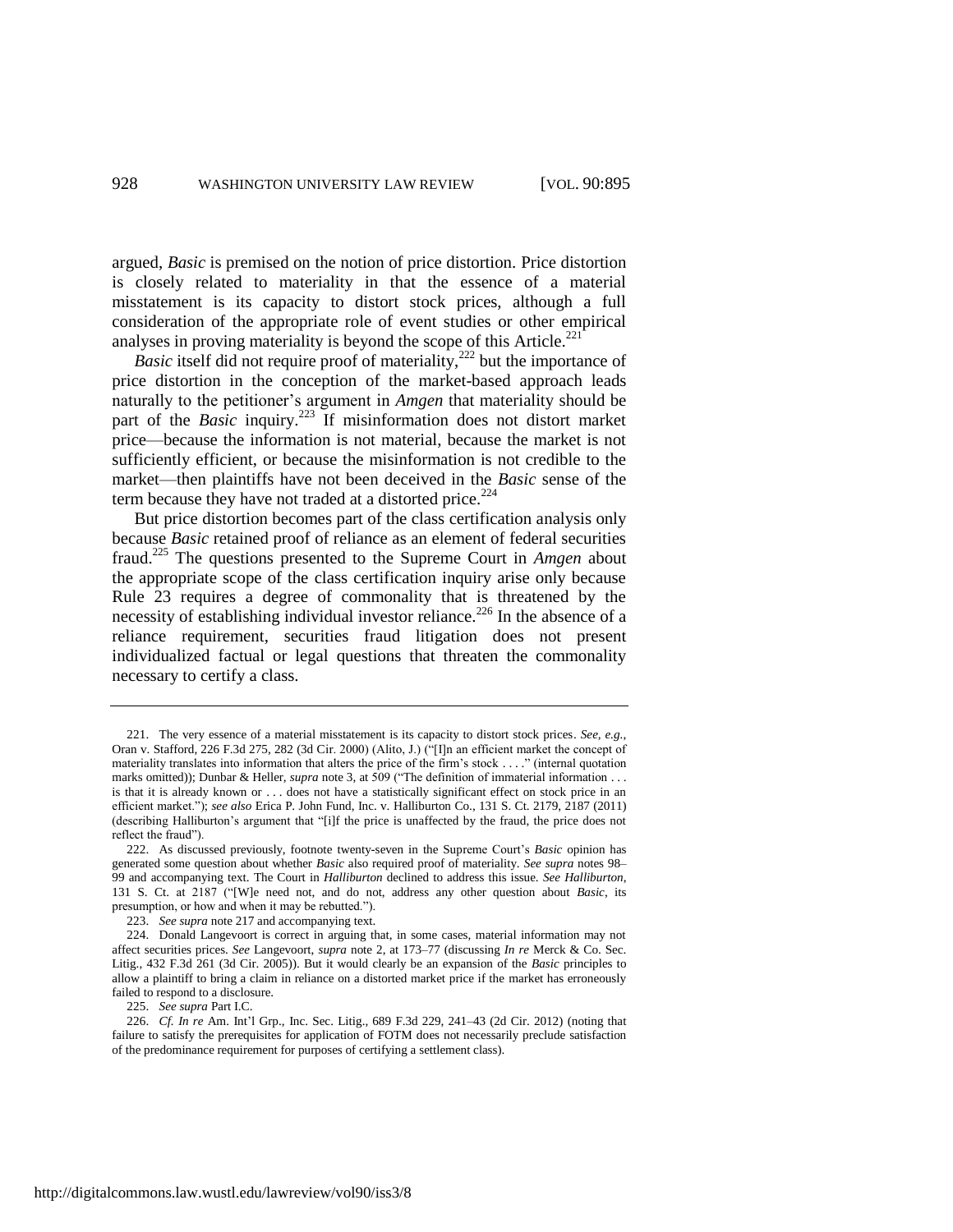The developments in class certification analysis, coupled with the illogic of inquiring into individualized reliance, both with respect to impersonal market transactions generally and, in particular, under the *Basic*/*Dura* market-based approach, provide a compelling reason to overrule that aspect of *Basic* that retains reliance as a required element of federal securities fraud. As this Article has demonstrated, the reliance requirement is illogical in the context of a cause of action that is focused on market-based harm. Dan Fischel made this point years ago: reliance is simply inconsistent with the theory on which FOTM is based, and with the shift in *Basic* and *Dura* to a market-based approach.<sup>227</sup> Moreover, by focusing on harm to the market rather than harm to individual investor decisions, the market-based approach creates the commonality that the Court found missing in *Dukes*.

Overruling *Basic* to eliminate the reliance requirement avoids the need to determine, at the class certification stage, the extent to which a misrepresentation has distorted stock price. Proof of a public misrepresentation<sup>228</sup> and an efficient market would be sufficient to establish commonality for purposes of Rule 23.<sup>229</sup> Whether the *Amgen* Court should fully embrace the market-based approach is a more difficult question. Moving to a market-based approach implicates policy choices about the nature of the harm to which private securities fraud litigation should be addressed. A full analysis of these questions is beyond the scope of this Article, although I have questioned *Dura*'s rejection of a transaction-based approach to economic harm elsewhere.<sup>230</sup>

Nonetheless, here are a few preliminary thoughts on the question. As a starting point, a market-based approach offers several advantages over the common law. It provides a solution to the difficult enterprise of extracting causal components in modern securities trading on impersonal capital markets. It eliminates the unreliable inquiry into the extent to which particular information factored into individual trading decisions. It reflects the reality that, although disclosures may be important to the market as a whole, there are entire components of market trading that occur without

<sup>227.</sup> *See* Fischel, *supra* not[e 87,](#page-15-2) at 11 ("The logic of the fraud on the market theory dictates that the reliance requirement as conventionally interpreted be discarded altogether.").

<sup>228.</sup> In *Stoneridge Investment Partners v. Scientific-Atlanta, Inc.*, the Court held that plaintiffs could not establish reliance because the misstatements at issue were not communicated to the market. 552 U.S. 148, 159 (2008).

<sup>229.</sup> As noted earlier, lower courts may have overstated the extent of market efficiency that is required for a misrepresentation to distort stock prices. *See supra* notes [105–](#page-17-0)06 and accompanying text.

<sup>230.</sup> Fisch, *supra* not[e 125.](#page-20-0)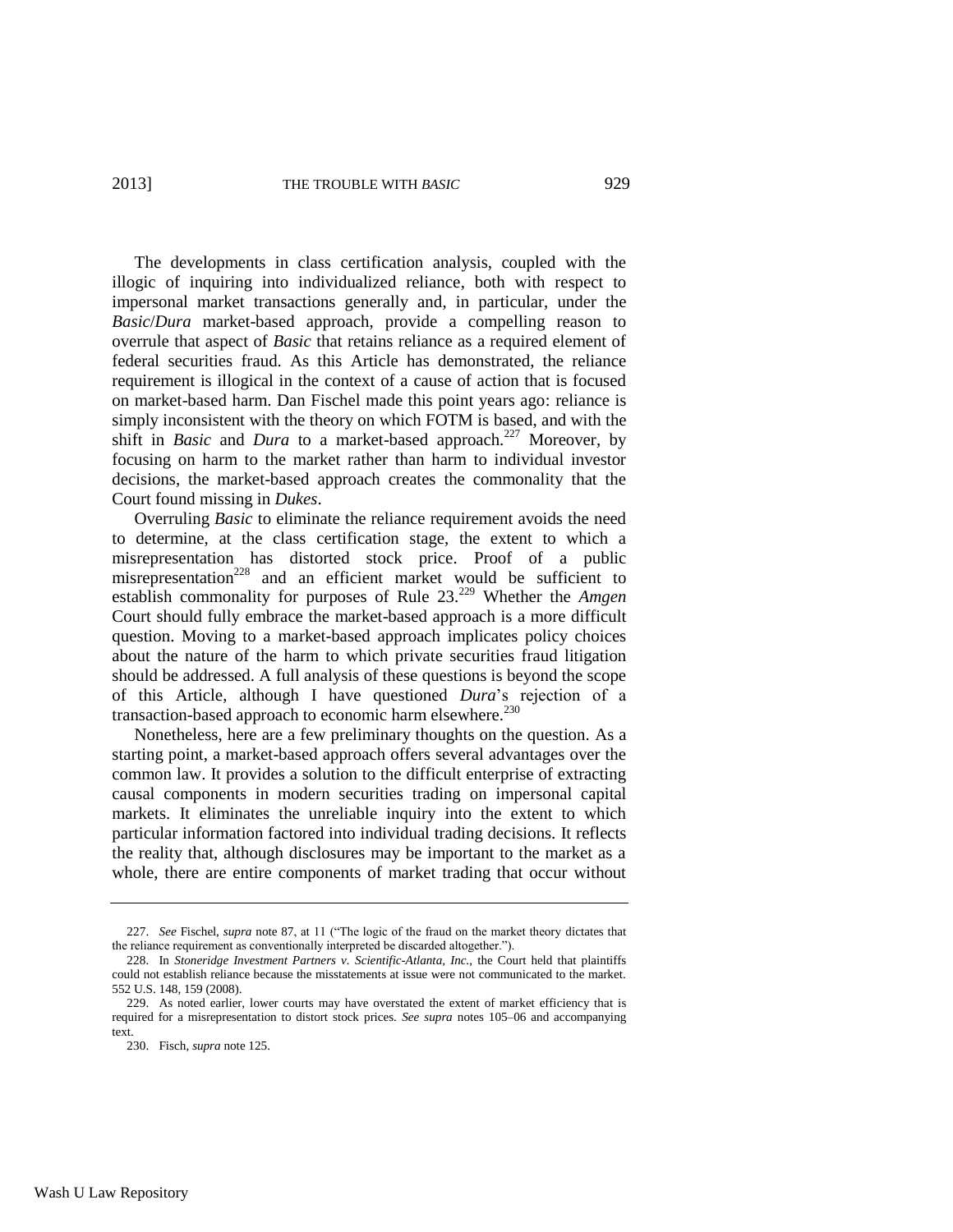reference to those disclosures. It also eliminates the challenge presented by intermediated investment decisions and causal chains, in which market information is analyzed, combined, and disseminated through brokers, analysts, and the financial media.

A market-based approach is also consistent with the ongoing shift in the focus of federal securities regulation from investor protection to market protection.<sup>231</sup> Absent a concern for individual investor autonomy, there is little theoretical justification for focusing on investor-specific as opposed to market-wide responses.<sup>232</sup> And protecting individual investment decisions may be anomalous in a market increasingly characterized by institutional intermediation.

At the same time, a market-based approach sacrifices investor autonomy and reduces incentives for investors to engage in informed trading. The efficiency of the capital markets depends on the presence of information traders, and elimination of reliance seems to belittle the importance of reviewing corporate disclosures.<sup>233</sup>

A market-based approach is also subject to criticism for its inherent reliance on the largely discredited idea that the market is value efficient. Although, as noted earlier, FOTM is generally based on information efficiency, a theory of securities fraud that is premised on price distortion risks drawing upon largely-discredited notions of value efficiency for its legitimacy.<sup>234</sup> Absent some degree of value efficiency, for example, it is difficult to assume that a misrepresentation necessarily moves the stock price further away from its underlying value than the price at which it would have traded in the absence of the fraud. More generally, it may be difficult to insulate the inquiry from all considerations of value.<sup>235</sup> Should defendants face liability, for example, for a misrepresentation that can be

234. *See supra* note[s 112–](#page-18-0)15 and accompanying text.

235. *See, e.g.*, *In re* PolyMedica Corp. Sec. Litig., 432 F.3d 1, 16 (1st Cir. 2005) (observing that "as a matter of logic, we cannot say that fundamental value efficiency has no place in applying the fraud-on-the-market presumption of reliance at the class-certification stage").

<sup>231.</sup> This shift is reflected in the addition of section 2(b) by the National Securities Markets Improvements Act of 1996. *See supra* note [9.](#page-3-0) It is also reflected in academic commentary suggesting that deterrence rather than compensation should be the primary regulatory objective. *See, e.g.*, Merritt B. Fox, *Why Civil Liability for Disclosure Violations When Issuers Do Not Trade?*, 2009 WIS. L. REV. 297 (describing deterrence rationale for private civil litigation). Arguably, a market-based approach is more closely tied to section 10(b)'s prohibition of manipulation than the more commonly-emphasized prohibition of deception.

<sup>232.</sup> *See* Langevoort, *supra* not[e 2,](#page-2-0) at 165–66 (arguing that the reliance inquiry unduly emphasizes compensation as a regulatory goal).

<sup>233.</sup> *See, e.g.*, Ronald J. Gilson & Reinier H. Kraakman, *The Mechanisms of Market Efficiency*, 70 VA. L. REV. 549, 569–70 (1984) (observing that the rapidity of price adjustments in the market depends on the volume of informed trading).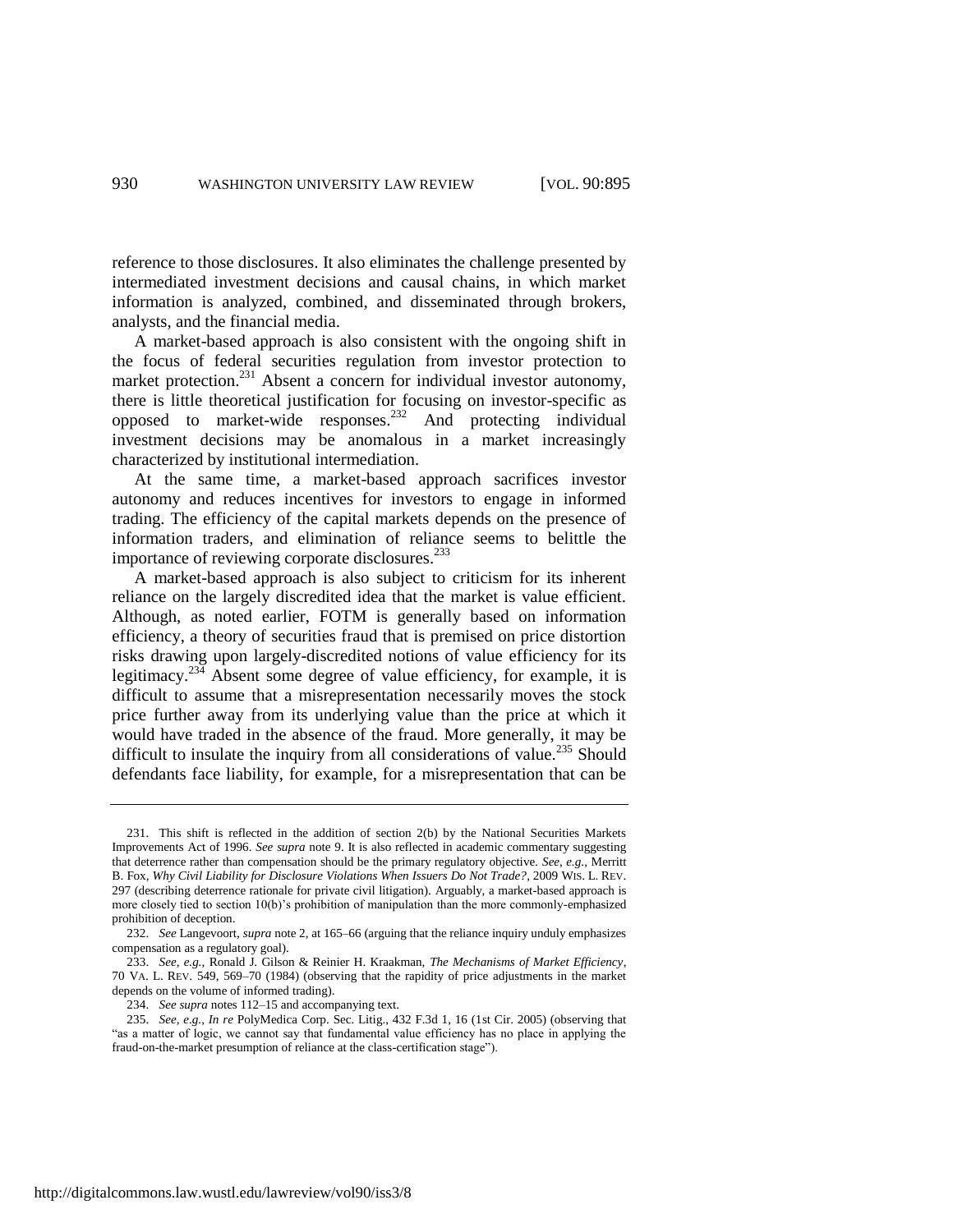shown to make market price more accurately reflect fundamental value? What significance should be given to abnormal returns that correlate with disclosure, but that are directionally inconsistent with plaintiffs' theory?

This concern is heightened by the tendency for event studies to be presented not simply as evidence of a price effect but as a quantification of the size of that effect—as in event studies that are used to establish loss causation or damages.<sup>236</sup> Most circuits have required plaintiffs, in proving loss causation, not merely to show that the corrective disclosure correlated with a decline in stock price, but that it was a "substantial cause" of that decline.<sup>237</sup> This inquiry injects an implicit significance not just to the fact but to the extent of the stock price reaction.

As discussed above, the market-based approach also creates a fundamental shift in both the victim class and the scope of recoverable harm.<sup>238</sup> There may be policy reasons that counsel in favor or against that shift, based on the information about existing recoveries from securities fraud litigation.<sup>239</sup> More problematically, it is possible to read *Basic* and *Dura*, in combination, as limiting recoverable damages to the lesser of ex ante or ex post price distortion.<sup>240</sup> To the extent that a market-based approach has this effect, it is likely to reduce overall damage awards because of the effect of external causal factors on stock price as time passes between the misrepresentation and the fraud.

#### **CONCLUSION**

The Supreme Court's decision in *Basic* gave investors, as "an act of juristic grace," $241$  the right not to trade securities at a price distorted by fraud. Although this right was founded upon a sophisticated understanding of the realities of public market securities trading, the Court grounded the right in the antiquated common law concept of reliance.<sup>242</sup> As the Court has recognized elsewhere, however, common law tort principles have only

<sup>236.</sup> *See supra* not[e 145.](#page-23-0)

<sup>237.</sup> *See, e.g.*, *In re* Oracle Corp. Sec. Litig., 627 F.3d 376, 388 (9th Cir. 2010).

<sup>238.</sup> *See supra* Part III.A.

<sup>239.</sup> *See* Fisch, *supra* note [125,](#page-20-0) at 868–69. Alternatively, it is possible to separate the liability inquiry from the damage analysis. *See* Mills v. Elec. Auto-Lite Co., 396 U.S. 375, 389–97 (1970). 240. Note that *Basic* can, but need not, be read to set an alternative limit on recoverable damages

that is lower than that established by *Dura*.

<sup>241.</sup> Langevoort, *supra* not[e 2,](#page-2-0) at 195.

<sup>242.</sup> *See supra* Part I.C.